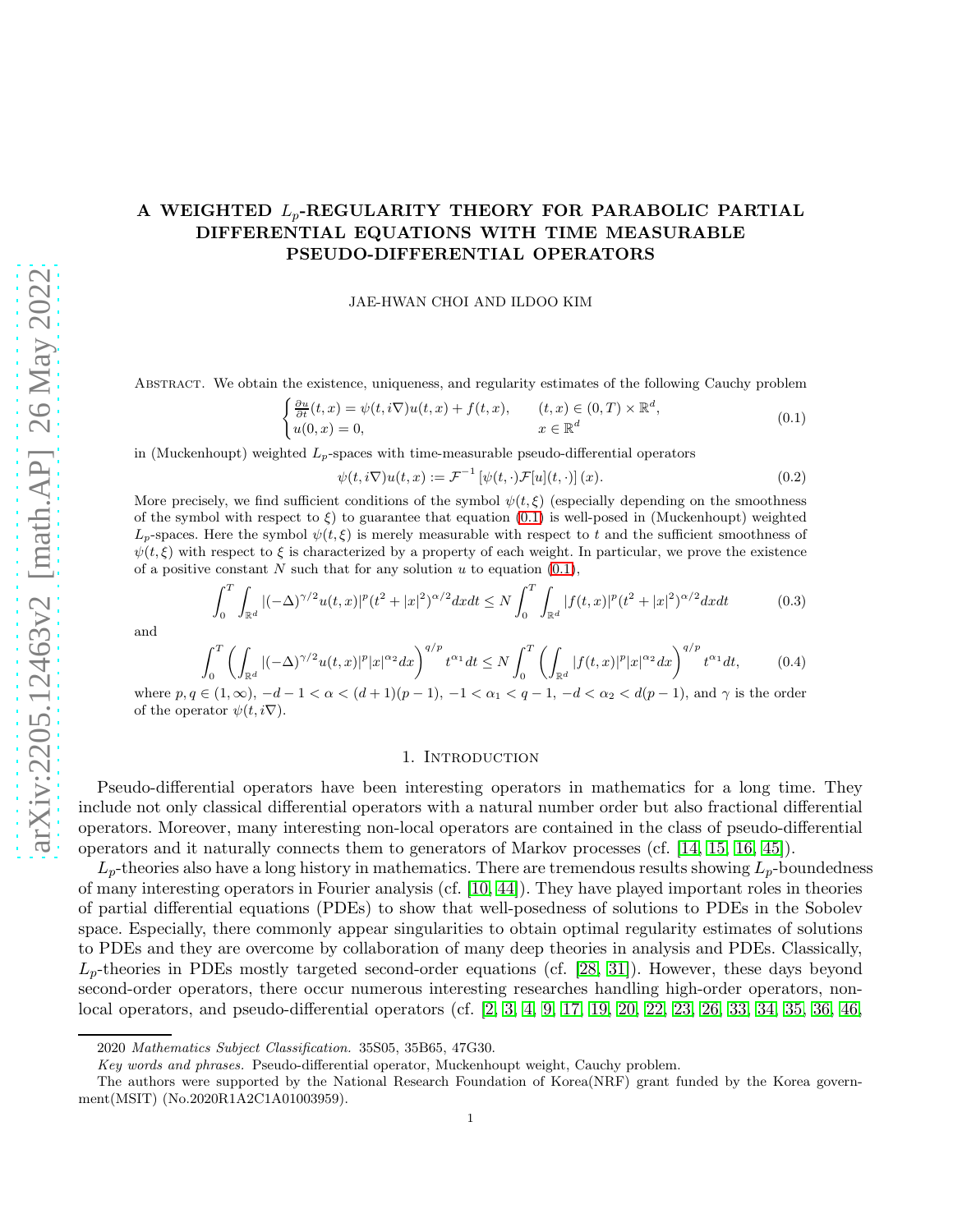47). Even for stochastic PDEs, there have been improvements in  $L_p$ -theories for various operators (cf. [\[1,](#page-42-5) [13,](#page-42-6) [18,](#page-43-15) [21,](#page-43-16) [25,](#page-43-17) [27\]](#page-43-18)). Particularly, we need to mention that there is progress for these theories in weighted  $L_p$ -spaces recently (cf. [\[6,](#page-42-7) [7,](#page-42-8) [9,](#page-42-4) [12,](#page-42-9) [32,](#page-43-19) [38,](#page-43-20) [39,](#page-43-21) [40,](#page-43-22) [41,](#page-44-4) [42\]](#page-44-5)).

As mentioned above, there have been tons of researches studying properties of pseudo-differential operators and well-posedness of PDEs with them. However, these theories are built up in an elliptic setting mostly. In other words, there are not many results handling PDEs with pseudo-differential operators in a parabolic setting even though generalizations from elliptic theories to parabolic theories are considered difficult and important in theories of mathematics (especially in PDEs). In particular, if an additional (time) variable does not satisfy any regularity condition, then this parabolic generalization become complicated and non-trivial even though there are many well-constructed theories in an elliptic setting. Our plan of this paper is to construct weighted  $L_p$ -theories to equation [\(0.1\)](#page-0-0) with time-measurable differential operators defined in [\(0.2\)](#page-0-1). To the best of our knowledge, there are not many results handling general time-measurable differential operators in  $L_p$ -spaces even without weights. For previous results with these operators, we refer readers to [\[19,](#page-43-6) [22,](#page-43-8) [23\]](#page-43-9) in  $L_p$ ,  $L_q(L_p)$ , and  $L_p(C^{\alpha})$  spaces without weights.

Next, we explain a connection between our results and classical important theories in Fourier analysis. Recall classical Mikhlin's multiplier theorem (cf. [\[10,](#page-42-0) Section 6.2]). Let  $\psi(\xi)$  be a complex-valued function defined on  $\mathbb{R}^d$  and assume that there exists a positive constant M such that

$$
|D_{\xi}^{\alpha}\psi(\xi)| \le M|\xi|^{-|\alpha|}, \quad \forall \xi \in \mathbb{R}^d \text{ for any multi-index } \alpha \text{ with } |\alpha| \le \lfloor d/2 \rfloor + 1,
$$
 (1.1)

where  $\lfloor d/2 \rfloor$  denotes the integer which is less than or equal to  $d/2$ . Then the operator

<span id="page-1-1"></span><span id="page-1-0"></span>
$$
\mathcal{T}_{\psi}f(x) := \mathcal{F}^{-1}\left[\psi\mathcal{F}[f]\right](x)
$$

becomes  $L_p$ -bounded, i.e. for any  $p \in (1,\infty)$ , there exists a positive constant  $N(d,p,M)$  such that

$$
\int_{\mathbb{R}^d} |\mathcal{T}_{\psi}f(x)|^p dx \le N \int_{\mathbb{R}^d} |f(x)|^p dx \qquad \forall f \in L_p(\mathbb{R}^d).
$$

However, if a weight w is given, then the smoothness on  $\psi$  in [\(1.1\)](#page-1-0) are not sufficient to guarantee

$$
\int_{\mathbb{R}^d} |\mathcal{T}_{\psi} f(x)|^p w(x) dx \le N \int_{\mathbb{R}^d} |f(x)|^p w(x) dx \qquad \forall f \in L_p(\mathbb{R}^d). \tag{1.2}
$$

In other words, we expect an extra condition on a symbol  $\psi$  if a weight is additionally given in  $L_p$ -estimates. Particularly, it is well-known that [\(1.2\)](#page-1-1) holds if  $\psi$  satisfies stronger smooth conditions than [\(1.1\)](#page-1-0) depending on the weight w. For instance, let w be a weight in Muckenhoupt's class  $A_{pl/d}(\mathbb{R}^d)$  (see Definition [2.1\)](#page-5-0) with  $s \in (1, 2], d/s < l \leq d$ , and  $d/l < p$ . Then, if

$$
|D_{\xi}^{\alpha}\psi(\xi)| \le N|\xi|^{\gamma - |\alpha|}, \quad \forall \xi \in \mathbb{R}^d \text{ for any multi-index } \alpha \text{ with } |\alpha| \le l,
$$

we have [\(1.2\)](#page-1-1) (cf. [\[30,](#page-43-23) Theorem 1]). Based on these theories in Fourier analysis, we find appropriate conditions on  $\psi(t,\xi)$  to enable equation [\(0.1\)](#page-0-0) to be well-posed in weighted  $L_p$ -spaces. Formally, the solution u to  $(0.1)$  is given by

$$
u(t,x) = \int_0^t \int_s^t e^{r\psi(r,i\nabla)}(x-\cdot)f(s,\cdot)d\tau ds := \int_0^t \int_{\mathbb{R}^d} p(t,s,x-y)f(s,y)dyds,
$$

where

$$
p(t,s,x) := 1_{0 < s < t} \cdot \frac{1}{(2\pi)^{d/2}} \int_{\mathbb{R}^d} \exp\left(\int_s^t \psi(r,\xi) dr\right) e^{ix\cdot\xi} d\xi.
$$

Moreover, if  $\psi(r,\xi) \approx |\xi|^{\gamma}$ , then

$$
f \mapsto (-\Delta)^{\gamma/2} u
$$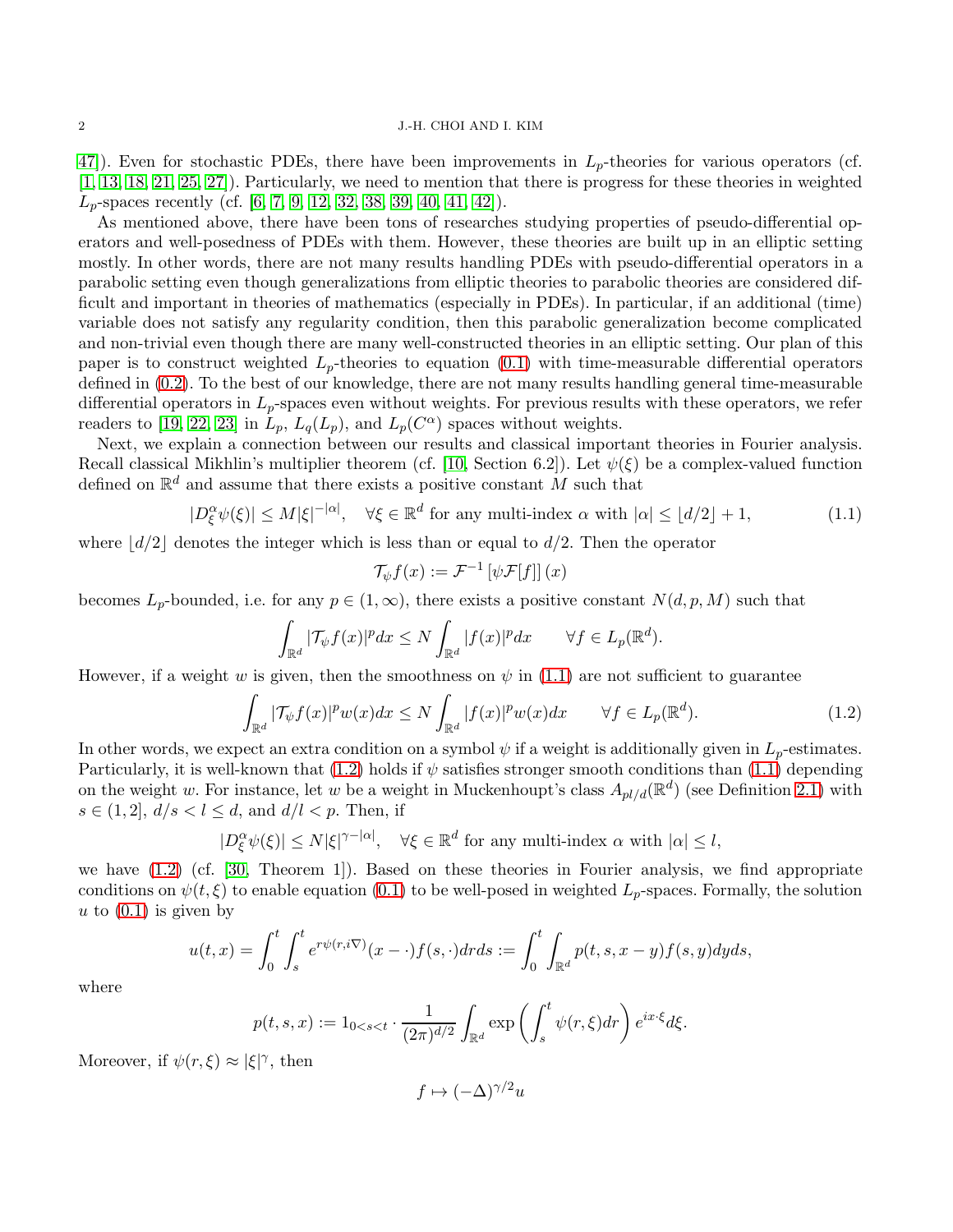becomes a (parabolic) singular integral operator (see Section [5\)](#page-15-0), where

$$
(-\Delta)^{\gamma/2}u(t,x) = \int_0^t \int_{\mathbb{R}^d} \left( (-\Delta)^{\gamma/2} p \right) (t,s,x-y) f(s,y) dyds \tag{1.3}
$$

and

$$
\left( (-\Delta)^{\gamma/2} p \right) (t,s,x) := 1_{0 < s < t} \cdot \frac{1}{(2\pi)^{d/2}} \int_{\mathbb{R}^d} |\xi|^\gamma \exp\left( \int_s^t \psi(r,\xi) dr \right) e^{ix\cdot\xi} d\xi.
$$

Similarly to elliptic cases, if

 $|D_{\xi}^{\alpha}\psi(t,\xi)| \leq N|\xi|^{\gamma-|\alpha|}, \quad \forall (t,\xi) \in \mathbb{R} \times (\mathbb{R}^d \setminus \{0\})$  for any multi-index  $\alpha$  with  $|\alpha| \leq \lfloor d/2 \rfloor + 1, \quad (1.4)$ 

then  $L_p$  and  $L_q(L_p)$  norms of  $(-\Delta)^{\gamma/2}u(t, x)$  can be controlled by f's (see [\[19,](#page-43-6) [22\]](#page-43-8)). However, if a weight w is given, the upper bound condition of  $\psi(t,\xi)$  in [\(1.4\)](#page-2-0) should be enhanced. That is, it needs to hold for any multi-index with  $|\alpha|$  which is grater than  $|d/2|$  depending on the weight w. We characterize this requiring smoothness based on a constant related to each weight. We call this constant a regularity constant and denote it by  $R_{p,d}^w$  (see [\(2.2\)](#page-5-1)). In particular, one can easily check that

<span id="page-2-1"></span><span id="page-2-0"></span>
$$
\left\lfloor \frac{d}{2} \right\rfloor \le \left\lfloor \frac{d}{R_{p,d}^w} \right\rfloor \le d+1.
$$

In our main theorems (Theorem [2.13](#page-8-0) and Theorem [2.14\)](#page-8-1), we characterize numbers of smoothness of symbols  $\psi(t,\xi)$  satisfying [\(1.4\)](#page-2-0) depending on  $A_p$ -weights w, w<sub>1</sub>, and w<sub>2</sub> with a help of regularity constants for us to find a positive constant  $N$  which is independent of  $f$  such that

$$
\int_0^T \int_{\mathbb{R}^d} |(-\Delta)^{\gamma/2} u(t,x)|^p w(t,x) dx dt \le N \int_0^T \int_{\mathbb{R}^d} |f(t,x)|^p w(t,x) dx dt
$$

and

$$
\int_0^T \left( \int_{\mathbb{R}^d} |(-\Delta)^{\gamma/2} u(t,x)|^p w_2(x) dx \right)^{q/p} w_1(t) dt \le N \int_0^T \left( \int_{\mathbb{R}^d} |f(t,x)|^p w_2(x) dx \right)^{q/p} w_1(t) dt.
$$

Estimates [\(0.3\)](#page-0-2) and [\(0.4\)](#page-0-3) are given as particular cases of our theorems. We need to mention that if a weight is given by a constant or depending only on time, then our regularity constants are not optimal (Remark [2.15\)](#page-8-2) and this initiate for us to prepare next papers handling only time-dependent weights.

Due to [\(1.3\)](#page-2-1), the most important part of our theory is to show  $L_p$ -boundedness of parabolic singular integral operators. For future applications, we consider general parabolic singular integral operators of the form of

<span id="page-2-3"></span><span id="page-2-2"></span>
$$
\mathcal{T}_{\varepsilon}f(t,x) = \int_{-\infty}^{t} \int_{\mathbb{R}^d} K_{\varepsilon}(t,s,x-y)f(s,y)dyds,
$$

where  $K_{\varepsilon}$  is a kernel satisfying

$$
\sup_{x \in \mathbb{R}^d} |x|^n |\partial_t^m D_x^{\alpha} K_{\varepsilon}(t, s, x)| \le N_1 |t - s|^{-(m + \varepsilon) - \frac{(d + |\alpha| - n)}{\gamma}}
$$
(1.5)

and

$$
\left(\int_{\mathbb{R}^d} |x|^{2n} |\partial_t^m D_x^{\alpha} K_{\varepsilon}(t,s,x)|^2 dx\right)^{1/2} \le N_2 |t-s|^{-(m+\varepsilon) - \frac{(d+|\alpha|-n)}{\gamma} + \frac{d}{2\gamma}},\tag{1.6}
$$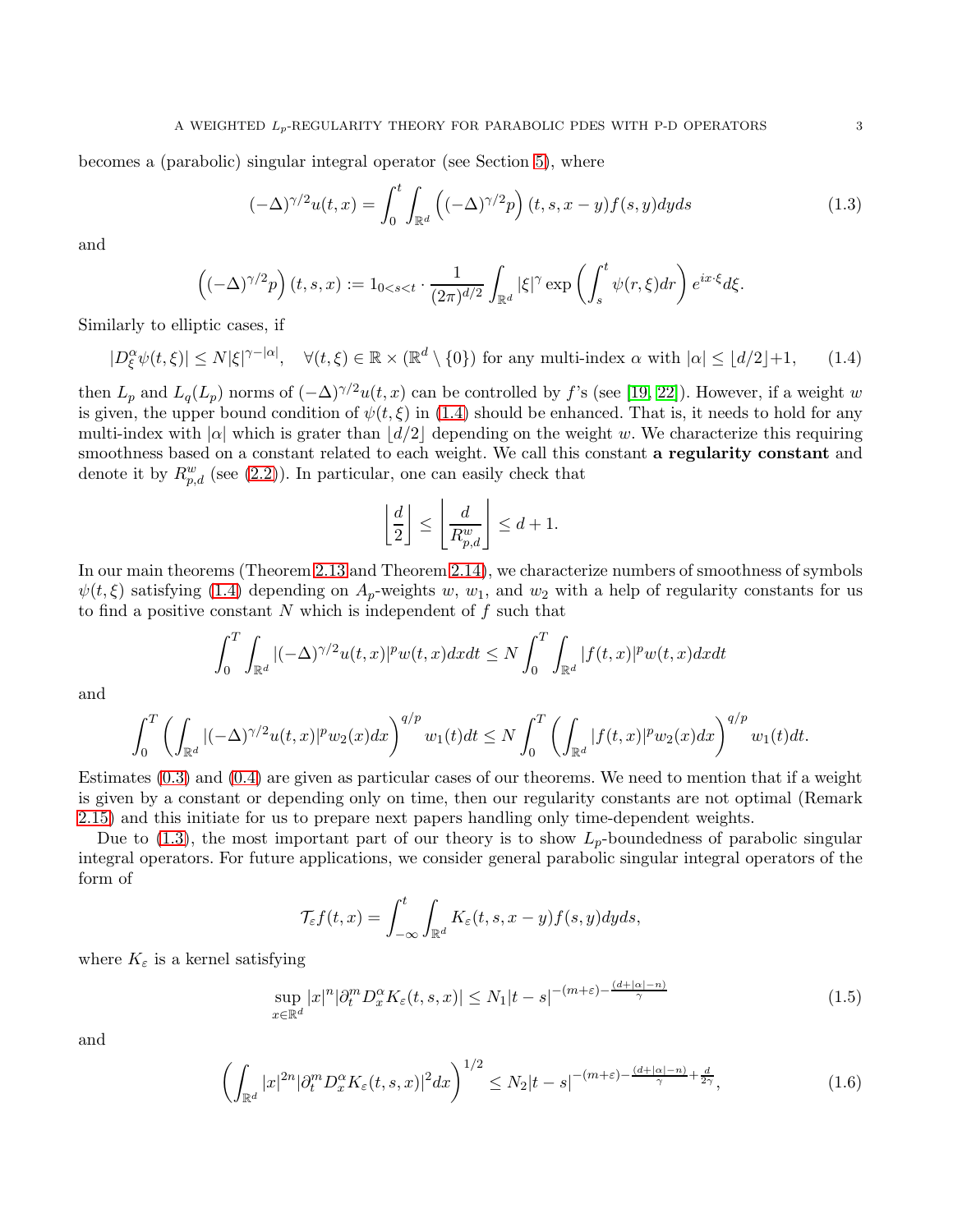where  $\alpha$  is a multi-index. For weights  $w \in A_p(\mathbb{R}^{d+1})$ ,  $w_2 \in A_p(\mathbb{R}^d)$ , and  $w_1 \in A_p(\mathbb{R})$ , we show (Theorem [5.2\)](#page-17-0)

$$
\int_0^T \int_{\mathbb{R}^d} |\mathcal{T}_{\varepsilon} f(t,x)|^p w(t,x) dx dt \leq N T^{1-\varepsilon} \int_0^T \int_{\mathbb{R}^d} |f(t,x)|^p w(t,x) dx dt \tag{1.7}
$$

and

$$
\int_0^T \left( \int_{\mathbb{R}^d} |\mathcal{T}_{\varepsilon} f(t,x)|^p w_2(x) dx \right)^{q/p} w_1(t) dt \leq N T^{1-\varepsilon} \int_0^T \left( \int_{\mathbb{R}^d} |f(t,x)|^p w_2(x) dx \right)^{q/p} w_1(t) dt \tag{1.8}
$$

if  $K_{\varepsilon}$  satisfies [\(1.5\)](#page-2-2) and [\(1.6\)](#page-2-3) for any multi-index  $\alpha$  which is less that or equal to a positive integer related to regularity constants  $R_{p,d+1}^w$ ,  $R_{p,d}^{w_1}$ , and  $R_{q,1}^{w_2}$ . Our main tool is Hardy-Littlewood's maximal function and Fefferman-Stein's sharp function. Based on  $L_2$ -boundedness of  $\mathcal{T}_{\varepsilon}$  and kernel estimates given in [\(1.5\)](#page-2-2) and  $(1.6)$ , we prove

<span id="page-3-2"></span><span id="page-3-1"></span><span id="page-3-0"></span>
$$
(\mathcal{T}_{\varepsilon}f)^{\sharp}(t,x) \leq NT^{1-\varepsilon}(\mathbb{M}|f|^{p_0}(t,x))^{1/p_0},\tag{1.9}
$$

for  $p_0 \in (1,2]$  depending on a given weight, where  $(\mathcal{T}_{\varepsilon} f)^{\sharp}$  denotes the sharp function of  $\mathcal{T}_{\varepsilon} f$  and  $\mathbb{M}|f|$  is the standard maximal function of  $f$  (see Section [6.2](#page-18-0) for the explicit definitions). Due to the equivalence of the sharp and maximal operators in weighted  $L_p$ -spaces, [\(1.9\)](#page-3-0) leads us to obtain [\(1.7\)](#page-3-1) and [\(1.8\)](#page-3-2).

Our main results are given in Section [2](#page-4-0) and the existence and uniqueness of solutions to [\(0.1\)](#page-0-0) for a smooth data f is shown in Section [3.](#page-9-0) In Section [4,](#page-12-0) we obtain an  $L_2$ -estimate and auxiliary estimates of a fundamental solution to [\(0.1\)](#page-0-0). Boundedness of general parabolic singular integral operators are handled in Section [5](#page-15-0) and [6.](#page-17-1) Many interesting properties of weighted  $L_p$ -spaces are self-contained in [A](#page-35-0)ppendix A since most well-known properties of Sobolev spaces become unclear due to effects of unbounded weights.

We finish this section with the notations used in the article.

- Let  $\mathbb{N}, \mathbb{Z}, \mathbb{R}, \mathbb{C}$  denote the natural number system, the integer number system, the real number system, the complex number system, respectively. For  $d \in \mathbb{N}$ ,  $\mathbb{R}^d$  denotes the d-dimensional Euclidean space.
- For  $i = 1, ..., d$ , a multi-index  $\alpha = (\alpha_1, ..., \alpha_d)$  with  $\alpha_i \in \{0, 1, 2, ...\}$ , and function g, we set

$$
\frac{\partial g}{\partial x^i} = D_{x^i} g, \quad D^{\alpha} g = D_{x^1}^{\alpha_1} \cdot \ldots \cdot D_{x^d}^{\alpha_d} g, \quad |\alpha| := \sum_{i=1}^d \alpha_i.
$$

For  $\alpha_i = 0$ , we define  $D_{x_i}^{\alpha_i} f = f$ . We denote the gradient of a function  $g : \mathbb{R}^d \to \mathbb{R}$  by

$$
\nabla g = (D_{x^1}g, D_{x^2}g, \cdots, D_{x^d}g).
$$

If  $g = g(t, x) : \mathbb{R} \times \mathbb{R}^d \to \mathbb{R}^d$ , then we denote

$$
D_x^{\alpha} g = D_{x^1}^{\alpha_1} \cdot \ldots \cdot D_{x^d}^{\alpha_d} g,
$$

where  $\alpha = (\alpha_1, \cdots, \alpha_d)$ .

• Let  $C_c^{\infty}(\mathbb{R}^d)$  denote the space of infinitely differentiable functions with compact support,  $\mathcal{S}(\mathbb{R}^d)$  be the Schwartz space on  $\mathbb{R}^d$  and  $\mathcal{S}'(\mathbb{R}^d)$  be the space of tempered distributions on  $\mathbb{R}^d$ . The convergence  $f_n \to f$  in  $S(\mathbb{R}^d)$  as  $n \to \infty$  implies

$$
\sup_{x\in\mathbb{R}^d} |(x^1)^{\alpha_1}\cdots(x^d)^{\alpha_d}(D^{\beta}(f_n-f))(x)| \to 0 \text{ as } n\to\infty \quad \forall \alpha_1,\cdots,\alpha_d,\beta.
$$

• Let F be a normed space and  $(X, \mathcal{M}, \mu)$  be a measure space.

–  $\mathcal{M}^{\mu}$  denotes the completion of M with respect to the measure  $\mu$ .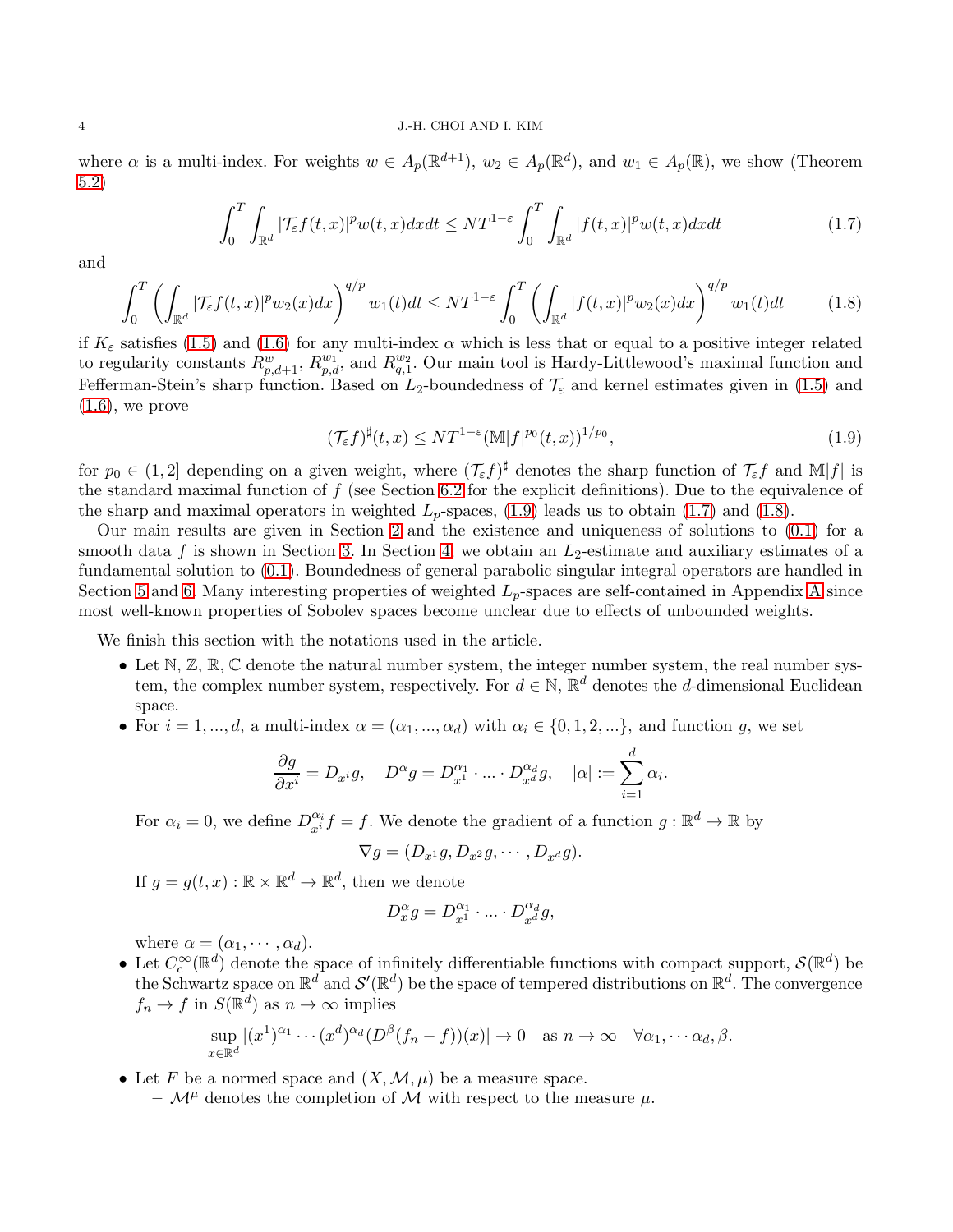$-$  For  $p \in [1, \infty)$ , the space of all  $\mathcal{M}^{\mu}$ -measurable functions  $f : X \to F$  with the norm

$$
||f||_{L_p(X, \mathcal{M}, \mu; F)} := \left( \int_X ||f(x)||_F^p \mu(dx) \right)^{1/p} < \infty
$$

is denoted by  $L_p(X, \mathcal{M}, \mu; F)$ . We also denote by  $L_{\infty}(X, \mathcal{M}, \mu; F)$  the space of all  $\mathcal{M}^{\mu}$ measurable functions  $f: X \to F$  with the norm

$$
||f||_{L_{\infty}(X,\mathcal{M},\mu;F)} := \inf\{r \ge 0 : \mu(\{x \in X : ||f(x)||_F \ge r\}) = 0\} < \infty.
$$

We usually omit the given measure and  $\sigma$ -algebra if there is no confusion (e.g. Lebesgue (or Borel) measure and  $\sigma$ -algebra).

– We denote by  $C(X; F)$  the space of all F-valued continuous functions  $f: X \to F$  with the norm

$$
|f|_{C(X;F)} := \sup_{x \in X} |f(x)|_F < \infty.
$$

We omit F if  $F = \mathbb{R}$  or  $F = \mathbb{C}$ .

• For  $r > 0$ ,

$$
B_r(x) := \{ y \in \mathbb{R}^d : |x - y| < r \}, \quad \overline{B_r(x)} := \{ y \in \mathbb{R}^d : |x - y| \le r \}
$$

• For  $\mathcal{O} \subseteq \mathbb{R}^d$ , the set of all Borel sets contained in  $\mathcal{O}$  is denoted by  $\mathcal{B}(\mathcal{O})$ . We denote by  $|\mathcal{O}|$  the Lebesgue measure of a measurable set  $\mathcal{O} \subset \mathbb{R}^d$ . For locally integrable function f on  $\mathbb{R}^d$  and bounded measurable set  $A \subseteq \mathbb{R}^d$  satisfying  $|A| > 0$ ,

$$
\int_A f(x)dx := \frac{1}{|A|} \int_A f(x)dx
$$

• For integrable function  $f$  on  $\mathbb{R}^d$ , we denote the d-dimensional Fourier transform of  $f$  by

$$
\mathcal{F}[f](\xi) := \frac{1}{(2\pi)^{d/2}} \int_{\mathbb{R}^d} e^{-i\xi \cdot x} f(x) dx
$$

and the d-dimensional inverse Fourier transform of f by

$$
\mathcal{F}^{-1}[f](x) := \frac{1}{(2\pi)^{d/2}} \int_{\mathbb{R}^d} e^{ix\cdot\xi} f(\xi) d\xi.
$$

We also use the same notations  $\mathcal F$  and  $\mathcal F^{-1}$  as Fourier transform operator on tempered distributions or  $L_2(\mathbb{R}^d)$  functions.

- We write  $N = N(a, b, \dots)$ , if the constant N depends only on  $a, b, \dots$ .
- For  $a, b \in \mathbb{R}$ ,

$$
a \wedge b := \min\{a, b\}, \quad a \vee b := \max\{a, b\}, \quad \lfloor a \rfloor := \max\{n \in \mathbb{Z} : n \leq a\}.
$$

For  $z \in \mathbb{C}$ ,  $\Re[z]$  denotes the real part of z,  $\Im[z]$  is the imaginary part of z and  $\overline{z}$  is the complex conjugate of z.

## 2. Main results

<span id="page-4-0"></span>Throughout the paper, we fix  $T \in (0,\infty)$  and  $d \in \mathbb{N}$ . For a suitable complex-valued locally integrable function  $\psi(t,\xi)$  on  $[0,T] \times \mathbb{R}^d$  and almost every  $t \in [0,T]$ , we can consider a pseudo-differential operator  $\psi(t, i\nabla)$  given by

$$
\psi(t, i\nabla)u(x) := \mathcal{F}^{-1}\left[\psi(t, \cdot)\mathcal{F}[u]\right](x) \qquad u \in C_c^{\infty}(\mathbb{R}^d).
$$

More generally, for a complex-valued nice function  $u(t, x)$  on  $[0, T] \times \mathbb{R}^d$ 

$$
\psi(t,i\nabla)u(t,x):=\mathcal{F}^{-1}\left[\psi(t,\cdot)\mathcal{F}[u](t,\cdot)\right](x).
$$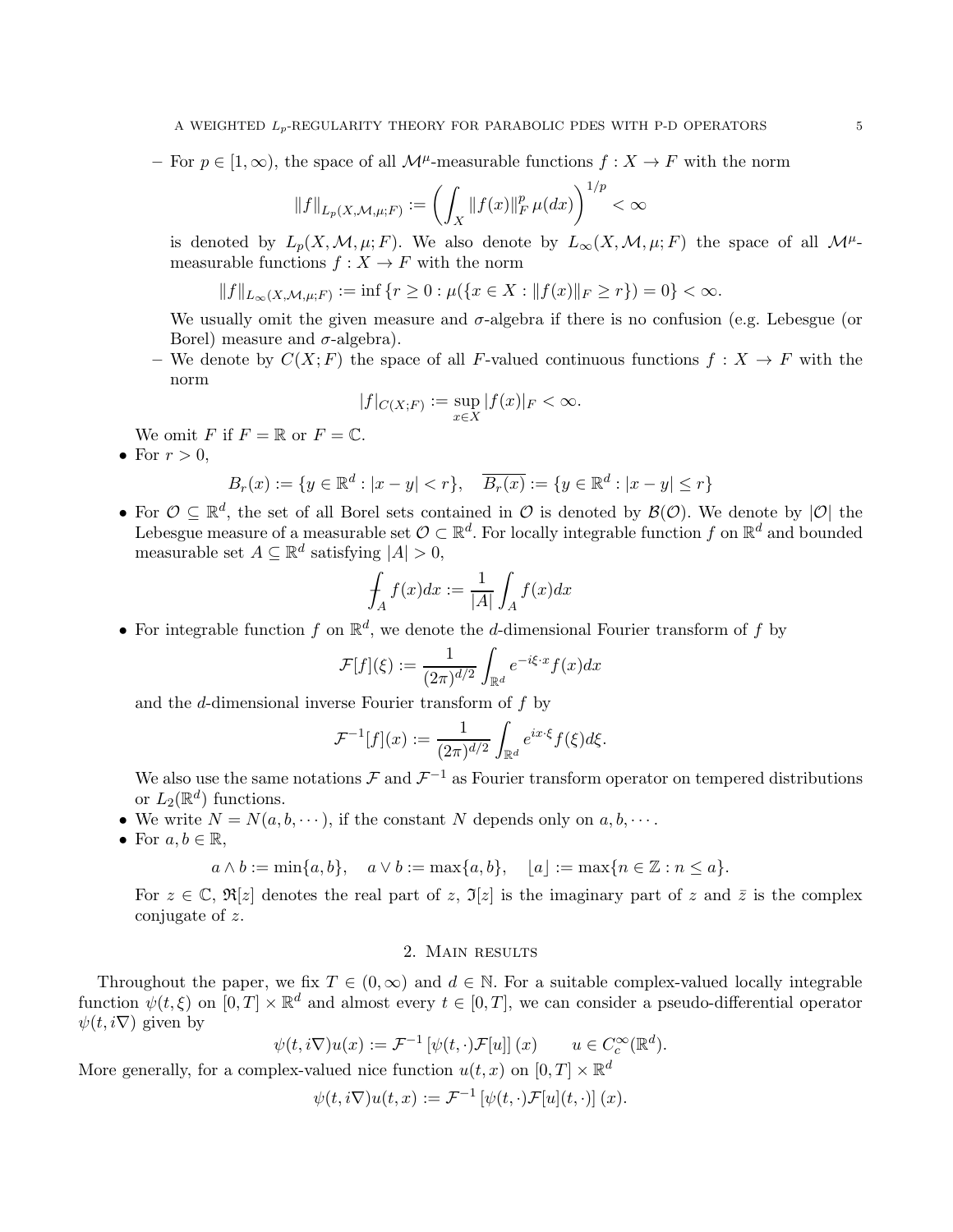#### 6 J.-H. CHOI AND I. KIM

This function  $\psi(t, \xi)$  is usually called **the symbol** of the pseudo-differential operator. The operator  $\psi(t, i\nabla)$ is called a time-measurable pseudo-differential operator if there is no regularity condition on the symbol  $\psi$  with respect to t. By considering natural constant extensions at  $t = 0$  and  $t = T$ , we may assume the a symbol  $\psi(t,\xi)$  is defined on  $\mathbb{R} \times \mathbb{R}^{\bar{d}}$ . In this paper, we study the following Cauchy problem with a time-measurable pseudo-differential operator

<span id="page-5-2"></span>
$$
\begin{cases} \frac{\partial u}{\partial t}(t,x) = \psi(t,i\nabla)u(t,x) + f(t,x), & (t,x) \in (0,T) \times \mathbb{R}^d, \\ u(0,x) = 0, & x \in \mathbb{R}^d \end{cases}
$$
\n(2.1)

and find appropriate conditions on the symbol for us to establish a well-posedness theory to [\(2.1\)](#page-5-2) in weighted  $L_p$ -spaces. First, we introduce related functions spaces handling solutions and inhomogeneous data.

<span id="page-5-0"></span>**Definition 2.1** (Muckenhoupt weight). For  $p \in (1,\infty)$ , let  $A_p(\mathbb{R}^d)$  be the class of all nonnegative and locally integrable functions  $w$  satisfying

$$
[w]_{A_p(\mathbb{R}^d)} := \sup_{x_0 \in \mathbb{R}^d, r > 0} \left( \int_{B_r(x_0)} w(x) dx \right) \left( \int_{B_r(x_0)} w(x)^{-1/(p-1)} dx \right)^{p-1} < \infty.
$$

We need to relate each  $A_p$ -weight to a nonnegative integer to mention appropriate smoothness of symbols guaranteeing our  $L_p$ -theory.

<span id="page-5-3"></span>Remark 2.2. The class  $A_p(\mathbb{R}^d)$  is increasing as p increases, and it holds that

$$
A_p(\mathbb{R}^d) = \bigcup_{q \in (1,p)} A_q(\mathbb{R}^d).
$$

More precisely, by [\[10,](#page-42-0) Corollary 7.2.6], for any  $w \in A_p(\mathbb{R}^d)$ , there exist  $c_w = c_w(d, p, [w]_{A_p(\mathbb{R}^d)}) > 0$  and  $C_w = C_w(d, p, [w]_{A_p(\mathbb{R}^d)}) > 0$  such that

$$
1 < q := \frac{p + c_w}{1 + c_w} < p, \quad \text{and} \quad [w]_{A_q(\mathbb{R}^d)} \leq C_w[w]_{A_p(\mathbb{R}^d)}.
$$

Note that the constants  $C_w$  and  $c_w^{-1}$  increase according to  $[w]_{A_p(\mathbb{R}^d)}$ .

<span id="page-5-4"></span>**Definition 2.3** (Regularity constant of a weight in  $A_p$ ). Let  $w \in A_p(\mathbb{R}^d)$  and define

$$
R_{p,d}^w := \sup \{ p_0 \in (1,2] : w \in A_{p/p_0}(\mathbb{R}^d) \}. \tag{2.2}
$$

We say that  $R_{p,d}^w$  is the regularity constant of the weight  $w \in A_p(\mathbb{R}^d)$  since this constant plays an important role to characterize the differentiability of a symbol to make  $L_p$ -theories possible.

For  $w \in A_p(\mathbb{R}^d)$ , we denote  $p_w := \frac{p(1+c_w)}{p+c_w}$  $\frac{(1+c_w)}{p+c_w} \wedge 2 \in (1,2].$  Then  $w \in A_{p/p_w}(\mathbb{R}^d)$  as mentioned in Remark [2.2.](#page-5-3) This implies that a set  $I_{w,p} := \{r \in [p/2,\infty) : w \in A_r(\mathbb{R}^d)\}\$ is equal to either  $[p/2,\infty)$  or  $(q,\infty)$  with  $p/2 \le q < p$ . Therefore, the constant  $R_{p,d}^w$  is well-defined (finite). We do not know if  $w \in A_{p/R_{p,d}^w}(\mathbb{R}^d)$  for each  $w \in A_p(\mathbb{R}^d)$  in general since there is no guarantee that  $R_{p,d}^w \in I_{w,p}$ . However, for any  $n \in \mathbb{N}$ , one can always find a  $p_0 \in (1, R^w_{p,d}]$  such that  $w \in A_{p/p_0}(\mathbb{R}^d)$  and

<span id="page-5-1"></span>
$$
\lfloor n/R_{p,d}^w\rfloor=\lfloor n/p_0\rfloor.
$$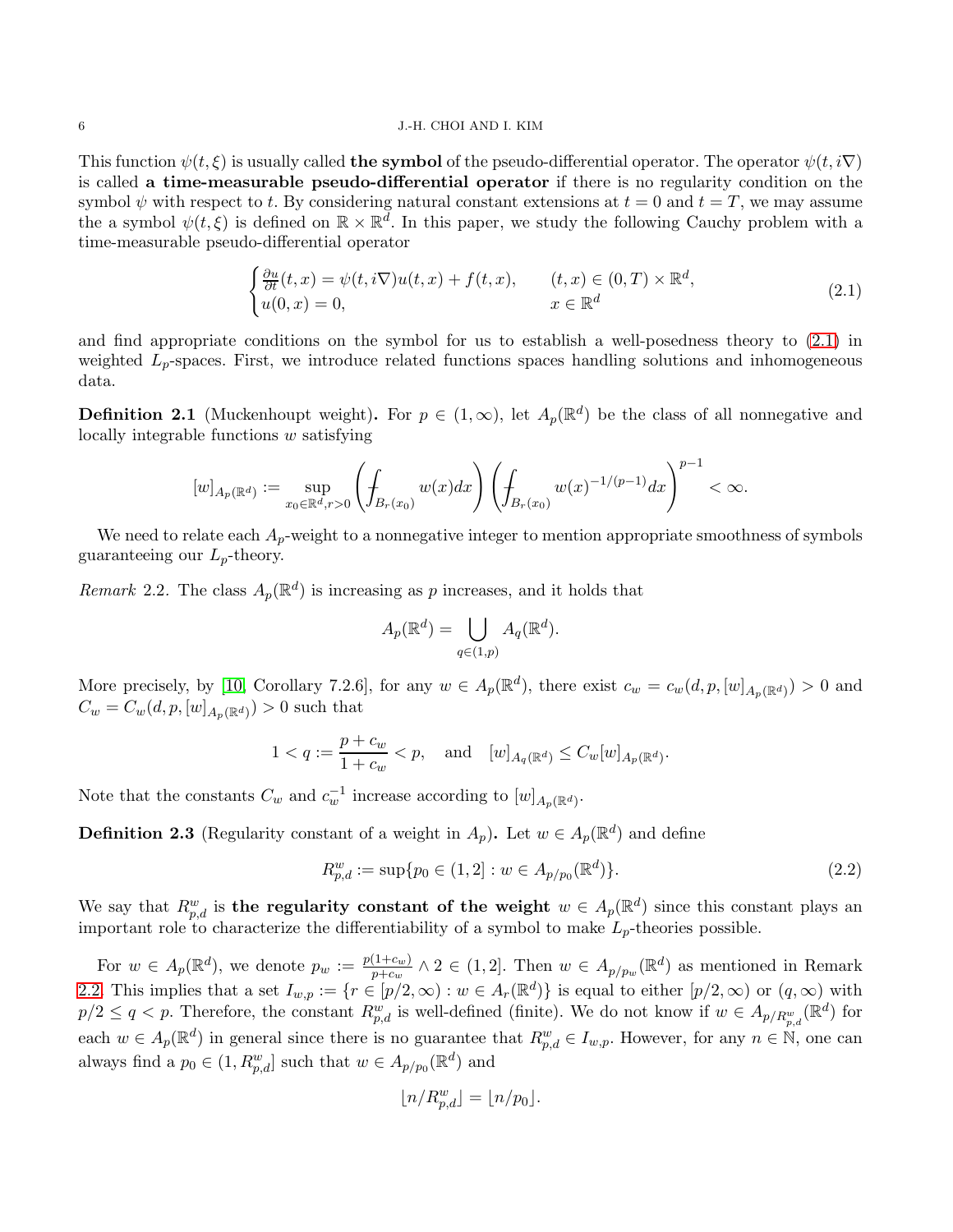**Example 2.4.** The easiest examples of a function in  $A_p(\mathbb{R}^d)$  are polynomials,  $w_\alpha(x) := |x|^\alpha$ . It is wellknown that  $w_{\alpha} \in A_p(\mathbb{R}^d)$  if and only if  $-d < \alpha < d(p-1)$  (cf. [\[10,](#page-42-0) Example 7.1.7]). This implies that for  $p_0 > 1$ ,

$$
p_0 < \frac{p}{\frac{\alpha}{d} + 1} = \frac{pd}{\alpha + d} \quad \iff \quad w_\alpha \in A_{p/p_0}(\mathbb{R}^d).
$$

Therefore, for  $w_{\alpha}(x) := |x|^{\alpha}$  with  $-d < \alpha < d(p-1)$ , one can easily check that the exact value of  $R_{p,d}^{w_{\alpha}}$  is given by  $\frac{pd}{\alpha+d}$ .

Next, we introduce two type weighted  $L_p$ -spaces.

Definition 2.5. Let  $p, q \in (1, \infty)$ .

(i) For  $w_1 \in A_q(\mathbb{R})$  and  $w_2 \in A_p(\mathbb{R}^d)$ , we write  $f \in L_q(\mathbb{R}, w_1; L_p(\mathbb{R}^d, w_2))$  if

$$
||f||_{L_q(\mathbb{R},w_1;L_p(\mathbb{R}^d,w_2))} := \left(\int_{-\infty}^{\infty} \left(\int_{\mathbb{R}^d} |f(t,x)|^p w_2(x) dx\right)^{q/p} w_1(t) dt\right)^{1/q} < \infty.
$$

(ii) For  $w \in A_p(\mathbb{R}^{d+1})$ , we write  $f \in L_p(\mathbb{R}^{d+1}, w)$  if

$$
||f||_{L_p(\mathbb{R}^{d+1},w)} := \left(\int_{-\infty}^{\infty} \int_{\mathbb{R}^d} |f(t,x)|^p w(t,x) dxdt\right)^{1/p} < \infty.
$$

Note that even if  $p = q \in (1, \infty)$ , there is no inclusion between  $L_q(\mathbb{R}, w_1; L_p(\mathbb{R}^d, w_2))$  and  $L_p(\mathbb{R}^{d+1}, w)$ .

Next we introduce Sobolev spaces (Bessel potentials) which fit to our weighted spaces. Recall that  $\mathcal{S}(\mathbb{R}^d)$ and  $\mathcal{S}'(\mathbb{R}^d)$  denote the Schwartz space and the space of tempered distributions on  $\mathbb{R}^d$ , respectively.

# <span id="page-6-1"></span>Definition 2.6. Let  $p \in (1,\infty)$ .

(i) For  $\nu \in \mathbb{R}$  and  $w \in A_p(\mathbb{R}^d)$ ,  $H_p^{\nu}(\mathbb{R}^d, w)$  denotes the set of all  $f \in \mathcal{S}'(\mathbb{R}^d)$  satisfying

$$
||f||_{H_p^{\nu}(\mathbb{R}^d,w)} := ||(1-\Delta)^{\nu/2} f||_{L_p(\mathbb{R}^d,w)} < \infty,
$$

where

$$
(1 - \Delta)^{\nu/2} f(x) := \mathcal{F}^{-1} \left[ (1 + |\cdot|^2)^{\nu/2} \mathcal{F}[f] \right] (x).
$$

If  $w \equiv 1$ , then we omit w.

(ii) For  $\nu \in [0,\infty)$  and  $w \in A_p(\mathbb{R}^{d+1})$ ,  $\mathbb{H}_p^{\nu}((0,T) \times \mathbb{R}^d, w)$  denotes the set of all  $\mathcal{S}'(\mathbb{R}^d)$ -valued measurable functions  $f$  on  $(0, T)$  satisfying

$$
||f||_{\mathbb{H}_p^{\nu}((0,T)\times\mathbb{R}^d,w)}:=||f||_{L_p((0,T)\times\mathbb{R}^d,w)}+||(-\Delta)^{\nu}f||_{L_p((0,T)\times\mathbb{R}^d,w)}<\infty,
$$

where

$$
(-\Delta)^{\nu/2} f(t,x) := \mathcal{F}^{-1}\left[\left|\cdot\right|^{\nu} \mathcal{F}[f(t,\cdot)]\right](x).
$$

If  $\nu < 0$ , then  $\mathbb{H}_{p}^{\nu}((0,T) \times \mathbb{R}^{d}, w)$  denotes the set of all  $\mathcal{S}'(\mathbb{R}^{d})$ -valued measurable functions f on  $(0,T)$ satisfying

$$
||f||_{\mathbb{H}_p^{\nu}((0,T)\times \mathbb{R}^d,w)}:=||(1-\Delta)^{\nu/2}f||_{L_p((0,T)\times \mathbb{R}^d,w)}<\infty.
$$

<span id="page-6-2"></span>Remark 2.7. Generally, there is no guarantee that two norms

$$
||f||_{L_p((0,T)\times\mathbb{R}^d,w)} + ||(-\Delta)^{\nu}f||_{L_p((0,T)\times\mathbb{R}^d,w)} \text{ and } ||(1-\Delta)^{\nu/2}f||_{L_p((0,T)\times\mathbb{R}^d,w)}
$$

are equivalent due to the effect of weights. However, if our weight  $w$  additionally satisfies

<span id="page-6-0"></span>
$$
\underset{t\in[0,T]}{\mathrm{ess\,sup}}[w(t,\cdot)]_{A_p(\mathbb{R}^d)}=:N_0<\infty,
$$
\n(2.3)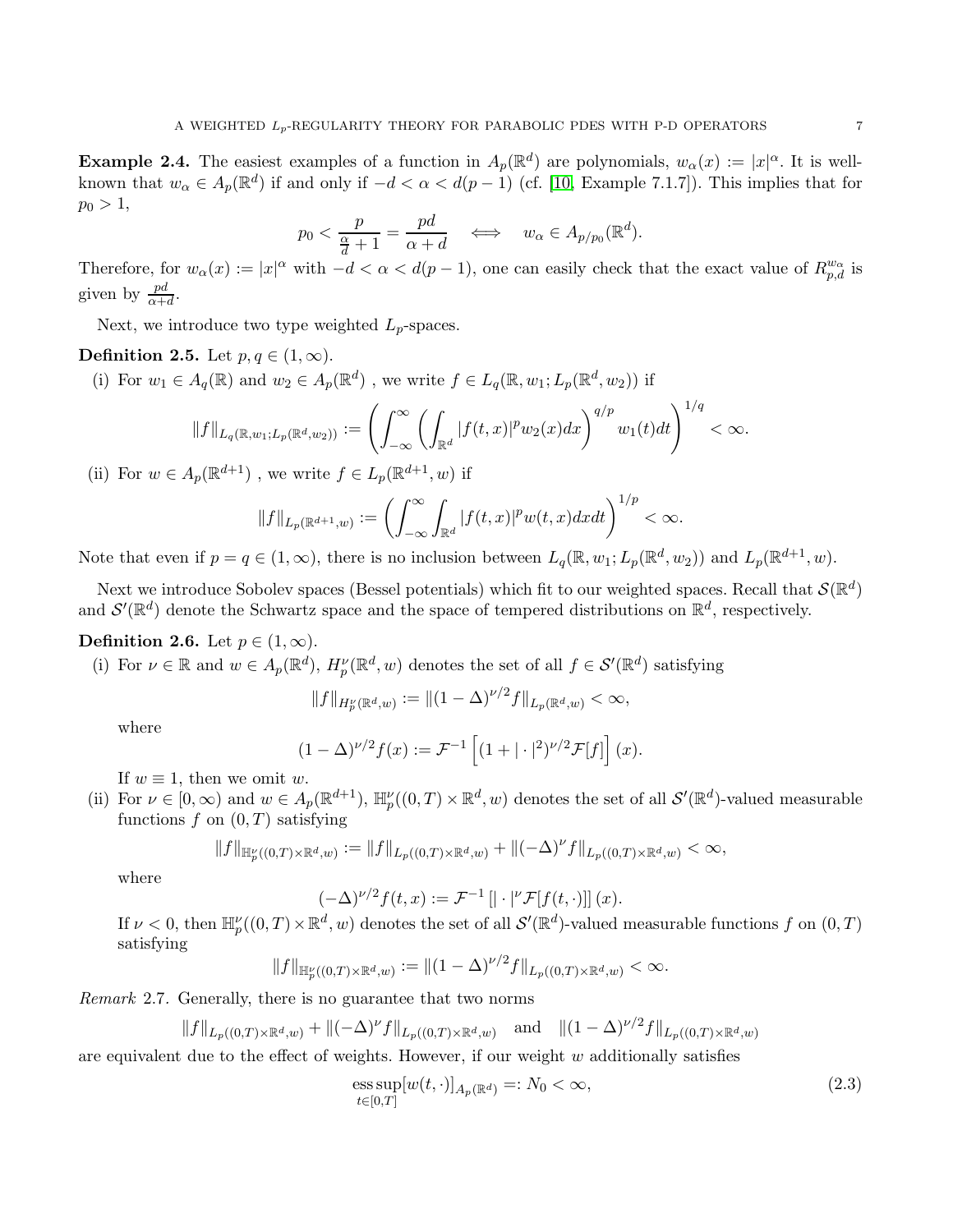then two norms are equivalent, which will be shown in Appendix [A.](#page-35-0) In particular, we show that the polynomial  $w(t, x) := (t^2 + |x|^2)^{\alpha/2}$  with  $-d < \alpha < d(p-1)$  satisfies [\(2.3\)](#page-6-0) (see Lemma [A.8\)](#page-41-0).

# Definition 2.8. Let  $p \in (1,\infty)$ .

(i)  $C_p^{\infty}([0,T] \times \mathbb{R}^d)$  denotes the set of all  $\mathcal{B}([0,T] \times \mathbb{R}^d)$ -measurable functions f on  $[0,T] \times \mathbb{R}^d$  such that for any multi-index  $\alpha$  with respect to the space variable, their derivatives

$$
D_x^{\alpha} f \in L_{\infty}([0, T]; L_2(\mathbb{R}^d) \cap L_p(\mathbb{R}^d)).
$$

(ii)  $C_p^{1,\infty}([0,T] \times \mathbb{R}^d)$  denotes the set of all  $f \in C_p^{\infty}([0,T] \times \mathbb{R}^d)$  such that for any multi-index  $\alpha$ , their derivatives

$$
D_x^{\alpha} f \in C([0, T] \times \mathbb{R}^d)
$$
 and  $\frac{\partial f}{\partial t} \in C_p^{\infty}([0, T] \times \mathbb{R}^d)$ ,

where  $\frac{\partial f}{\partial t}(t)$  denotes the right derivative and the left derivative at  $t = 0$  and  $t = T$ , respectively.

<span id="page-7-2"></span>Remark 2.9. (i) In [\[3\]](#page-42-2), we introduce similar smooth function spaces. The operators in [\[3\]](#page-42-2) have integral representations and  $L_1$ -boundedness. However, in this article, we deal with general pseudo-differential operators which lack of the integrability and integral representations. Therefore, it is required to consider a larger class of functions than those in [\[3\]](#page-42-2) to approximate solutions.

(*ii*) Let  $f \in C_p^{\infty}([0,T] \times \mathbb{R}^d)$ . Note that for any (*d*-dimensional) multi-index  $\alpha$  and almost all  $t \in [0,T]$ ,

$$
D_x^{\alpha} f(t, \cdot) \in C(\mathbb{R}^d)
$$

due to the Sobolev Embedding theorem (e.g. [\[28,](#page-43-3) Theorem 13.1.8]).

<span id="page-7-3"></span>**Definition 2.10** (Solution). Let  $\nu \in \mathbb{R}$ ,  $p, q \in (1, \infty)$ ,  $w \in A_p(\mathbb{R}^{d+1})$ ,  $w_1 \in A_q(\mathbb{R})$ , and  $w_2 \in A_p(\mathbb{R}^d)$ . For a given

 $f \in \mathbb{H}_{p}^{V}((0, T) \times \mathbb{R}^{d}, w)$   $(resp. f \in L_{q}((0, T), w_{1}; H_{p}^{\nu}(\mathbb{R}^{d}, w_{2}))),$ 

we say that  $u \in \mathbb{H}_{p}^{\nu+\gamma}((0,T) \times \mathbb{R}^{d}, w)$  (resp.  $u \in L_q((0,T), w_1; H_p^{\nu+\gamma}(\mathbb{R}^{d}, w_2))$ ) is a solution to the Cauchy problem

$$
\begin{cases} \frac{\partial u}{\partial t}(t,x) = \psi(t,i\nabla)u(t,x) + f(t,x), & (t,x) \in (0,T) \times \mathbb{R}^d, \\ u(0,x) = 0, & x \in \mathbb{R}^d, \end{cases}
$$

if there exists a sequence of functions  $u_n \in C_p^{1,\infty}([0,T] \times \mathbb{R}^d)$  such that  $u_n(0,\cdot) = 0$ ,

$$
\frac{\partial u_n}{\partial t} - \psi(t, i\nabla)u_n \to f \quad \text{in} \quad \mathbb{H}_p^{\nu}((0, T) \times \mathbb{R}^d, w), \quad (resp. \ L_q((0, T), w_1; H_p^{\nu}(\mathbb{R}^d, w_2))),
$$

and

$$
u_n \to u \quad \text{in} \quad \mathbb{H}_p^{\nu+\gamma}((0,T) \times \mathbb{R}^d, w), \quad (resp. \ L_q((0,T), w_1; H_p^{\nu+\gamma}(\mathbb{R}^d, w_2)))
$$

as  $n \to \infty$ .

<span id="page-7-0"></span>**Definition 2.11** (Ellipticity condition of a symbol). We say that a symbol  $\psi$  satisfies the ellipticity condition (with  $(\gamma, \kappa)$ ) if there exists a  $\gamma \in (0, \infty)$  and  $\kappa \in (0, 1]$  such that

$$
\Re[-\psi(t,\xi)] \geq \kappa |\xi|^\gamma, \quad \forall (t,\xi) \in \mathbb{R} \times \mathbb{R}^d,
$$

where  $\Re[z]$  denotes the real part of the complex number z.

<span id="page-7-1"></span>**Definition 2.12** (regular upper bounds of a symbol). Let  $n \in \mathbb{N}$ . We say that a symbol  $\psi$  has a *n*-times regular upper bound (with  $(\gamma, M)$ ) if there exist positive constants  $\gamma$  and M such that

$$
|D_{\xi}^{\alpha}\psi(t,\xi)| \leq M|\xi|^{\gamma - |\alpha|}, \quad \forall (t,\xi) \in \mathbb{R} \times (\mathbb{R}^d \setminus \{0\}),
$$

for any (d-dimensional) multi-index  $\alpha$  with  $|\alpha| \leq n$ .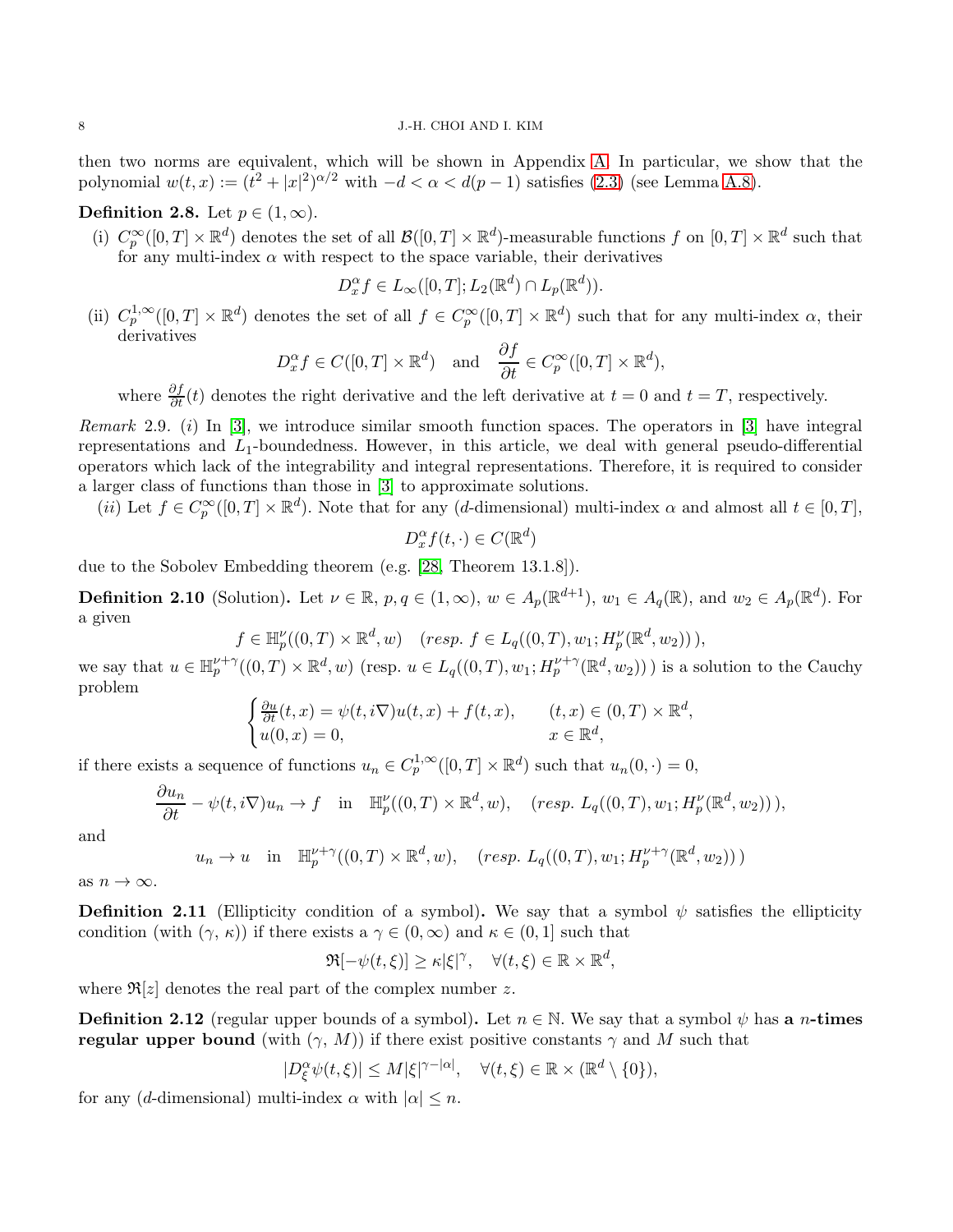Recall the regularity constant for a weigh  $w \in A_p(\mathbb{R}^d)$ , i.e.

$$
R_{p,d}^w := \sup \{ p_0 \in (1,2] : w \in A_{p/p_0}(\mathbb{R}^d) \}.
$$

Here is the main results of this article and we prove them in Section [7.](#page-33-0)

<span id="page-8-0"></span>**Theorem 2.13.** Let  $p \in (1,\infty)$  and  $w \in A_p(\mathbb{R}^{d+1})$ . Suppose that  $\psi(t,\xi)$  is a symbol satisfying the ellipticity condition with  $(\gamma, \kappa)$  (Definition [2.11\)](#page-7-0) and having a  $(\lfloor d/R_{p,d+1}^w\rfloor+2)$ -times regular upper bound with  $(\gamma, M)$ (Definition [2.12\)](#page-7-1).

Then for any  $f \in L_p((0,T) \times \mathbb{R}^d, w)$ , the Cauchy problem [\(2.1\)](#page-5-2) has a unique solution  $u \in \mathbb{H}_p^{\gamma}((0,T) \times$  $\mathbb{R}^d$ , w) with estimates

<span id="page-8-3"></span>
$$
\|(-\Delta)^{\gamma/2}u\|_{L_p((0,T)\times\mathbb{R}^d,w)} \le N\|f\|_{L_p((0,T)\times\mathbb{R}^d,w)},
$$
  
\n
$$
\|u\|_{\mathbb{H}_p^{\gamma}((0,T)\times\mathbb{R}^d,w)} \le N(1+T)\|f\|_{L_p((0,T)\times\mathbb{R}^d,w)},
$$
\n(2.4)

where  $N = N(d, p, \gamma, \kappa, M, [w]_{A_p(\mathbb{R}^{d+1})})$ . Additionally assume that  $w(t, \cdot) \in A_p(\mathbb{R}^d)$  for almost all  $t \in [0, T]$ and

ess sup
$$
[w(t, \cdot)]_{A_p(\mathbb{R}^d)} =: N_0 < \infty
$$
.  
 $t \in [0,T]$ 

Then, for all  $\nu \in \mathbb{R}$  and  $f \in \mathbb{H}_{p}^{\nu}((0,T) \times \mathbb{R}^{d}, w)$ , the Cauchy problem [\(2.1\)](#page-5-2) has a unique solution  $u \in$  $\mathbb{H}_{p}^{\nu+\gamma}((0,T)\times\mathbb{R}^{d},w)$  with estimates

<span id="page-8-4"></span>
$$
\|(-\Delta)^{\gamma/2}u\|_{\mathbb{H}_p^{\nu}((0,T)\times\mathbb{R}^d,w)} \le N\|f\|_{\mathbb{H}_p^{\nu}((0,T)\times\mathbb{R}^d,w)},
$$
  
\n
$$
\|u\|_{\mathbb{H}_p^{\nu+\gamma}((0,T)\times\mathbb{R}^d,w)} \le N(1+T)\|f\|_{\mathbb{H}_p^{\nu}((0,T)\times\mathbb{R}^d,w)},
$$
\n(2.5)

where  $N = N(d, p, \gamma, \kappa, M, [w]_{A_p(\mathbb{R}^{d+1})}, \nu, N_0)$ .

<span id="page-8-1"></span>**Theorem 2.14.** Let  $p, q \in (1, \infty)$ ,  $w_1 \in A_q(\mathbb{R})$ , and  $w_2 \in A_p(\mathbb{R}^d)$ . Suppose that  $\psi(t,\xi)$  is a symbol satisfying the ellipticity condition with  $(\gamma, \kappa)$  (Definition [2.11\)](#page-7-0) and having a  $\left( \lfloor d/R^{w_1}_{q,1} \rfloor \vee \lfloor d/R^{w_2}_{p,d} \rfloor +2 \right)$ -times regular upper bound with  $(\gamma, M)$  (Definition [2.12\)](#page-7-1).

Then, for any  $f \in L_q((0,T),w_1; H_p^{\nu}(\mathbb{R}^d,w_2)),$  the Cauchy problem [\(2.1\)](#page-5-2) has a unique solution  $u \in$  $L_q((0,T), w_1; H_p^{\nu+\gamma}(\mathbb{R}^d, w_2))$  with estimates

$$
\|(-\Delta)^{\gamma/2}u\|_{L_q((0,T),w_1;H_p^{\nu}(\mathbb{R}^d,w_2))} \leq N\|f\|_{L_q((0,T),w_1;H_p^{\nu}(\mathbb{R}^d,w_2))},
$$
  
\n
$$
\|u\|_{L_q((0,T),w_1;H_p^{\nu+\gamma}(\mathbb{R}^d,w_2))} \leq N(1+T)\|f\|_{L_q((0,T),w_1;H_p^{\nu}(\mathbb{R}^d,w_2))},
$$

where  $N = N(d, p, \nu, \gamma, \kappa, M, [w_1]_{A_q(\mathbb{R})}, [w_2]_{A_p(\mathbb{R}^d)}).$ 

<span id="page-8-2"></span>Remark 2.15. If our weight is a constant function (i.e. without weight), the differentiability  $(\lfloor d/R_{p,d+1}^w \rfloor + 2)$ for the symbol  $\psi(t,\xi)$  in Theorem [2.13](#page-8-0) is not optimal. Indeed, if w is a constant, then

$$
\left\lfloor \frac{d}{R_{p,d+1}^w} \right\rfloor + 2 = \left\lfloor \frac{d}{2} \right\rfloor + 2.
$$

However, if there is no weight term in the estimate,  $\frac{d}{2}$  $\left(\frac{d}{2}\right) + 1$  is a enough differentiability for the symbol  $\psi(t,\xi)$  to obtain [\(2.4\)](#page-8-3) as shown in [\[19\]](#page-43-6) (or see Theorem [6.9\)](#page-25-0). Moreover, if one considers a weight depending only on the time variable t, then the differentiability  $\lfloor d/R_{w,p} \rfloor + 2$  can be relaxed to  $\lfloor d/R_{w,p} \rfloor + 1$ . We will show this result in our next paper based on  $A_2$ -theory for operator-valued Calderón-Zygmund theorem (cf. see [\[32,](#page-43-19) Chapter 3.4]). For a general  $A_p$ -weight w depending on both the time variable t and space variable x, we do not know yet whether the regular constant  $\lfloor d/R_{p,d+1}^w \rfloor + 2$  for the symbol is optimal to guarantee [\(2.4\)](#page-8-3), which seems to be an interesting open problem.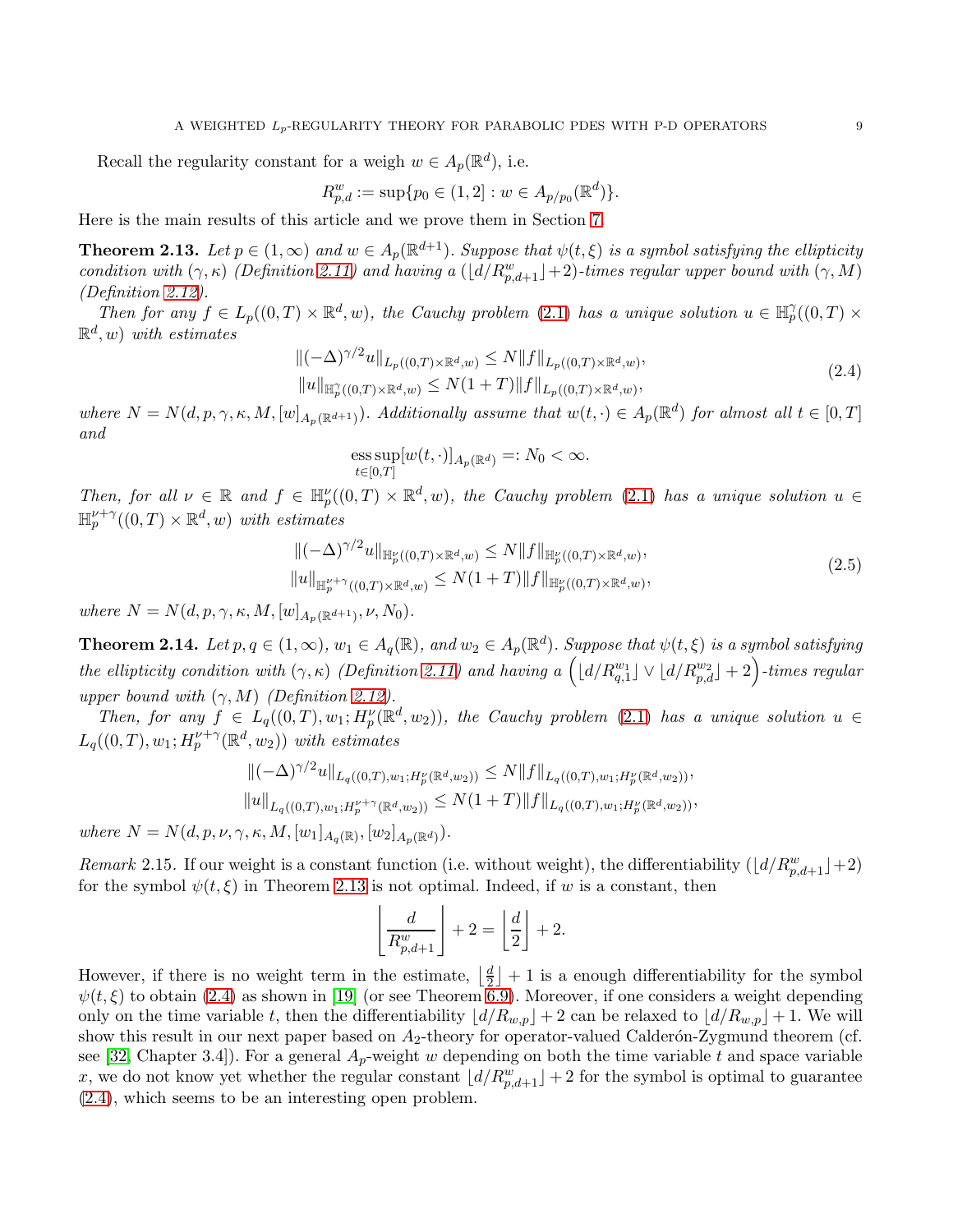#### 10 J.-H. CHOI AND I. KIM

For applications, we believe that the most important example of weights is a polynomial type. We give explicit statements for reader's convenience when weights are given by a polynomial type.

**Theorem 2.16.** Let  $p \in (1,\infty)$  and  $\alpha \in (-d-1,(d+1)(p-1))$ . Suppose that  $\psi(t,\xi)$  is a symbol satisfying the ellipticity condition with  $(\gamma, \kappa)$  and having a  $\left( \left| \frac{d(\alpha+d+1)}{p(d+1)} \right| + 2 \right)$ -times regular upper bound with  $(\gamma, M)$ (Definition [2.12\)](#page-7-1).

Then, for any  $f \in L_p((0,T) \times \mathbb{R}^d, (t^2 + |x|^2)^{\alpha/2})$ , the Cauchy problem [\(2.1\)](#page-5-2) has a unique solution  $u \in \mathbb{H}_{p}^{\gamma}((0,T) \times \mathbb{R}^{d}, (t^{2}+|x|^{2})^{\alpha/2})$  with estimates

$$
\int_0^T \int_{\mathbb{R}^d} |(-\Delta)^{\gamma/2} u(t,x)|^p (t^2+|x|^2)^{\alpha/2} dx dt \le N \int_0^T \int_{\mathbb{R}^d} |f(t,x)|^p (t^2+|x|^2)^{\alpha/2} dx dt
$$

and

$$
\int_0^T \int_{\mathbb{R}^d} |u(t,x)|^p (t^2+|x|^2)^{\alpha/2} dx dt \le NT \int_0^T \int_{\mathbb{R}^d} |f(t,x)|^p (t^2+|x|^2)^{\alpha/2} dx dt,
$$

where  $N = N(d, p, \gamma, \kappa, M, \alpha)$ .

**Theorem 2.17.** Let  $p, q \in (1, \infty)$ ,  $\alpha_1 \in (-1, q - 1)$ , and  $\alpha_2 \in (-d, d(p - 1))$ . Suppose that  $\psi(t, \xi)$  is a symbol satisfying the ellipticity condition with  $(\gamma, \kappa)$  and having a  $\left( \left| \frac{d(\alpha_1+1)}{q} \right| \vee \left| \frac{\alpha_2+d}{p} \right| + 2 \right)$ -times regular upper bound with  $(\gamma, M)$  (Definition [2.12\)](#page-7-1).

Then, for any  $f \in L_q((0,T), t^{\alpha_1}; L_p(\mathbb{R}^d, |x|^{\alpha_2}))$ , the Cauchy problem [\(2.1\)](#page-5-2) has a unique solution  $u \in$  $L_q((0,T),t^{\alpha_1};H_p^{\gamma}(\mathbb{R}^d,|x|^{\alpha_2}))$  with estimates

$$
\int_0^T \left( \int_{\mathbb{R}^d} |(-\Delta)^{\gamma/2} u(t,x)|^p |x|^{\alpha_2} dx \right)^{q/p} t^{\alpha_1} dt \le N \int_0^T \left( \int_{\mathbb{R}^d} |f(t,x)|^p |x|^{\alpha_2} dx \right)^{q/p} t^{\alpha_1} dt
$$

and

$$
\int_0^T \left( \int_{\mathbb{R}^d} |u(t,x)|^p |x|^{\alpha_2} dx \right)^{q/p} t^{\alpha_1} dt \le NT \int_0^T \left( \int_{\mathbb{R}^d} |f(t,x)|^p |x|^{\alpha_2} dx \right)^{q/p} t^{\alpha_1} dt
$$

<span id="page-9-0"></span>where  $N = N(d, p, \gamma, \kappa, M, \alpha_1, \alpha_2)$ .

### 3. The Cauchy problems with smooth functions

Recall the target equation

<span id="page-9-1"></span>
$$
\begin{cases} \frac{\partial u}{\partial t}(t,x) = \psi(t,i\nabla)u(t,x) + f(t,x), & (t,x) \in (0,T) \times \mathbb{R}^d, \\ u(0,x) = 0, & x \in \mathbb{R}^d, \end{cases}
$$
\n(3.1)

where

<span id="page-9-2"></span>
$$
\psi(t, i\nabla)u(t, x) := \mathcal{F}^{-1}\left[\psi(t, \cdot)\mathcal{F}[u](t, \cdot)\right](x).
$$

Then the fundamental solution to [\(3.1\)](#page-9-1) is given by

$$
p(t,s,x) := 1_{0 < s < t} \cdot \frac{1}{(2\pi)^{d/2}} \int_{\mathbb{R}^d} \exp\left(\int_s^t \psi(r,\xi) dr\right) e^{ix\cdot\xi} d\xi,
$$

that is, the integral operator

$$
\mathcal{K}f(t,x) := \int_{-\infty}^{t} \int_{\mathbb{R}^d} p(t,s,x-y) 1_{0 < s < T} f(s,y) \, dy \, ds \tag{3.2}
$$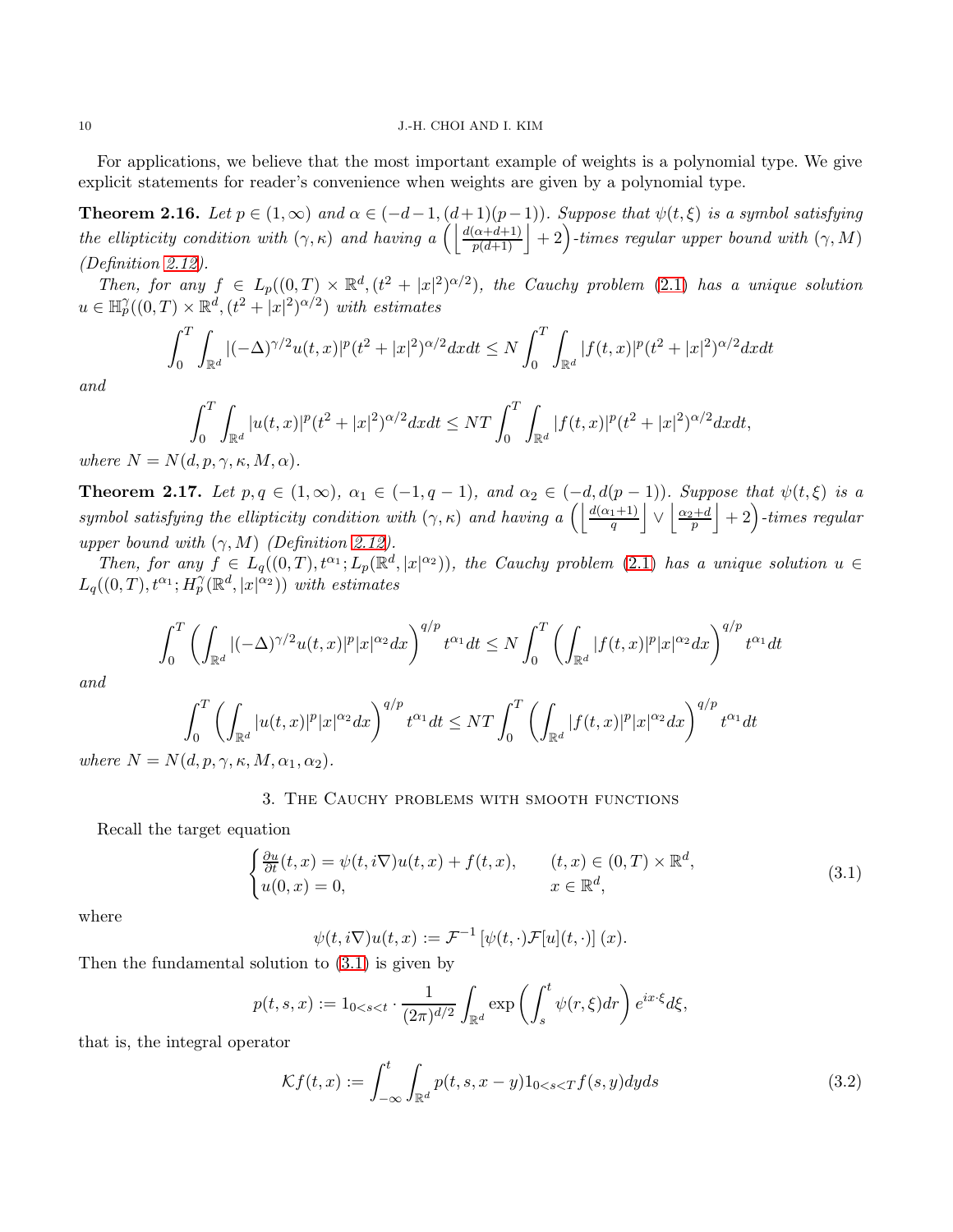## <span id="page-10-1"></span>Lemma 3.1. Let  $p \in (1,\infty)$ .

(i) For any  $f \in C_p^{\infty}([0,T] \times \mathbb{R}^d)$ ,

$$
\int_0^t f(s, x)ds \in C_p^{1, \infty}([0, T] \times \mathbb{R}^d).
$$

- (ii) For all  $\nu \in \mathbb{R}$ ,  $(1 \Delta)^{\nu/2}$  is a bijective linear operator on  $C_p^{\infty}([0, T] \times \mathbb{R}^d)$ .
- (iii) Suppose that  $\psi(t,\xi)$  has a  $\left(\frac{d}{2}\right)$  $\lfloor \frac{d}{2} \rfloor + 1 \big)$ -times regular upper bound with  $(\gamma, M)$ . Then  $\psi(t, i \nabla)$  is a bounded linear operator on  $C_p^{\infty}([0,T] \times \mathbb{R}^d)$ .

Proof. (i) Put

$$
g(t,x):=\int_0^t f(s,x)ds.
$$

By the dominated convergence theorem and Minkowski's inequality,

<span id="page-10-0"></span>
$$
||D_x^{\alpha}g(t_2,\cdot)-D_x^{\alpha}g(t_1,\cdot)||_{L_2(\mathbb{R}^d)\cap L_p(\mathbb{R}^d)} \leq |t_2-t_1|\|D_x^{\alpha}f\|_{L_\infty([0,T];L_2(\mathbb{R}^d)\cap L_p(\mathbb{R}^d))}
$$
(3.3)

for all positive numbers  $t_1$  and  $t_2$ . This implies  $g \in C_p^{\infty}([0,T] \times \mathbb{R}^d)$  and by Remark [2.9\(](#page-7-2)*ii*) and [\(3.3\)](#page-10-0), g is continuous on  $[0, T] \times \mathbb{R}^d$ . The fundamental theorem of calculus yields for almost all  $t \in [0, T]$ ,

$$
\frac{\partial g}{\partial t}(t,x) = f(t,x), \quad \forall x \in \mathbb{R}^d.
$$

Therefore,  $g \in C_p^{1,\infty}([0,T] \times \mathbb{R}^d)$ .

(*ii*) Let  $f \in C_p^{\infty}([0,T] \times \mathbb{R}^d)$  and  $\nu \in \mathbb{R}$ . It is well-known that  $(1 - \Delta)^{\nu/2}$  is a bijective mapping on the Schwartz class (cf. [\[28,](#page-43-3) Chapter 13]). Thus it suffices to show

$$
(1 - \Delta)^{\nu/2} f \in C_p^{\infty}([0, T] \times \mathbb{R}^d)
$$

since  $\nu$  is an arbitrary real number, Let  $\alpha$  be a (d-dimensional) multi-index  $\alpha$  (with respect to space variable). By a well-known property of the operator  $(1 - \Delta)^{\nu/2}$  in  $L_p$ -spaces,

$$
||D_x^{\alpha}(1-\Delta)^{\nu/2}f||_{L_{\infty}([0,T];L_2(\mathbb{R}^d)\cap L_p(\mathbb{R}^d))} = ||(1-\Delta)^{\nu/2}D_x^{\alpha}f||_{L_{\infty}([0,T];L_2(\mathbb{R}^d)\cap L_p(\mathbb{R}^d))}
$$
  
\$\le N\$ 
$$
||D^{\beta}f||_{L_{\infty}([0,T];L_2(\mathbb{R}^d)\cap L_p(\mathbb{R}^d))},
$$
  
\$|\beta|\le |\alpha|+||\nu||+1\$

where N is independent of f. This certainly implies  $(1 - \Delta)^{\nu/2} f \in C_p^{\infty}([0, T] \times \mathbb{R}^d)$ .

(*iii*) Let  $m(t,\xi) := |\xi|^{-\gamma} \psi(t,\xi)$ . Since  $\psi$  has a  $\left( \lfloor \frac{d}{2} \rfloor \right)$  $\frac{d}{2}$  | + 1)-times regular upper bound with  $\gamma$  and  $M$ , we have

$$
|D_{\xi}^{\alpha}m(t,\xi)| \le N(\alpha,\gamma,M)|\xi|^{-|\alpha|}, \quad \forall |\alpha| \le \left\lfloor \frac{d}{2} \right\rfloor + 1, \quad \forall (t,\xi) \in [0,T] \times (\mathbb{R}^d \setminus \{0\})
$$

by a simple multiplicative law of derivatives. Thus, using Mikhlin's multiplier theorem (e.g. [\[10,](#page-42-0) Theorem 6.2.7]), for all  $f \in C_p^{\infty}([0,T] \times \mathbb{R}^d)$ , (d-dimensional) multi-index  $\alpha$ , and  $s \in [0,T]$ , we have

$$
||D^{\alpha}\psi(t,i\nabla)f(s,\cdot)||_{L_2(\mathbb{R}^d)\cap L_p(\mathbb{R}^d)} \leq N||(-\Delta)^{\gamma/2}D^{\alpha}f(s,\cdot)||_{L_2(\mathbb{R}^d)\cap L_p(\mathbb{R}^d)},
$$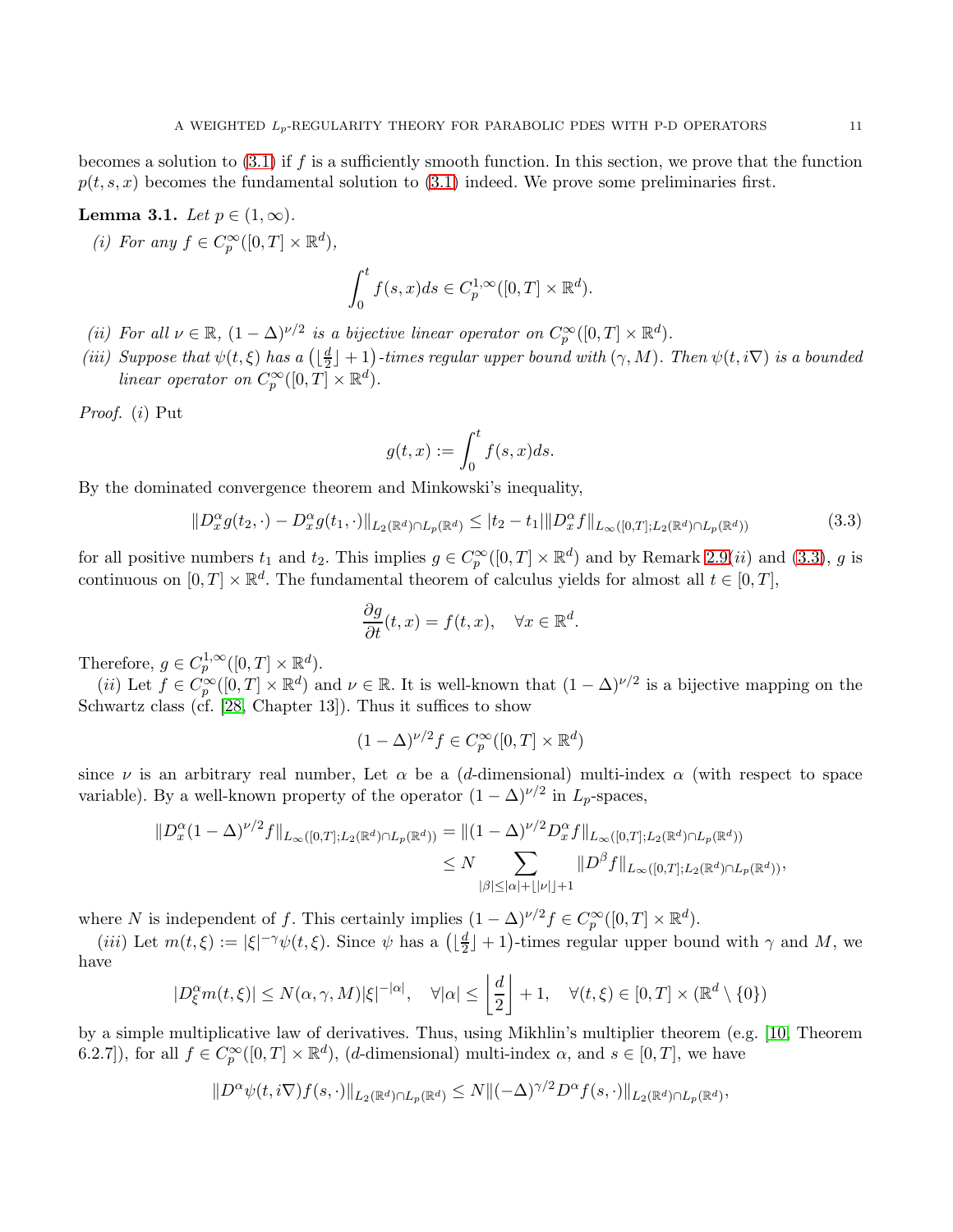where  $N = N(d, p, \gamma, M)$ . Moreover, since  $p \in (1, \infty)$ , by a well-known embedding theorem which can be easily obtained form Mikhlin's multiplier theorem, we have

$$
\begin{aligned} \|(-\Delta)^{\gamma/2} D^{\alpha} f(s, \cdot) \|_{L_2(\mathbb{R}^d) \cap L_p(\mathbb{R}^d)} &\le N \sum_{|\beta| \le |\alpha| + \lfloor \gamma \rfloor + 1} \|D^{\beta} f(s, \cdot) \|_{L_2(\mathbb{R}^d) \cap L_p(\mathbb{R}^d)} \\ &\le N \sum_{|\beta| \le |\alpha| + \lfloor \gamma \rfloor + 1} \|D^{\beta} f \|_{L_\infty([0, T]; L_2(\mathbb{R}^d) \cap L_p(\mathbb{R}^d))}, \end{aligned}
$$

where N is independent of f. The lemma is proved.  $\square$ 

<span id="page-11-3"></span>**Theorem 3.2.** Let  $p \in (1,\infty)$  and  $f \in C_p^{\infty}([0,T] \times \mathbb{R}^d)$ . Assume that  $\psi(t,\xi)$  satisfies the ellipticity condition with  $(\gamma, \kappa)$  and has a  $\left(\lfloor \frac{d}{2}\right\rfloor)$  $\frac{d}{2} \rfloor + 1$ )-times regular upper bound with  $(\gamma, M)$ . Then, there exists a unique solution  $u \in C_p^{1,\infty}([0,T] \times \mathbb{R}^d)$  to the Cauchy problem

<span id="page-11-1"></span>
$$
\begin{cases} \frac{\partial u}{\partial t}(t,x) = \psi(t,i\nabla)u(t,x) + f(t,x), & (t,x) \in (0,T) \times \mathbb{R}^d, \\ u(0,x) = 0, & x \in \mathbb{R}^d, \end{cases}
$$
\n(3.4)

Moreover, the solution u has the following representation :

$$
u(t,x) = \mathcal{K}f(t,x), \quad \forall (t,x) \in [0,T] \times \mathbb{R}^d,
$$

where  $Kf$  is defined in  $(3.2)$ .

*Proof.* (Uniqueness) Suppose that  $u \in C_p^{1,\infty}([0,T] \times \mathbb{R}^d)$  is a solution of the Cauchy problem

<span id="page-11-0"></span>
$$
\begin{cases} \frac{\partial u}{\partial t}(t,x) = \psi(t,i\nabla)u(t,x), & (t,x) \in (0,T) \times \mathbb{R}^d, \\ u(0,x) = 0, & x \in \mathbb{R}^d. \end{cases}
$$
\n(3.5)

Taking the Fourier transform to [\(3.5\)](#page-11-0) and using the fundamental theorem of calculus, we have

$$
|\mathcal{F}[u(t,\cdot)](\xi)| \le M|\xi|^\gamma \int_0^t |\mathcal{F}[u(s,\cdot)](\xi)|ds.
$$

By Gronwall's inequality, we conclude that  $u = 0$ . From the linearity of equation [\(3.4\)](#page-11-1), we obtain the uniqueness.

(Existence) Define

$$
u(t,x) := \mathcal{K}f(t,x).
$$

First, we claim that  $u \in C_p^{\infty}([0,T] \times \mathbb{R}^d)$ . In virtue of the dominated convergence theorem, for a (ddimensional) multi-index  $\alpha$  and  $(t, x) \in [0, T] \times \mathbb{R}^d$ ,

$$
D_x^{\alpha}u(t,x) = D_x^{\alpha}\mathcal{K}f(t,x) = \mathcal{K}(D_x^{\alpha}f)(t,x).
$$

Note that by [\[23,](#page-43-9) Corollary 3.6],

<span id="page-11-2"></span>
$$
\sup_{s\n(3.6)
$$

where  $N = N(d, \gamma, \kappa, M)$ . Using Minkowski's inequality and [\(3.6\)](#page-11-2), for all positive numbers  $t_1$  and  $t_2$ , we have

$$
\begin{aligned} \|\mathcal{K}(D_x^{\alpha}f)(t_2,\cdot)-\mathcal{K}(D_x^{\alpha}f)(t_1,\cdot)\|_{L_p(\mathbb{R}^d)} &\leq \left|\int_{t_1}^{t_2} \|p(t,s,\cdot)\|_{L_1(\mathbb{R}^d)} \|D^{\alpha}f(s,\cdot)\|_{L_p(\mathbb{R}^d)} ds\right| \\ &\leq N|t_2-t_1| \|D^{\alpha}f\|_{L_{\infty}([0,T];L_p(\mathbb{R}^d))}, \end{aligned}
$$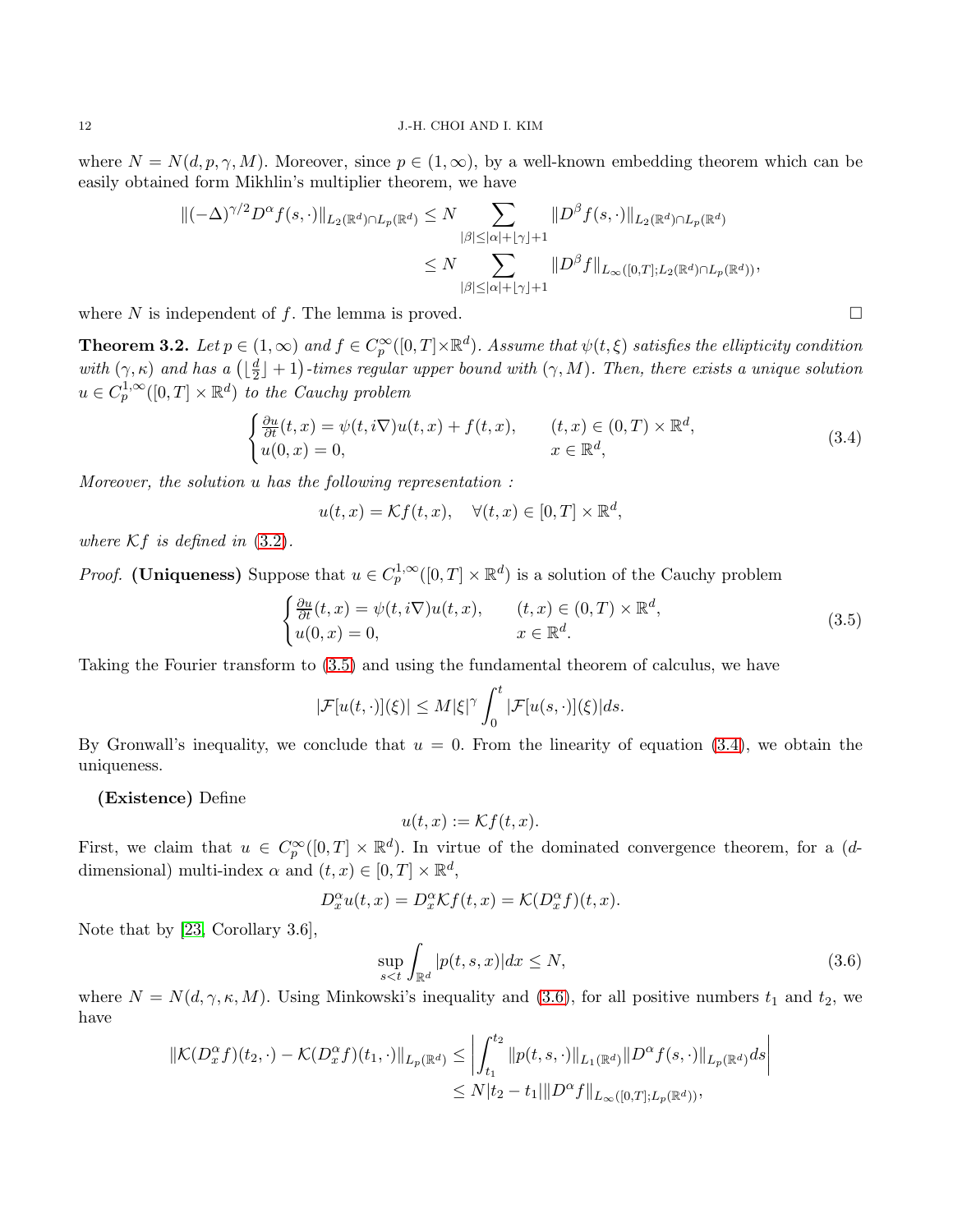where  $N = N(d, \gamma, \kappa, M)$ . Thus, since  $f \in C_p^{\infty}([0, T] \times \mathbb{R}^d)$ , we conclude that  $u \in C_p^{\infty}([0, T] \times \mathbb{R}^d)$ . Next, define

$$
v(t,x) := \int_0^t \left(\psi(s,i\nabla)u(s,x) + f(s,x)\right)ds.
$$

By Lemma [3.1\(](#page-10-1)*i*),  $v \in C_p^{1,\infty}([0,T] \times \mathbb{R}^d)$ . We claim that

$$
u(t,x) = v(t,x), \quad \forall (t,x) \in [0,T] \times \mathbb{R}^d,
$$

which obviously completes the proof. For  $(t, x) \in [0, T] \times \mathbb{R}^d$ , applying Fubini's theorem, we have

$$
v(t,x) - \int_0^t f(s,x)ds = \int_0^t \mathcal{F}^{-1} \left[ \psi(s,\cdot) \int_0^s \mathcal{F}[f(l,\cdot)]e^{\int_l^s \psi(r,\cdot)dr}dl \right](x)ds
$$
  
= 
$$
\int_0^t \mathcal{F}^{-1} \left[ \mathcal{F}[f(l,\cdot)](e^{\int_l^t \psi(r,\cdot)dr} - 1) \right](x)dl = u(t,x) - \int_0^t f(s,x)ds.
$$

<span id="page-12-0"></span>The theorem is proved.

## 4. An  $L_2$ -boundedness and estimates of the fundamental solution

In this section, we obtain  $L_2$ -estimates to the Cauchy problem and prove some properties of the fundamental solution. Recall

$$
p(t,s,x) := 1_{0 < s < t} \cdot \frac{1}{(2\pi)^{d/2}} \int_{\mathbb{R}^d} \exp\left(\int_s^t \psi(r,\xi) dr\right) e^{ix\cdot\xi} d\xi.
$$

Let  $f \in C_p^{\infty}([0,T] \times \mathbb{R}^d)$ . Then by Theorem [3.2,](#page-11-3)

$$
u(t,x) = \mathcal{K}f(t,x) := \int_{-\infty}^{t} \int_{\mathbb{R}^d} p(t,s,x-y) 1_{0 < s < T} f(s,y) dy ds
$$

becomes the solution to [\(3.4\)](#page-11-1). Moreover, one can easily check that for any  $\varepsilon \in [0,1]$ ,

<span id="page-12-3"></span>
$$
(-\Delta)^{\frac{\varepsilon \gamma}{2}} u(t, x) = (-\Delta)^{\frac{\varepsilon \gamma}{2}} \mathcal{K}f(t, x)
$$
  
\n
$$
= \int_{-\infty}^{t} \left[ \int_{\mathbb{R}^d} P_{\varepsilon}(t, s, x - y) 1_{0 < s < T} f(s, y) dy \right] ds
$$
  
\n
$$
:= \int_{-\infty}^{t} \left[ \int_{\mathbb{R}^d} (-\Delta)^{\frac{\varepsilon \gamma}{2}} p(t, s, x - y) 1_{0 < s < T} f(s, y) dy \right] ds.
$$
\n(4.1)

Thus to show the boundedness of  $(-\Delta)^{\frac{\varepsilon \gamma}{2}} u$  in an  $L_p$ -space, it is required to estimate the kernel  $P_{\varepsilon}$ .

<span id="page-12-2"></span>**Lemma 4.1.** Let  $n \in \mathbb{N}$  and assume that  $\psi(t,\xi)$  satisfies the ellipticity condition with  $(\gamma,\kappa)$  and has a n-times regular upper bound with  $(\gamma, M)$ . Then there exists a positive constant  $N = N(n, M)$  such that for all  $t > s$  and  $\xi \in \mathbb{R}^d$ ,

<span id="page-12-1"></span>
$$
\left| D_{\xi}^{n} \left( \exp \left( \int_{s}^{t} \psi(r,\xi) dr \right) \right) \right| \leq N |\xi|^{-n} \exp(-\kappa(t-s)|\xi|^{\gamma}) \sum_{k=1}^{n} |t-s|^{k} |\xi|^{k\gamma}, \tag{4.2}
$$

where  $D_{\xi}^{n}$  denotes a (d-dimensional) partial derivative with respect to the variable  $\xi$  whose order is n.

*Proof.* We use the mathematical induction. The case  $n = 1$  is clear since  $|D_{\xi}\psi(t,\xi)|$  has a upper bound  $N|\xi|^{\gamma-1}$  and  $|\psi(t,\xi)|$  has both lower and upper bounds which are given by  $|\xi|^{\gamma}$  multiplied by positive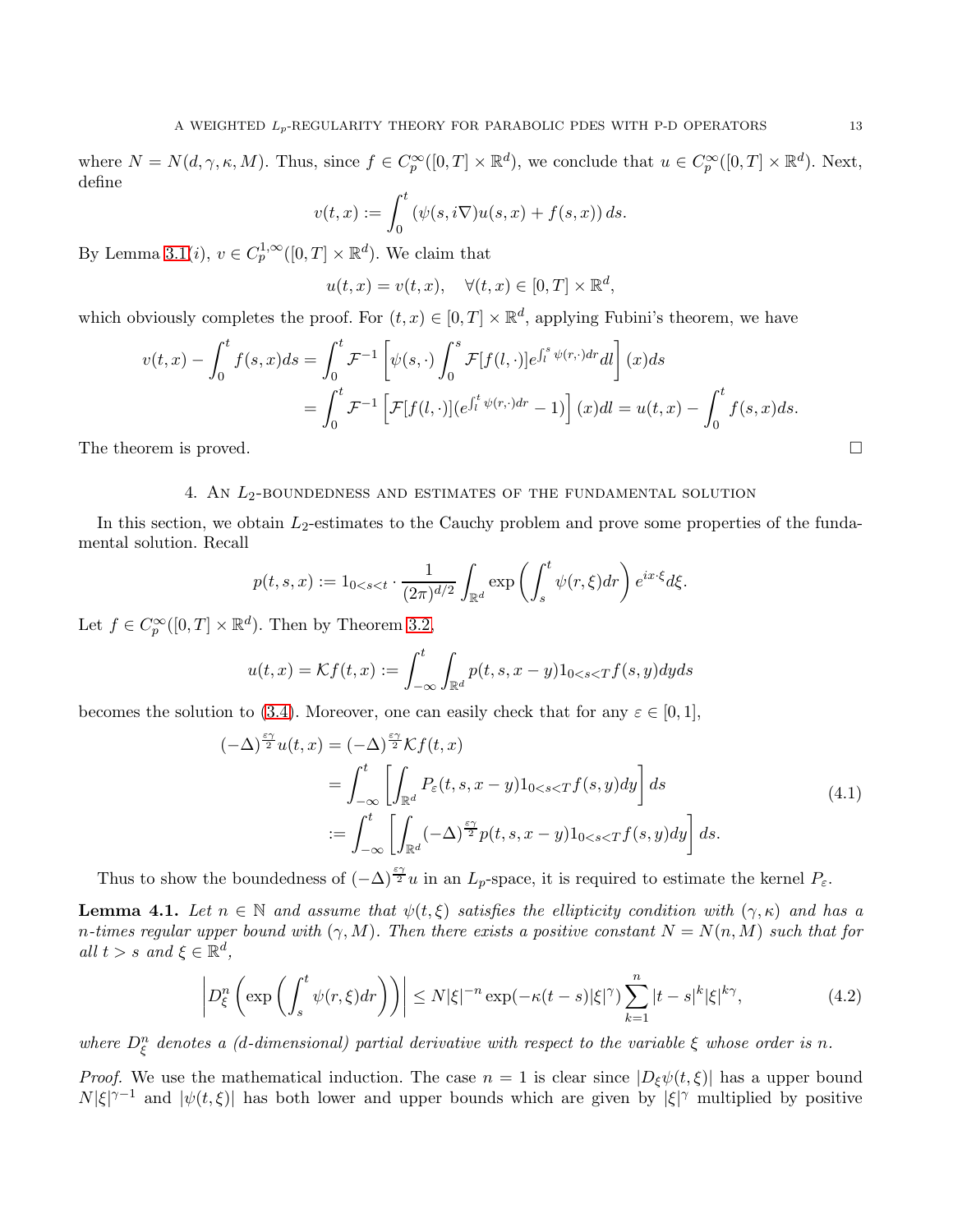#### 14 J.-H. CHOI AND I. KIM

constants. Next, suppose that [\(4.2\)](#page-12-1) holds for all  $1, 2, \dots, k$ . Then, by Leibniz's product rule and the hypothesis of the induction,

$$
\left| D_{\xi}^{k+1} \left( \exp \left( \int_{s}^{t} \psi(r,\xi) dr \right) \right) \right| = \left| D_{\xi}^{k} \left( \exp \left( \int_{s}^{t} \psi(r,\xi) dr \right) \int_{s}^{t} D_{\xi}^{1} \psi(r,\xi) dr \right) \right|
$$
  
\n
$$
\leq N \sum_{j=0}^{k} \left| D_{\xi}^{j} \left( \exp \left( \int_{s}^{t} \psi(r,\xi) dr \right) \right) \int_{s}^{t} D_{\xi}^{k-j+1} \psi(r,\xi) dr \right|
$$
  
\n
$$
\leq N \sum_{j=0}^{k} \left( |\xi|^{-j} \exp(-\kappa(t-s)|\xi|)^{\gamma} \sum_{l=1}^{j} |t-s|^{l} |\xi|^{l\gamma} |t-s| |\xi|^{\gamma-k+j-1} \right)
$$
  
\n
$$
= N |\xi|^{-k-1} \exp(-\kappa(t-s)|\xi|)^{\gamma} \sum_{j=0}^{k} \sum_{l=1}^{j} |t-s|^{l+1} |\xi|^{(l+1)\gamma}
$$
  
\n
$$
\leq N |\xi|^{-k-1} \exp(-\kappa(t-s)|\xi|)^{\gamma} \sum_{l=1}^{k+1} |t-s|^{l} |\xi|^{l\gamma},
$$

where  $N = N(k, M)$ . The lemma is proved.

<span id="page-13-1"></span>**Theorem 4.2.** Let  $n \in \mathbb{N}$ ,  $\alpha$  be a (d-dimensional) multi-index, and  $m \in \{0,1\}$ . Assume that  $\psi(t,\xi)$ satisfies the ellipticity condition with  $(\gamma, \kappa)$  and has a n-times regular upper bound with  $(\gamma, M)$ . Then there exists a positive constant  $N = N(n, \kappa, \gamma, M, \varepsilon, m, |\alpha|)$  such that for all  $s < t$ ,

$$
\sup_{x \in \mathbb{R}^d} |x|^n \left( |\partial_t^m D_x^{\alpha} P_{\varepsilon}(t, s, x)| \right) \le N|t - s|^{-(m+\varepsilon) - \frac{(d+|\alpha|-n)}{\gamma}},
$$
  

$$
\left( \int_{\mathbb{R}^d} |x|^{2n} |\partial_t^m D_x^{\alpha} P_{\varepsilon}(t, s, x)|^2 dx \right)^{1/2} \le N|t - s|^{-(m+\varepsilon) - \frac{(d+|\alpha|-n)}{\gamma} + \frac{d}{2\gamma}},
$$

Proof. It is well-known that

$$
|x| \approx |x^1| + \dots + |x^d| \quad \forall x \in \mathbb{R}^d.
$$

In particular, we have,

<span id="page-13-0"></span>
$$
|x|^n \le N(n)(|x^1|^n + \dots + |x^d|^n), \quad n \in \mathbb{N}.
$$
  
(4.3)

By [\(4.3\)](#page-13-0) and elementary properties of the Fourier transform,

$$
\begin{split} |x|^n |\partial_t^m D_x^{\alpha} P_{\varepsilon}(t,s,x)|&\leq N \sum_{i=1}^d |x^i|^n |\partial_t^m D_x^{\alpha} P_{\varepsilon}(t,s,x)|\\ &\leq N \sum_{|\beta|=n} \int_{\mathbb{R}^d} \left| D_\xi^\beta \left( \xi^\alpha |\xi|^{\varepsilon\gamma} \partial_t^m \exp\left(\int_s^t \psi(r,\xi) dr\right) \right) \right| d\xi. \end{split}
$$

By Leibniz's product rule,

$$
\begin{split} &D_\xi^\beta\left(\xi^\alpha|\xi|^{\varepsilon\gamma}\partial_t^m\exp\left(\int_s^t\psi(r,\xi)dr\right)\right)\\ &=D_\xi^\beta\left(\psi(t,\xi)^m\xi^\alpha|\xi|^{\varepsilon\gamma}\exp\left(\int_s^t\psi(r,\xi)dr\right)\right)\\ &=\sum_{\beta=\beta_0+\beta_1}c_{\beta_0,\beta_1}D_\xi^{\beta_0}(\psi(t,\xi)^m\xi^\alpha|\xi|^{\varepsilon\gamma})D_\xi^{\beta_1}\left(\exp\left(\int_s^t\psi(r,\xi)dr\right)\right). \end{split}
$$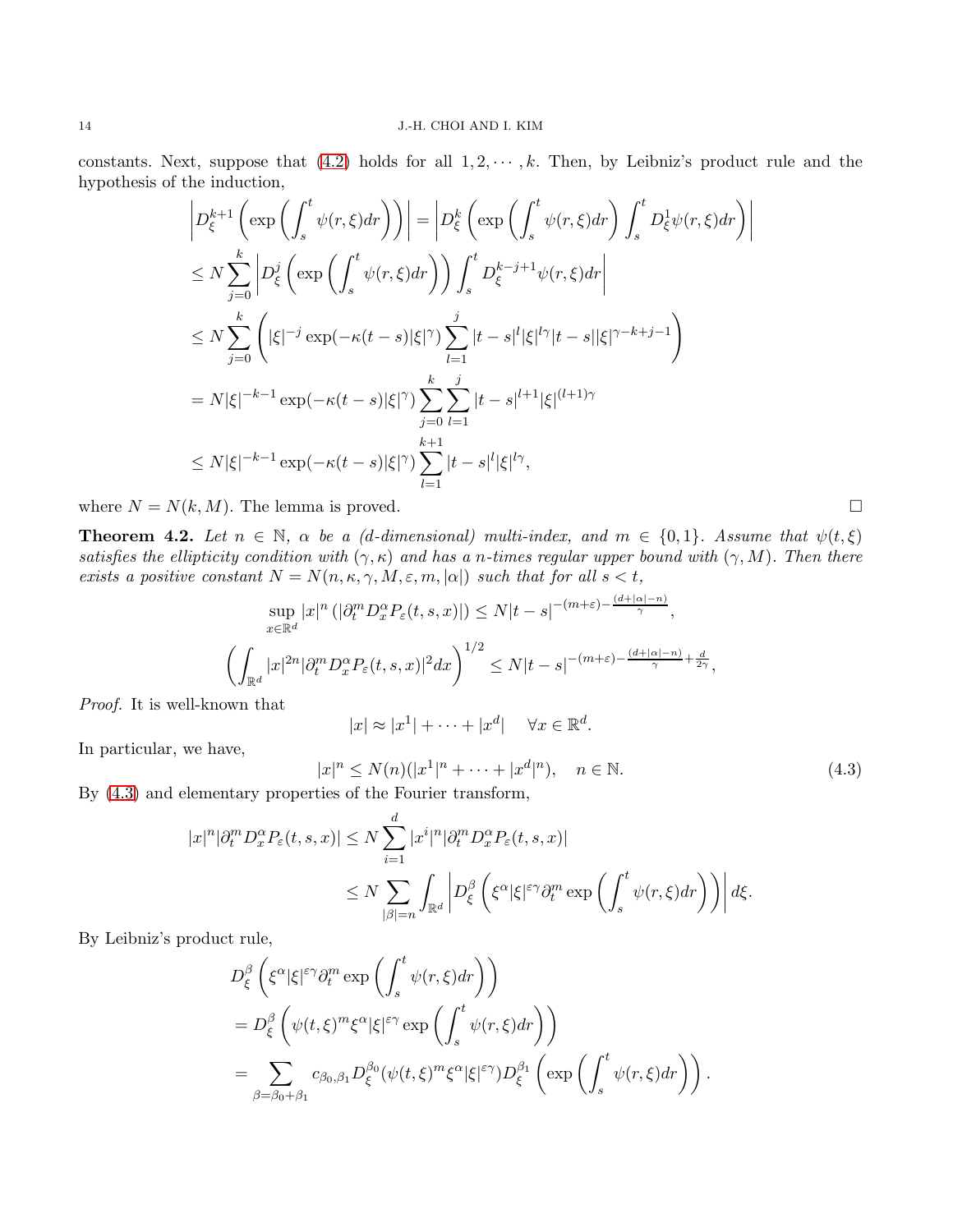By Definition [2.11](#page-7-0) and Lemma [4.1,](#page-12-2)

<span id="page-14-0"></span>
$$
\left| D_{\xi}^{\beta} \left( \psi(t,\xi)^{m} \xi^{\alpha} |\xi|^{\varepsilon \gamma} \exp \left( \int_{s}^{t} \psi(r,\xi) dr \right) \right) \right|
$$
  
 
$$
\leq N |\xi|^{(m+\varepsilon)\gamma + |\alpha| - n} \exp(-\kappa(t-s)|\xi|^{\gamma}) \sum_{k=1}^{n} (t-s)^{k} |\xi|^{k\gamma}.
$$
 (4.4)

Therefore,

$$
\sum_{|\beta|=n} \int_{\mathbb{R}^d} \left| D^{\beta}_{\xi} \left( \xi^{\alpha} |\xi|^{\varepsilon \gamma} \partial_t^m \exp \left( \int_s^t \psi(r,\xi) dr \right) \right) \right| d\xi \le N(t-s)^{-(m+\varepsilon) - \frac{(d+|\alpha|-n)}{\gamma}},
$$

where  $N = N(n, \kappa, \gamma, \varepsilon, m, |\alpha|)$ . Similarly, by [\(4.3\)](#page-13-0), [\(4.4\)](#page-14-0), and Plancherel's theorem,

$$
\int_{\mathbb{R}^d} |x|^{2n} |\partial_t^m D_x^{\alpha} P_{\varepsilon}(t,s,x)|^2 dx \le N \int_{\mathbb{R}^d} |x^i|^{2n} |\psi(t,i\nabla)^m D_x^{\alpha} P_{\varepsilon}(t,s,x)|^2 dx
$$
  
\n
$$
\le N \sum_{|\beta|=n} \int_{\mathbb{R}^d} \left| D_{\xi}^{\beta} \left( \psi(t,\xi)^m \xi^{\alpha} |\xi|^{\varepsilon \gamma} \exp \left( \int_s^t \psi(r,\xi) dr \right) \right) \right|^2 d\xi
$$
  
\n
$$
\le N |t-s|^{-2(m+\varepsilon) - \frac{(d+2|\alpha|-2n)}{\gamma}},
$$

where  $N = N(n, \kappa, \gamma, \varepsilon, m, |\alpha|)$ . The theorem is proved.

Recalling [\(4.1\)](#page-12-3) and handling estimates of various regularities of the solution simultaneously, we introduce the following family of iterated integral operators

$$
\mathcal{K}_{\varepsilon,T}f(t,x) := \int_{-\infty}^t \left[ \int_{\mathbb{R}^d} \left( 1_{\varepsilon \in [0,1]} 1_{|t-s| < T} + 1_{\varepsilon = 1} \right) P_{\varepsilon}(t,s,x-y) f(s,y) dy \right] ds,
$$

where  $f \in C_c^{\infty}(\mathbb{R}^{d+1})$ . It is remarkable that  $P_{\varepsilon}(t, \cdot, \cdot)$  is integrable on  $(0, t) \times \mathbb{R}^d$  for all  $t > 0$  and  $\varepsilon \in [0, 1)$ . Thus the integral operator  $\mathcal{K}_{\varepsilon,T}f$  is well-defined in a point-wise sense. However,  $P_1(t,\cdot,\cdot)$  is not integrable on  $(0, t) \times \mathbb{R}^d$  for any  $t > 0$ . In this sense, we say that the operator  $\mathcal{K}_{1,T} f$  is (parabolic) singular. However, one can understand the function  $\mathcal{K}_{1,T} f(t,x)$  in a point-wise sense if one regards the integral as an iterated integral. Indeed,

$$
\mathcal{K}_{1,T}f(t,x) := \int_{-\infty}^{t} \left[ \int_{\mathbb{R}^d} P_1(t,s,x-y)f(s,y)dy \right] ds
$$
  
= 
$$
\int_{-\infty}^{t} \left[ \int_{\mathbb{R}^d} p(t,s,x-y) \left( (-\Delta)^{\frac{\gamma}{2}}_y f \right)(s,y)dy \right] ds
$$
  
= 
$$
\int_{-\infty}^{t} \int_{\mathbb{R}^d} p(t,s,x-y) \left( (-\Delta)^{\frac{\gamma}{2}}_y f \right)(s,y)dyds.
$$

Moreover, since the mapping  $f \mapsto \mathcal{K}_{\varepsilon,T} f$  is a pseudo-differential operator as well, the  $L_2$ -boundedness can be easily obtained based on Plancherel's theorem without any regularity condition on the symbol.

<span id="page-14-1"></span>**Theorem 4.3.** Assume that the symbol  $\psi$  satisfies the ellipticity condition with  $(\gamma, \kappa)$ . Then there exists a constant  $N = N(\kappa)$  such that

$$
\|\mathcal{K}_{\varepsilon,T}f\|_{L_2(\mathbb{R}^{d+1})} \leq NT^{1-\varepsilon} \|f\|_{L_2(\mathbb{R}^{d+1})} \quad \forall f \in C_c^{\infty}(\mathbb{R}^{d+1}).
$$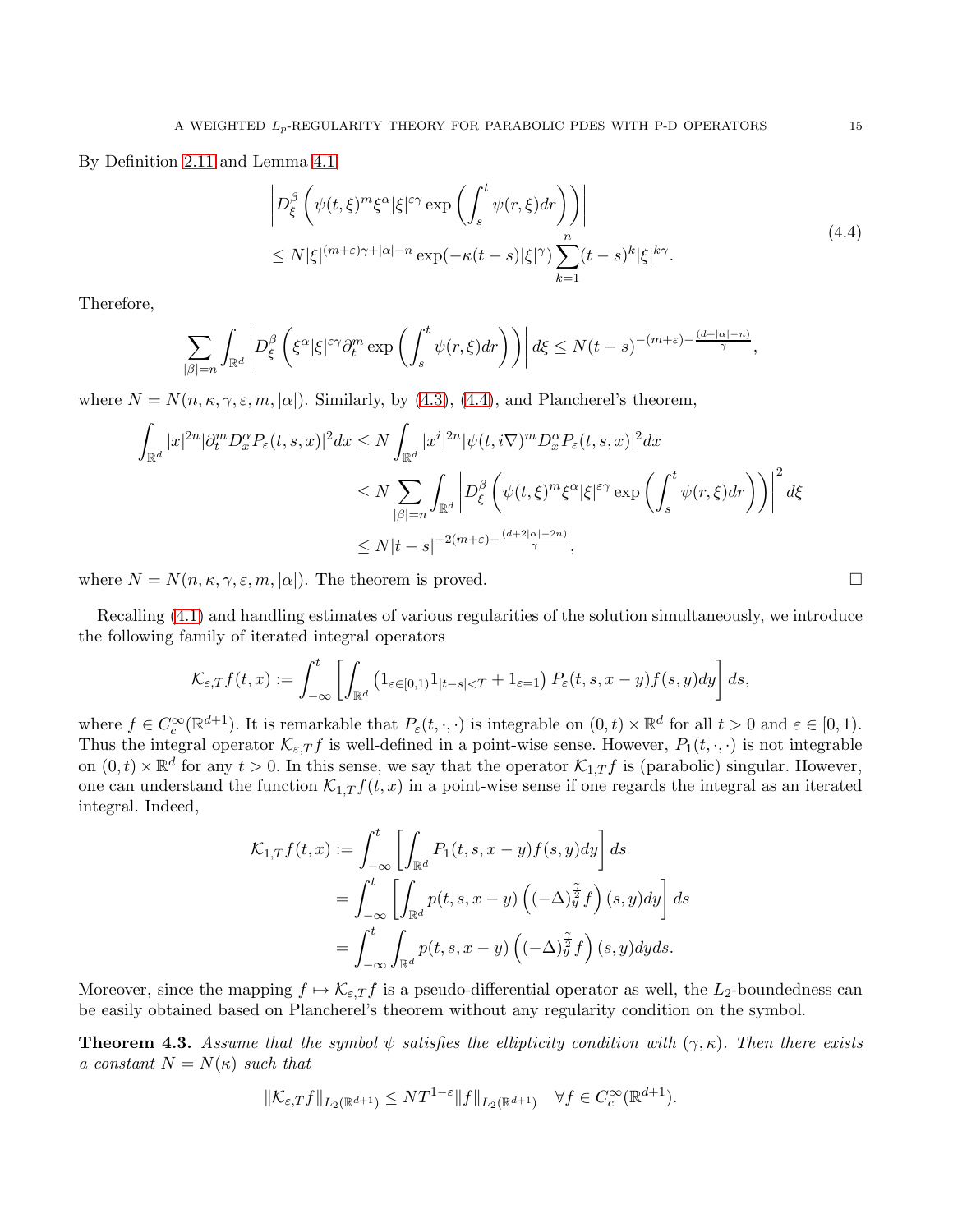Proof. By Plancherel's theorem, Fubini's theorem, and Minkowski's inequality,

$$
\int_{-\infty}^{\infty} \int_{\mathbb{R}^d} |\mathcal{K}_{\varepsilon,T} f(t,x)|^2 dxdt
$$
\n  
\n
$$
= \int_{-\infty}^{\infty} \int_{\mathbb{R}^d} \left| \int_0^t |\xi|^{\varepsilon \gamma} \exp\left(\int_s^t \psi(r,\xi) dr\right) \mathcal{F}[f(s,\cdot)](\xi) h(\varepsilon,t-s,T) ds \right|^2 d\xi dt
$$
\n  
\n
$$
\leq \int_{-\infty}^{\infty} \int_{\mathbb{R}^d} \left( \int_0^t |\xi|^{\varepsilon \gamma} \exp(-\kappa(t-s)|\xi|^\gamma)| \mathcal{F}[f(s,\cdot)](\xi) |h(\varepsilon,t-s,T) ds \right)^2 d\xi dt
$$
\n  
\n
$$
= \int_{-\infty}^{\infty} \int_{\mathbb{R}^d} \left( \int_0^t |\xi|^{\varepsilon \gamma} \exp(-\kappa s|\xi|^\gamma)| \mathcal{F}[f(t-s,\cdot)](\xi) |h(\varepsilon,s,T) ds \right)^2 d\xi dt
$$
\n  
\n
$$
\leq \int_{\mathbb{R}^d} \left( \int_0^{\infty} |\xi|^{\varepsilon \gamma} \exp(-2\kappa s|\xi|^\gamma) h(\varepsilon,s,T) \left( \int_s^{\infty} |\mathcal{F}[f(t-s,\cdot)](\xi)|^2 dt \right)^{1/2} ds \right)^2 d\xi
$$
\n  
\n
$$
\leq \int_{\mathbb{R}^d} \int_{-\infty}^{\infty} |\mathcal{F}[f(t,\cdot)](\xi)|^2 dt \left( \int_0^{\infty} |\xi|^{\varepsilon \gamma} \exp(-2\kappa s|\xi|^\gamma) h(\varepsilon,s,T) ds \right)^2 d\xi,
$$

where

$$
h(\varepsilon, s, T) := 1_{\varepsilon \in [0, 1)} 1_{0 < s < T} + 1_{\varepsilon = 1}.
$$

By changing variables,

$$
\int_0^\infty |\xi|^{\varepsilon\gamma} \exp\left(-2\kappa s |\,\xi|^\gamma\right) h(\varepsilon,s,T) ds=N|\xi|^{(\varepsilon-1)\gamma}\int_0^\infty e^{-s}h(\varepsilon,s,T|\xi|^\gamma) ds,
$$

where  $N = N(\kappa)$ . If  $\varepsilon = 1$ , then

$$
|\xi|^{(\varepsilon-1)\gamma} \int_0^\infty e^{-s} h(\varepsilon, s, T|\xi|^\gamma) ds = \int_0^\infty e^{-s} ds = 1.
$$

If  $\varepsilon \in [0, 1)$ , then we split the estimate into two cases,  $T|\xi|^{\gamma} \ge 1$  and  $0 < T|\xi|^{\gamma} < 1$ . If  $T|\xi|^{\gamma} \ge 1$ , then

$$
|\xi|^{(\varepsilon-1)\gamma}\int_0^\infty e^{-s}h(\varepsilon,s,T|\xi|^\gamma)ds=|\xi|^{(\varepsilon-1)\gamma}\int_0^{T|\xi|^\gamma}e^{-s}ds\leq|\xi|^{(\varepsilon-1)\gamma}\leq T^{1-\varepsilon}.
$$

If  $0 < T|\xi|^{\gamma} < 1$ , then

$$
|\xi|^{(\varepsilon-1)\gamma}\int_0^\infty e^{-s}h(\varepsilon,s,T|\xi|^\gamma)ds=|\xi|^{(\varepsilon-1)\gamma}\int_0^{T|\xi|^\gamma}e^{-s}ds\leq T|\xi|^{\varepsilon\gamma}\leq T^{1-\varepsilon}.
$$

Therefore, by Plancherel's theorem,

$$
\int_{-\infty}^{\infty} \int_{\mathbb{R}^d} |\mathcal{K}_{\varepsilon,T} f(t,x)|^2 dx dt \leq N T^{2(1-\varepsilon)} \int_{-\infty}^{\infty} \int_{\mathbb{R}^d} |\mathcal{F}[f(t,\cdot)](\xi)|^2 d\xi dt = N T^{2(1-\varepsilon)} \|f\|_{L_2(\mathbb{R}^{d+1})}^2,
$$
  
where  $N = N(\kappa)$ . The theorem is proved.

<span id="page-15-0"></span>

#### 5. Weighted boundedness for a family of parabolic singular integral operators

Let u be a solution to  $(3.4)$  with a smooth f. Due to the solution representation given in Theorem [3.2,](#page-11-3) we have

$$
u(t,x) = \mathcal{K}f(t,x) = \int_{-\infty}^{t} \int_{\mathbb{R}^d} p(t,s,x-y)1_{0 < s < T}f(s,y)dyds
$$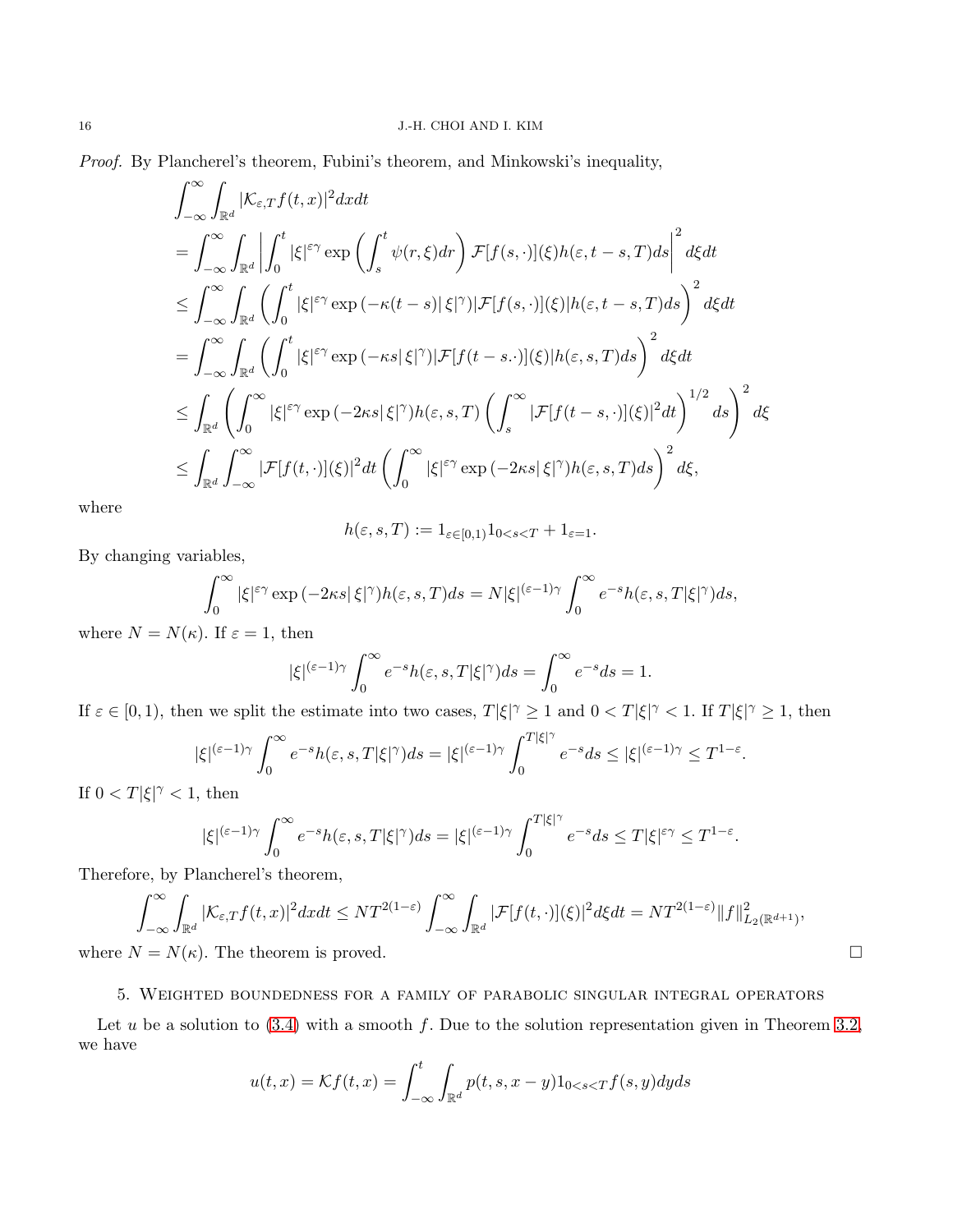and

$$
(-\Delta)^{\frac{\varepsilon\gamma}{2}}u(t,x) = \int_{-\infty}^{t} \left[ \int_{\mathbb{R}^d} P_{\varepsilon}(t,s,x-y)1_{0  

$$
:= \int_{-\infty}^{t} \left[ \int_{\mathbb{R}^d} (-\Delta)^{\frac{\varepsilon\gamma}{2}} p(t,s,x-y)1_{0
$$
$$

Therefore, to obtain a priori estimates [\(2.4\)](#page-8-3) and [\(2.5\)](#page-8-4), we need to show the boundedness of the above integral operators in weighted  $L_p$ -spaces. For future applications and specifying kernel estimates used in the proofs, we consider kernels in a general setting. More precisely, for  $\varepsilon \in [0,1]$ , we consider a family of complex-valued measurable functions  $K_{\varepsilon}(t, s, x)$  defined on  $\mathbb{R} \times \mathbb{R} \times \mathbb{R}^d$ . Then we can consider corresponding (iterated) integral operators given by

$$
\int_0^t \left[ \int_{\mathbb{R}^d} \left( 1_{\varepsilon \in [0,1]} 1_{0 < t-s < T} + 1_{\varepsilon = 1} \right) K_{\varepsilon}(t,s,y) f(s,x-y) dy \right] ds \qquad \forall f \in C_c^{\infty}(\mathbb{R}^{d+1}).\tag{5.1}
$$

We say that the integral operator is (parabolic) singular if  $\int_0^t \int_{\mathbb{R}^d} K_{\varepsilon}(t,s,y) dy ds = \infty$  for some  $t > 0$ . It is remarkable that [\(5.1\)](#page-16-0) is well-defined even though the kernel  $K_{\varepsilon}(t, s, y)$  is singular. A typical example of these kernels are classical heat kernels, i.e.

<span id="page-16-0"></span>
$$
K_{\varepsilon}(t,x,y)=\Delta^{\varepsilon}\left((2\pi t)^{d/2}e^{-|x|^{2}/(2t)}\right).
$$

In particular, the kernel  $K_1(t, x, y) = \Delta \left( (2\pi t)^{d/2} e^{-|x|^2/(2t)} \right)$  is singular.

 $\boldsymbol{x}$ 

Note that if the kernel  $K_{\varepsilon}(t, s, x)$  is not singular and the given weight is a constant, then the boundeness of the operator [\(5.1\)](#page-16-0) is easily obtained on the basis of the generalized Minkowski inequality. However, if a general weight is given, then the boundedness becomes non-trivial even though the kernel is not singular. Therefore, we have to show the boundedness of the operators for all  $\varepsilon \in [0,1]$  based on weighted estimates and the cut-off function  $1_{|t-s| is necessary to overcome the lack of the integrability of the kernels at$ large t when they are not singular. For a simplification of the notation, we denote

$$
h(\varepsilon, s, T) := 1_{\varepsilon \in [0, 1)} 1_{0 < s < T} + 1_{\varepsilon = 1}
$$

and

$$
\mathcal{T}_{\varepsilon,T}f(t,x):=\int_{-\infty}^t\int_{\mathbb{R}^d}h(\varepsilon,t-s,T)K_{\varepsilon}(t,s,x-y)f(s,y)dyds.
$$

Since we can obtain a more exact upper bound of the integral operator related to T with the help of the the cut-off function  $h(\varepsilon, t - s, T)$ , we separated it from the kernel  $K_{\varepsilon}(t, s, x - y)$ .

<span id="page-16-1"></span>**Definition 5.1** (Regularity condition on  $K_{\varepsilon}$ ). For  $k \in \mathbb{N}$ , we say that a kernel  $K_{\varepsilon}(t, s, x)$  (or the operator  $\mathcal{T}_{\varepsilon,T}$  satisfies the k-times regular condition with  $(\gamma, N_1, N_2)$  if there exist positive constants  $\gamma$ ,  $N_1$ , and  $N_2$ such that for all  $(n, m, |\alpha|) \in \{0, 1, 2, \dots, k\} \times \{0, 1\} \times \{0, 1, 2\}$  and  $s < t$ ,

$$
\sup_{x \in \mathbb{R}^d} |x|^n |\partial_t^m D_x^{\alpha} K_{\varepsilon}(t, s, x)| \le N_1 |t - s|^{-(m+\varepsilon) - \frac{(d+|\alpha| - n)}{\gamma}}
$$

and

$$
\left(\int_{\mathbb{R}^d}|x|^{2n}|\partial_t^mD_x^{\alpha}K_{\varepsilon}(t,s,x)|^2dx\right)^{1/2}\leq N_2|t-s|^{-(m+\varepsilon)-\frac{(d+|\alpha|-n)}{\gamma}+\frac{d}{2\gamma}}.
$$

Recall that for any Muckenhoupt's weight w, the constant  $R_{p,d}^w$  denotes the regularity constant of the weight  $w$  (Definition [2.3\)](#page-5-4).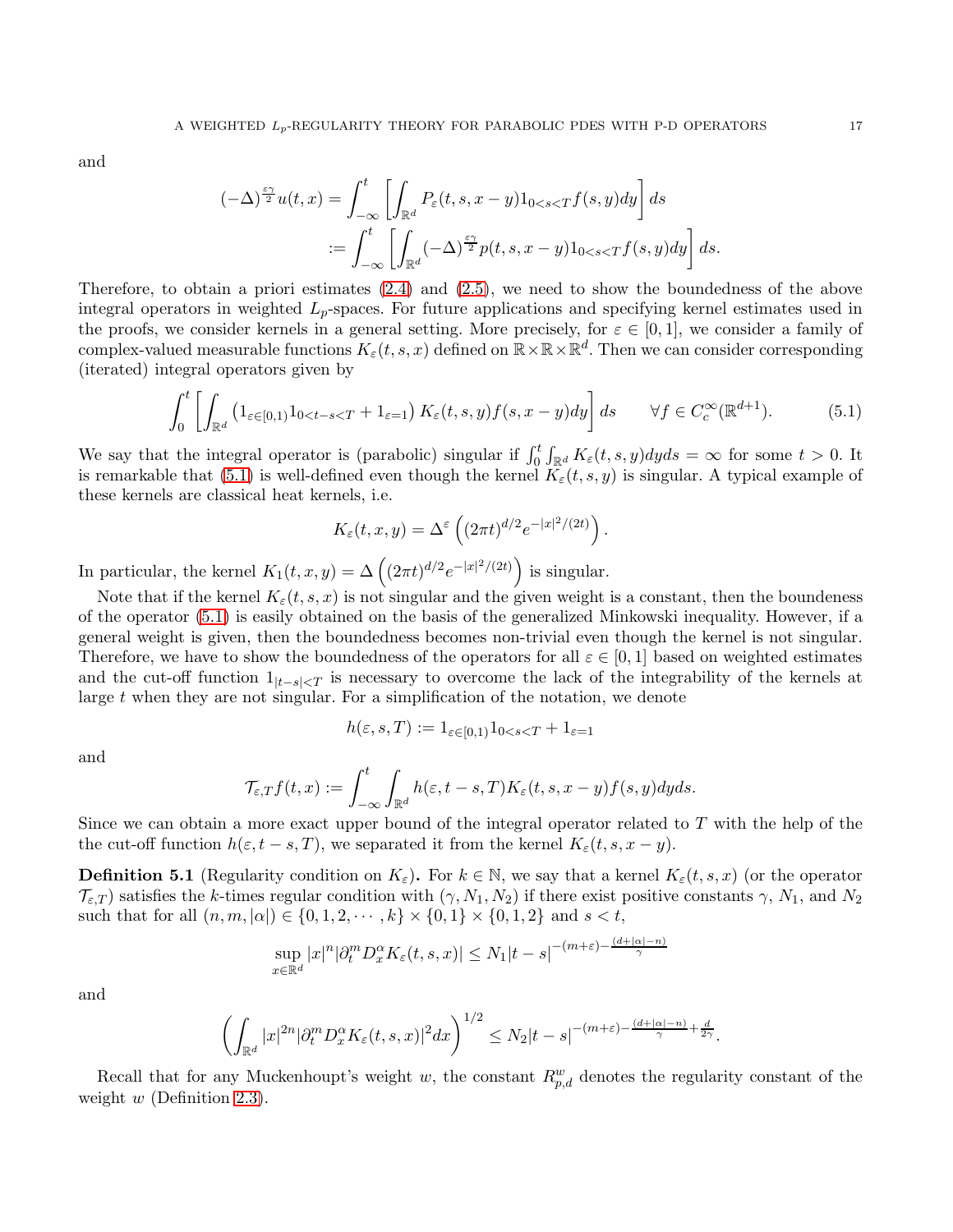<span id="page-17-0"></span>**Theorem 5.2** (A weighted extrapolation theorem). Assume that there exists a constant  $N_3 > 0$  such that

$$
\|\mathcal{T}_{\varepsilon,T}f\|_{L_2(\mathbb{R}^{d+1})} \leq N_3 T^{1-\varepsilon} \|f\|_{L_2(\mathbb{R}^{d+1})} \quad \forall f \in C_c^{\infty}(\mathbb{R}^{d+1}).
$$

(i) Let  $p \in (1,\infty)$  and  $w \in A_p(\mathbb{R}^{d+1})$ . Suppose that  $\mathcal{T}_{\varepsilon,T}$  satisfies the  $(\lfloor d/R_{p,d+1}^w \rfloor + 2)$ -times regular condition.

Then, there exists a constant  $N = N(d, p, [w]_{A_p(\mathbb{R}^{d+1})}, \gamma, \varepsilon, N_1, N_2, N_3)$  such that

$$
\|\mathcal{T}_{\varepsilon,T}f\|_{L_p(\mathbb{R}^{d+1},w)} \leq NT^{1-\varepsilon} \|f\|_{L_p(\mathbb{R}^{d+1},w)} \quad \forall f \in C_c^{\infty}(\mathbb{R}^{d+1}).
$$

(ii) Let  $p, q \in (1, \infty), w_1 \in A_q(\mathbb{R})$ , and  $w_2 \in A_p(\mathbb{R}^d)$ . Suppose that  $\mathcal{T}_{\varepsilon,T}$  satisfies the  $\left( \lfloor d/R_{q,1}^{w_1} \rfloor \vee \lfloor d/R_{p,d}^{w_2} \rfloor + 2 \right)$ . times regular condition.

Then, there exists a constant  $N = N(d, p, q, [w_1]_{A_q(\mathbb{R})}, [w_2]_{A_p(\mathbb{R}^d)}, \gamma, \varepsilon, N_1, N_2, N_3)$  such that

$$
\|\mathcal{T}_{\varepsilon,T}f\|_{L_q(\mathbb{R},w_1;L_p(\mathbb{R}^d,w_2))} \leq NT^{1-\varepsilon} \|f\|_{L_q(\mathbb{R},w_1;L_p(\mathbb{R}^d,w_2))}.
$$

### 6. Proof of Theorem [5.2](#page-17-0)

<span id="page-17-1"></span>Recall that for each  $\varepsilon \in [0,1]$ ,  $K_{\varepsilon}(t,s,x)$  is a complex-valued function defined on  $\mathbb{R} \times \mathbb{R} \times \mathbb{R}^d$ . We fix a complex-valued function  $K_{\varepsilon}(t, s, x)$  defined on  $\mathbb{R} \times \mathbb{R} \times \mathbb{R}^d$  with some  $\varepsilon \in [0, 1]$  throughout the section. We start the proof with kernel estimates. In this section,  $\alpha = (\alpha_1, \ldots, \alpha_d)$  denotes a (d-dimensional) multi-index and  $|\alpha| = \alpha_1 + \cdots + \alpha_d$ .

### 6.1. Estimates of a family of parabolic singular kernels.

<span id="page-17-4"></span>**Theorem 6.1.** Let k be an integer such that  $k > |d/2|$  and suppose that  $K_{\varepsilon}$  satisfies the k-times regular condition with  $(\gamma, N_1, N_2)$  (Definition [5.1\)](#page-16-1).

(i) Let  $p \in [2,\infty]$ ,  $(n,m,|\alpha|) \in \{0,1,2,\dots k\} \times \{0,1\} \times \{0,1,2\}$ , and  $\delta \in [0,1)$  be a constant satisfying  $n + \delta \leq k$ . Then there exists a positive constant  $N = N(p, N_1, N_2)$  such that

<span id="page-17-2"></span>
$$
\left\| |\cdot|^{n+\delta} \partial_t^m D_x^{\alpha} K_{\varepsilon}(t,s,\cdot) \right\|_{L_p(\mathbb{R}^d)} \le N|t-s|^{-(m+\varepsilon)-\frac{(d+|\alpha|-n-\delta)}{\gamma}+\frac{d}{p\gamma}}, \quad (c/\infty := 0). \tag{6.1}
$$

(ii) Let  $p \in [1,2)$  and  $(m, |\alpha|) \in \times \{0,1\} \times \{0,1,2\}$ . Then there exists a positive constant  $N = N(p, N_1, N_2)$ such that

<span id="page-17-3"></span>
$$
\|\partial_t^m D_x^{\alpha} K_{\varepsilon}(t,s,\cdot)\|_{L_p(\mathbb{R}^d)} \le N|t-s|^{-(m+\varepsilon)-\frac{(d+|\alpha|)}{\gamma}+\frac{d}{p\gamma}}.
$$
\n(6.2)

*Proof.* (*i*) We divide the proof into two cases.

Case 1.  $\delta = 0$ .

If  $p = 2$  or  $p = \infty$ , then obviously [\(6.1\)](#page-17-2) holds since  $K_{\varepsilon}$  satisfies the k-times regular condition with  $(\gamma, N_1, N_2)$ . If  $p \in (2, \infty)$ , then

$$
\int_{\mathbb{R}^d} |x|^{pn} |\partial_t^m D_x^{\alpha} K_{\varepsilon}(t,s,x)|^p dx
$$
\n
$$
= \int_{\mathbb{R}^d} |x|^{2n} |\partial_t^m D_x^{\alpha} K_{\varepsilon}(t,s,x)|^2 |x|^{(p-2)n} |\partial_t^m D_x^{\alpha} K_{\varepsilon}(t,s,x)|^{p-2} dx
$$
\n
$$
\leq N(p,N_2)|t-s|^{(p-2)\left(-(m+\varepsilon)-\frac{(d+|\alpha|-n)}{\gamma}\right)} \int_{\mathbb{R}^d} |x|^{2n} |\partial_t^m D_x^{\alpha} K_{\varepsilon}(t,s,x)|^2 dx
$$
\n
$$
\leq N(p,N_1,N_2)|t-s|^{(p-2)\left(-(m+\varepsilon)-\frac{(d+|\alpha|-n)}{\gamma}\right)} |t-s|^{-2(m+\varepsilon)-\frac{(d+2|\alpha|-2n)}{\gamma}}
$$
\n
$$
= N(p,N_1,N_2)|t-s|^{-p(m+\varepsilon)-\frac{p(d+|\alpha|-n)}{\gamma}+\frac{d}{\gamma}}.
$$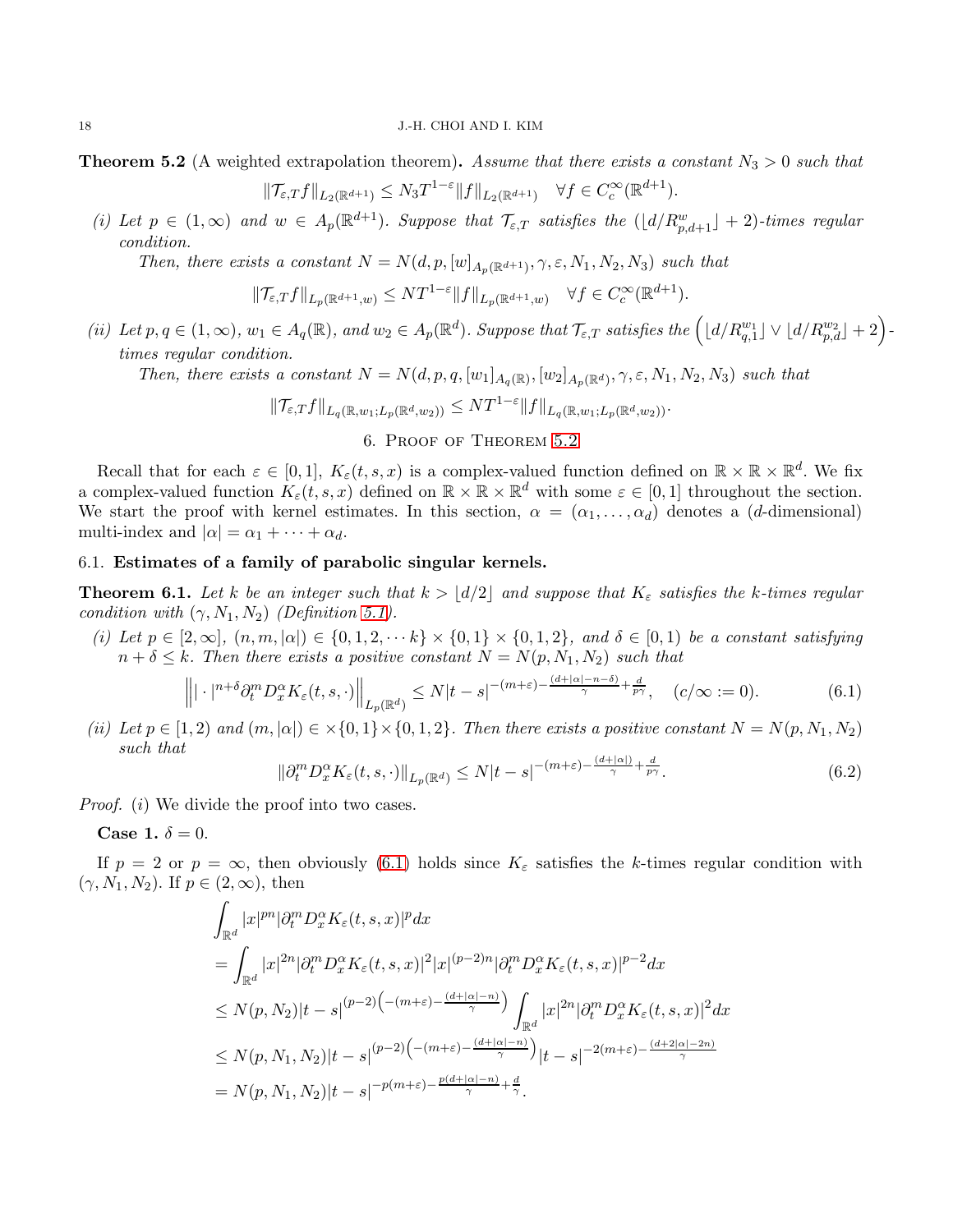**Case 2.**  $\delta \in (0, 1)$ .

We use the result from Case 1 repeatedly, i.e. we apply [\(6.1\)](#page-17-2) with  $\delta = 0$  several times for the proof of this case. Observe that for any  $q \in [1,\infty)$ ,

<span id="page-18-1"></span>
$$
|x|^{q(n+\delta)} |\partial_t^m D_x^{\alpha} K_{\varepsilon}(t,s,x)|^q
$$
  
= 
$$
(|x|^{qn} |\partial_t^m D_x^{\alpha} K_{\varepsilon}(t,s,x)|^q)^{1-\delta} \times (|x|^{q(n+1)} |\partial_t^m D_x^{\alpha} K_{\varepsilon}(t,s,x)|^q)^{\delta}.
$$
 (6.3)

Using [\(6.3\)](#page-18-1) with  $q = 1$ , [\(6.1\)](#page-17-2) holds for  $p = \infty$ . Thus it only remains to consider the case  $p \in [2, \infty)$ . Taking integrals and applying Hölder's inequality to  $(6.3)$  with  $q = p$ , we have

$$
\left(\int_{\mathbb{R}^d} |x|^{p(n+\delta)} |\partial_t^m D_x^{\alpha} K_{\varepsilon}(t,s,x)|^p dx\right)^{1/p} \n\leq \left(\int_{\mathbb{R}^d} |x|^{p(n+1)} |\partial_t^m D_x^{\alpha} K_{\varepsilon}(t,s,x)|^p dx\right)^{\delta/p} \times \left(\int_{\mathbb{R}^d} |x|^{pn} |\partial_t^m D_x^{\alpha} K_{\varepsilon}(t,s,x)|^p dx\right)^{(1-\delta)/p} \n\leq N(p,N_1,N_2)|t-s|^{-(m+\varepsilon)-\frac{(d+|\alpha|-n-\delta)}{\gamma}+\frac{d}{p\gamma}}.
$$

(ii) The case  $p = 2$  is obvious due to the assumption. Moreover, we claim that it is sufficient to show that [\(6.2\)](#page-17-3) holds for  $p = 1$ . Indeed, for  $p \in (1, 2)$  there exists a  $\lambda \in (0, 1)$  such that  $p = \lambda + 2(1 - \lambda)$ . Thus taking integrals and applying Hölder's inequality to

$$
|\partial_t^m D_x^{\alpha} K_{\varepsilon}(t,s,x)|^p = |\partial_t^m D_x^{\alpha} K_{\varepsilon}(t,s,x)|^{\lambda} \times |\partial_t^m D_x^{\alpha} K_{\varepsilon}(t,s,x)|^{2(1-\lambda)},
$$

we obtain [\(6.2\)](#page-17-3). Thus, we focus on showing (6.2) with  $p = 1$ . Observe that

$$
\int_{\mathbb{R}^d} |\partial_t^m D_x^{\alpha} K_{\varepsilon}(t,s,x)| dx = \int_{|x| \leq |t-s|^{1/\gamma}} |\partial_t^m D_x^{\alpha} K_{\varepsilon}(t,s,x)| dx + \int_{|x| > |t-s|^{1/\gamma}} |\partial_t^m D_x^{\alpha} K_{\varepsilon}(t,s,x)| dx.
$$

By (*i*) with  $p = \infty$ ,

$$
\int_{|x|\leq |t-s|^{1/\gamma}} |\partial_t^m D_x^{\alpha} K_{\varepsilon}(t,s,x)| dx \leq N(d,N_1)|t-s|^{-(m+\varepsilon)-\frac{(d+|\alpha|)}{\gamma}+\frac{d}{\gamma}}.
$$

Put  $d_2 := \lfloor d/2 \rfloor + 1$  and note that  $d_2 \leq k$ . Then by Hölder's inequality and  $(i)$ ,

$$
\int_{|x|>|t-s|^{1/\gamma}} |\partial_t^m D_x^{\alpha} K_{\varepsilon}(t,s,x)| dx
$$
\n
$$
\leq \left( \int_{|x|>|t-s|^{1/\gamma}} |x|^{-2d_2} \right)^{1/2} \left( \int_{|x|>|t-s|^{1/\gamma}} |x|^{2d_2} |\partial_t^m D_x^{\alpha} K_{\varepsilon}(t,s,x)|^2 dx \right)^{1/2}
$$
\n
$$
\leq N(d,N_2)|t-s|^{-\frac{d_2}{\gamma} + \frac{d}{2\gamma}} \times |t-s|^{-(m+\varepsilon) - \frac{(d+|\alpha|-d_2)}{\gamma} + \frac{d}{2\gamma}}
$$
\n
$$
= N(d,N_2)|t-s|^{-(m+\varepsilon) - \frac{(d+|\alpha|)}{\gamma} + \frac{d}{\gamma}}.
$$

The theorem is proved.

<span id="page-18-0"></span>6.2. Auxiliary estimates for integral operators. In this subsection, we introduce an equivalence of weighted  $L_p$ -norms of sharp and maximal functions with a filtration of partitions (cf. [\[5\]](#page-42-10)) and obtain auxiliary estimates in an appropriate partition which fits to our integral operators  $\mathcal{T}_{\varepsilon,T}$ .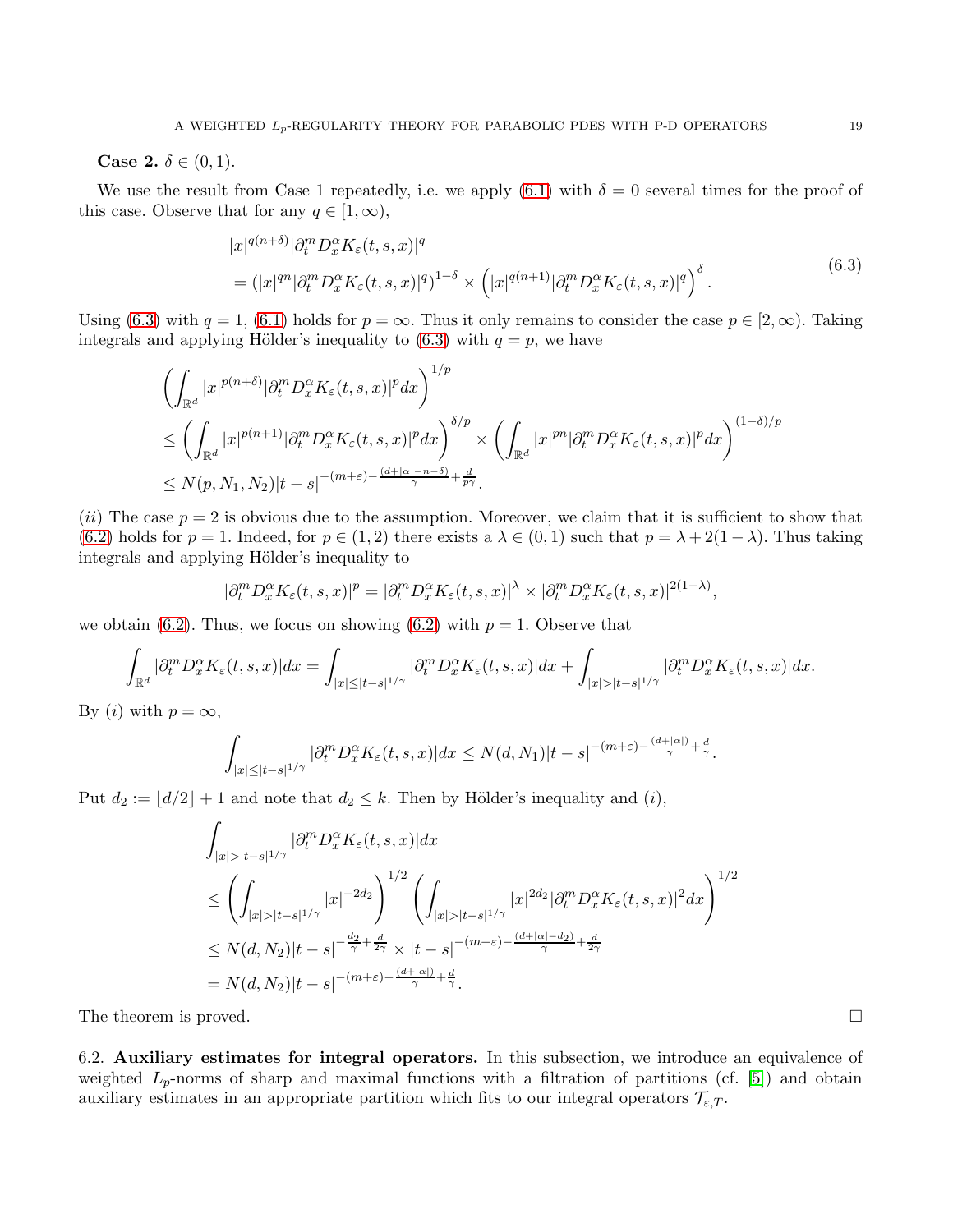**Definition 6.2.** Let  $\mathcal{B}_0 = \mathcal{B}_0(\mathbb{R}^{d+1})$  be a collection of all Borel sets  $A \subseteq \mathbb{R}^{d+1}$  such that  $|A| < \infty$ . We say that a collection  $P \subseteq B_0$  is a partition of  $\mathbb{R}^{d+1}$  if and only if elements of P are countable, pairwise disjoint, and

$$
\bigcup_{A \in \mathcal{P}} A = \mathbb{R}^{d+1}
$$

.

<span id="page-19-0"></span>**Definition 6.3.** Let  $\{\mathcal{P}_n\}_{n\in\mathbb{Z}}$  be a sequence of partitions of  $\mathbb{R}^{d+1}_+$ . We say that  $\{\mathcal{P}_n\}_{n\in\mathbb{Z}}$  is a filtration of partitions on  $\mathbb{R}^{d+1}$  if the followings are satisfied;

(i) The partitions are finer as  $n \to \infty$ . That is,

$$
\inf_{A \in \mathcal{P}_n} |A| \to \infty \quad \text{as} \quad n \to -\infty
$$

and for any  $f \in L_1(\mathbb{R}^{d+1})$ 

$$
\lim_{n \to \infty} f_{|n}(t, x) := \lim_{n \to \infty} \frac{1}{|A_n(t, x)|} \int_{A_n(t, x)} f(s, y) dy ds = f(t, x) \quad (a.e.),
$$

where  $A_n(t, x)$  is the elements of  $\mathcal{P}_n$  containing  $(t, x)$ .

(ii) For each  $n \in \mathbb{Z}$  and  $A \in \mathcal{P}_n$ , there is a (unique)  $A' \in \mathcal{P}_{n-1}$  such that  $A \subseteq A'$  and

 $|A'| \leq N_0|A|,$ 

where  $N_0$  is a constant independent of n, A and  $A'$ .

An example of a filtration of partitions which will be used in the proof of Theorem [6.1](#page-17-4) is given in the following lemma. Recall that a nonnegative function d defined on  $S \times S$  with a set S is called a quasi-metric on S if

$$
d(s_1, s_2) = 0 \quad \text{iff } s_1 = s_2,
$$
  

$$
d(s_1, s_2) = d(s_2, s_1) \quad \forall s_1, s_2 \in S,
$$

and there exists a positive constant  $N_d$  such that

$$
d(s_1, s_2) \le N_d (d(s_1, s_3) + d(s_3, s_2)) \quad \forall s_1, s_2, s_3 \in S.
$$

<span id="page-19-1"></span>**Lemma 6.4.** Let  $\gamma \in (0, \infty)$  and  $n \in \mathbb{Z}$ . Define

$$
D_n(i_1, \dots, i_d) := [i_1 2^{-n}, (i_1 + 1) 2^{-n}) \times \dots \times [i_d 2^{-n}, (i_d + 1) 2^{-n}),
$$
  

$$
\mathcal{P}_n^{\gamma} := \{ [i_0 2^{-n\gamma}, (i_0 + 1) 2^{-n\gamma}) \times D_n(i_1, \dots, i_d) : i_0, \dots, i_d \in \mathbb{Z} \},
$$

and

$$
d_{\gamma}((t,x),(s,y)) := |t-s|^{\frac{1}{\gamma}} + |x-y|, \quad B_{b}^{\gamma}(t,x) := \{(s,y) : d_{\gamma}((t,x),(s,y)) < b\}.
$$

Then

(i)  $\{\mathcal{P}_n^{\gamma}\}_{n\in\mathbb{Z}}$  is a filtration of partitions.

- (ii)  $d_{\gamma}$  is a quasi-metric on  $\mathbb{R}^{d+1}$ .
- $(iii)$   $B_h^{\gamma}$  $\delta_b^{\gamma}$  satisfies the doubling property. More precisely,

$$
|B_{2b}^{\gamma}(t,x)|=2^{\gamma+d}|B_b^{\gamma}(t,x)|.
$$

(iv) for each  $A \in \mathcal{P}_n^{\gamma}$ , there exist constants  $\delta = \delta(\gamma) \in (1/2, 1)$  and  $N = N(d)$  such that  $A \subseteq B_{N\delta^n}^{\gamma}(t, x)$ for all  $(t, x) \in A$ .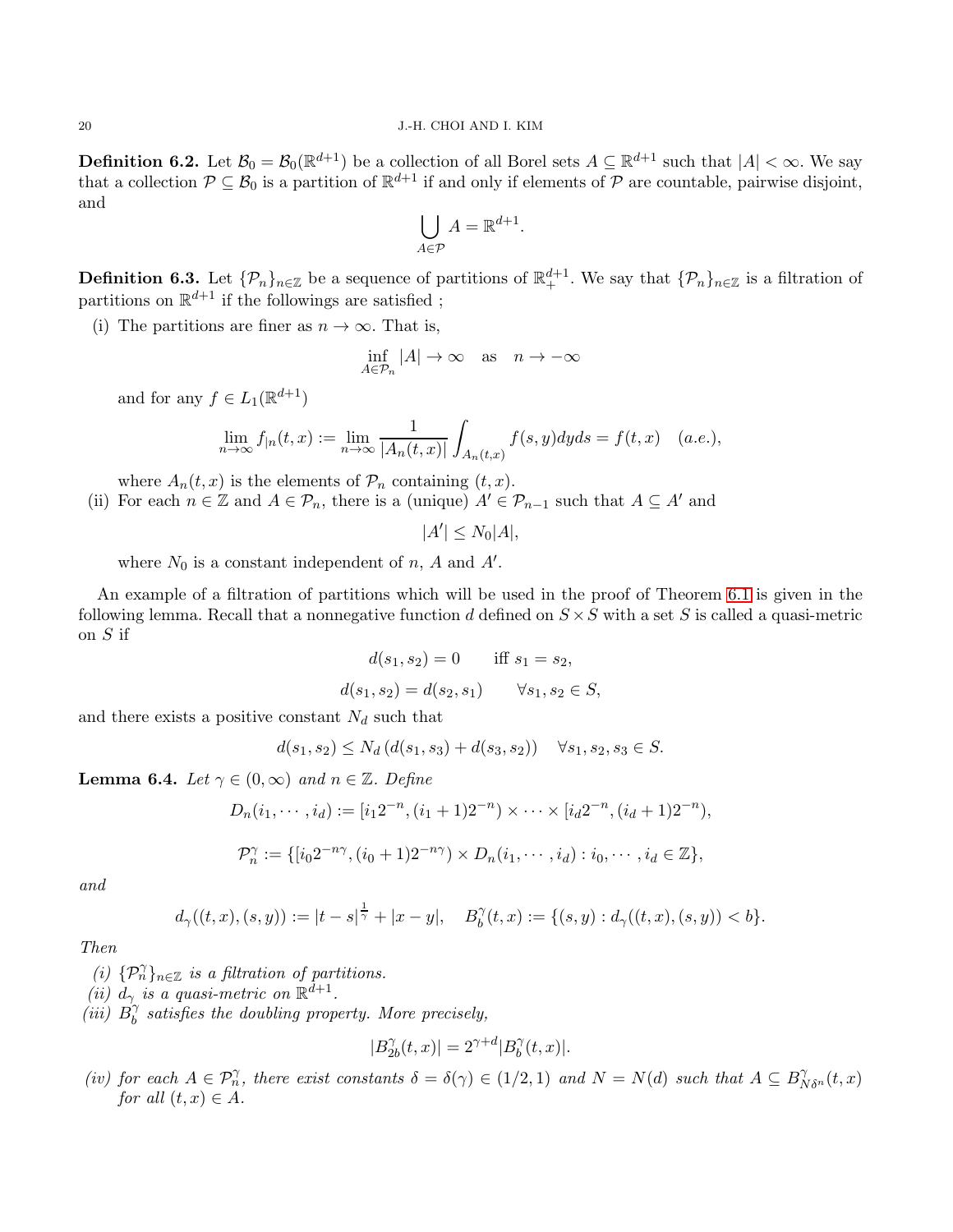*Proof.* (i) It can be easily checked that  $\{\mathcal{P}_n^{\gamma}\}_{n\in\mathbb{Z}}$  satisfies Definition [6.3.](#page-19-0)

(ii) For  $\gamma > 0$ , there exists a constant  $N = N(\gamma) \geq 1$  such that

$$
|t-r|^{\frac{1}{\gamma}} \le N(|t-s|^{\frac{1}{\gamma}} + |s-r|^{\frac{1}{\gamma}}), \quad \forall t, s, r \in \mathbb{R},
$$

and this certainly implies  $d_{\gamma}$  is a quasi-metric on  $\mathbb{R}^{d+1}$ .

 $(iii)$  Using the change of variable formula,

$$
|B_{2b}^{\gamma}(t,x)| = \int_{\mathbb{R}^{d+1}} 1_{B_{2b}^{\gamma}(t,x)}(s,y) dyds = \int_{\mathbb{R}^{d+1}} 1_{B_{b}^{\gamma}(t/2^{\gamma},x/2)}(s/2^{\gamma},y/2) dyds
$$
  
=  $2^{\gamma+d} \int_{\mathbb{R}^{d+1}} 1_{B_{b}^{\gamma}(t/2^{\gamma},x/2)}(s,y) dyds = 2^{\gamma+d} |B_{b}^{\gamma}(t/2^{\gamma},x/2)| = 2^{\gamma+d} |B_{b}^{\gamma}(t,x)|.$ 

(iv) Let  $\delta := (2^{-\gamma} \vee 2^{-1}) \in (1/2, 1)$ . Note that for  $A \in \mathcal{P}_n^{\gamma}$ ,

$$
diam(A) = \sqrt{4^{-n\gamma} + d4^{-n}} < N(d)\delta^n,
$$

and this certainly implies the result. The lemma is proved.

For  $(t, x) \in \mathbb{R} \times \mathbb{R}^d$  and  $b, \gamma > 0$ , denote

$$
Q_b^{\gamma}(t, x) := (t - b^{\gamma}, t + b^{\gamma}) \times \{y \in \mathbb{R}^d : |x - y| < b\}.
$$

<span id="page-20-0"></span>**Theorem 6.5.** Let  $p, q \in (1, \infty)$ ,  $\gamma \in (0, \infty)$ ,  $w_1 \in A_q(\mathbb{R})$ ,  $w_2 \in A_p(\mathbb{R}^d)$ , and  $w \in A_p(\mathbb{R}^{d+1})$ . Suppose that  $[w_1]_{A_q(\mathbb{R})} \leq K_0$ ,  $[w_2]_{A_p(\mathbb{R}^d)} \leq K_1$ ,  $[w]_{A_p(\mathbb{R}^{d+1})} \leq K_2$ .

Then

(i) for any 
$$
f \in L_q(\mathbb{R}, w_1; L_p(\mathbb{R}^d, w_2))
$$
 (resp.  $f \in L_p(\mathbb{R}^{d+1}, w)$ ),  
\n
$$
||f||_{L_q(\mathbb{R}, w_1; L_p(\mathbb{R}^d, w_2))} \le N ||f^{\sharp}||_{L_q(\mathbb{R}, w_1; L_p(\mathbb{R}^d, w_2))}
$$
 (resp.  $||f||_{L_p(\mathbb{R}^{d+1}, w)} \le N ||f^{\sharp}||_{L_p(\mathbb{R}^{d+1}, w)}$ ),  
\nwhere  $N = N(d, \gamma, p, q, K_0, K_1)$  (resp.  $N = N(d, \gamma, p, K_2)$ ) and  
\n
$$
f^{\sharp}(t, x) := \sup_{(t, x) \in Q_b^{\gamma}} \frac{1}{|Q_b^{\gamma}|^2} \int_{Q_b^{\gamma}} |f(s_1, y_1) - f(s_0, y_0)| dy_1 ds_1 dy_0 ds_0.
$$

(ii) for any  $f \in L_q(\mathbb{R}, w_1; L_p(\mathbb{R}^d, w_2))$  (resp.  $f \in L_p(\mathbb{R}^{d+1}, w)$ ),

$$
\|\mathbb{M}f\|_{L_q(w', \mathbb{R}; L_p(w, \mathbb{R}^d))} \le N \|f\|_{L_q(w', \mathbb{R}; L_p(w, \mathbb{R}^d))} \quad (resp. \|\mathbb{M}f\|_{L_p(w'', \mathbb{R}^{d+1})} \le N \|f\|_{L_p(w'', \mathbb{R}^{d+1})}),
$$
  
where  $N = N(d, \gamma, p, q, K_0, K_1)$  (resp.  $N = N(d, \gamma, p, K_2)$ ) and

$$
\mathbb{M}f(t,x) := \sup_{(t,x)\in Q_b^{\gamma}} \frac{1}{|Q_b^{\gamma}|} \int_{Q_b^{\gamma}} |f(s,y)| dy ds.
$$

*Proof.* By Lemma [6.4,](#page-19-1) the filtration  $\{\mathcal{P}_n^{\gamma}\}_{n\in\mathbb{Z}}$  satisfies [\[5,](#page-42-10) Theorem 2.1]. Therefore, by [5, Section 2], we obtain the results if we prove that there exists a constant  $N$  such that

$$
f_{dy}^{\#} \leq N f^{\sharp}, \quad \mathbb{M} f \leq N \mathcal{M} f,
$$

where

$$
f_{dy}^{\#}(t,x):=\sup_{n\in\mathbb{Z}}\int_{A_n(t,x)}|f(s,y)-f|_n(t,x)|dyds,\quad \mathcal{M}f(t,x):=\sup_{(t,x)\in B_b^{\gamma}}\int_{B_b^{\gamma}}|f(s,y)|dyds.
$$

Since  $(t, x) \in A_n(t, x)$ , by Lemma [6.4](#page-19-1)  $(iv)$  and the definition of  $Q_b^{\gamma}$  $_{b}^{\gamma },$ 

$$
A_n(t,x) \subseteq B_{N\delta^n}^{\gamma}(t,x) \subseteq Q_{N\delta^n}^{\gamma}(t,x).
$$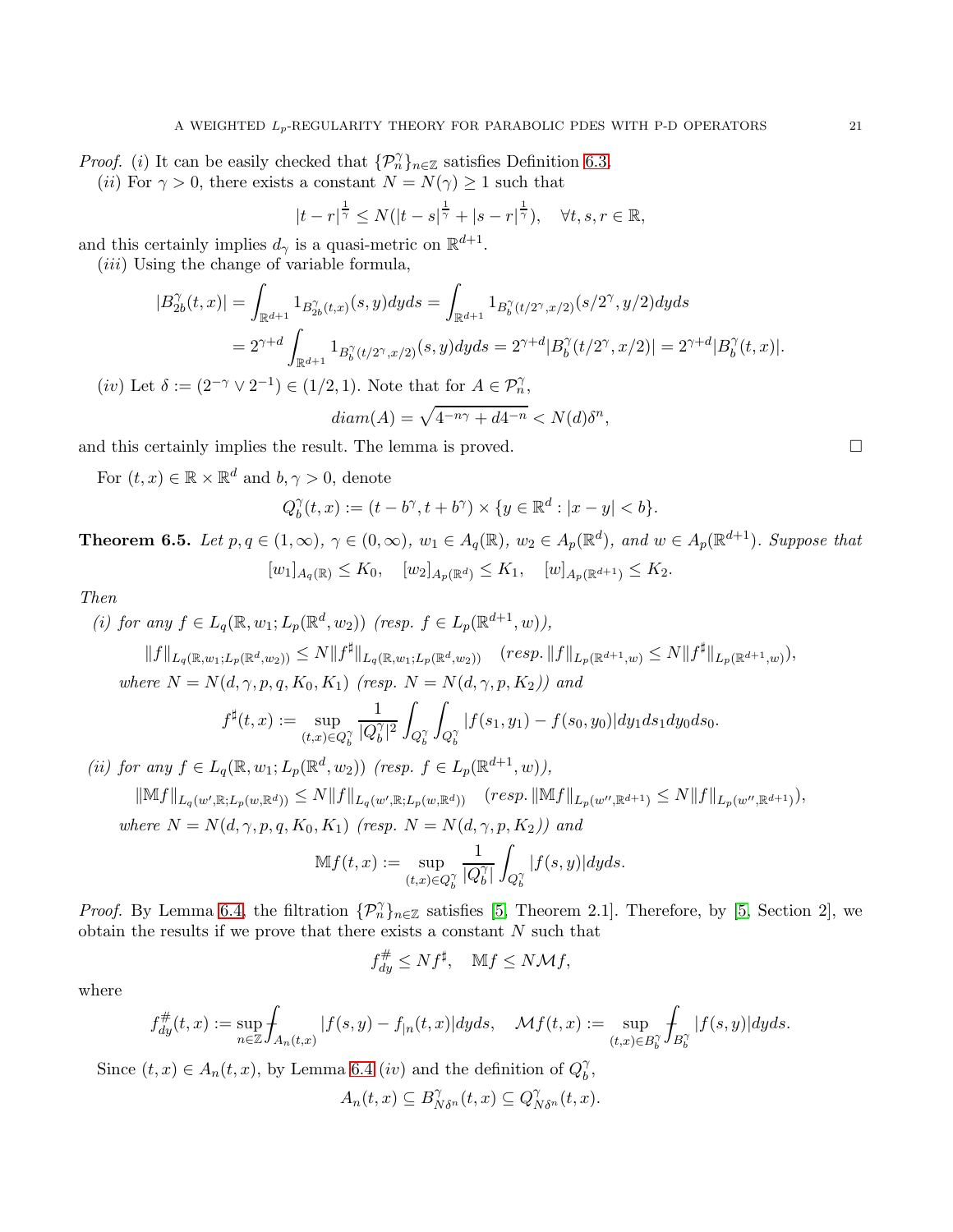One can observe that

$$
|A_n(t,x)| = 2^{-n(\gamma+d)}, \quad |Q_{N\delta^n}(t,x)| = N_1(d,\gamma)\delta^{n(\gamma+d)}.
$$

Since  $\delta = (2^{-\gamma} \vee 2^{-1})$ , we have  $1 \leq 2\delta \leq 1 + 2^{1-\gamma}$ . Thus,  $|Q_{N\delta^n}(t,x)| \leq N_2(d,\gamma)|A_n(t,x)|$ , and this implies  $f_{dy}^{\#}(t,x) \leq N(d,\gamma) f^{\sharp}(t,x).$ 

Note that  $Q_{b/2}^{\gamma} \subseteq B_b^{\gamma} \subseteq Q_b^{\gamma}$  $\delta$ , and this implies

$$
Mf(t, x) \le N(d, \gamma) \mathcal{M}f(t, x).
$$

The theorem is proved.

<span id="page-21-0"></span>**Lemma 6.6.** Let  $f \in C_c(\mathbb{R}^d)$  and g be a complex-valued continuously differentiable function on  $\mathbb{R}^d$  such that

$$
\lim_{|z|\to\infty} |g(z)| = 0.
$$

Suppose that  $x, y \in \mathbb{R}^d$ ,  $|x - y| \le R_1$  and  $f(y - z) = 0$  for  $|z| \le R_2$ . Then for any  $p_0 \in (1, \infty)$  and its  $Hölder conjugate p'_0, i.e. 1/p_0 + 1/p'_0 = 1,$ 

$$
|f\ast g(y)|\leq N\int_{R_2}^{\infty}\left(r^d\int_{\mathbb{S}^{d-1}}|\nabla g(r\omega)\cdot\omega|^{p_0'}\sigma(d\omega)\right)^{1/p_0'}\left(\int_{B_{R_1+r}(x)}|f(z)|^{p_0}dz\right)^{1/p_0}dr,
$$

where  $N = N(d, p_0)$  and  $\mathbb{S}^{d-1}$  denotes the  $d-1$ -dimensional unit sphere in  $\mathbb{R}^d$ .

Proof. By polar coordinates and Fubini's theorem,

$$
f * g(y) = \int_{|z| > R_2} f(y - z)g(z)dz = \int_{R_2}^{\infty} \int_{\mathbb{S}^{d-1}} f(y - rw)g(rw)r^{d-1}\sigma(dw)dr
$$
  
= 
$$
\int_{\mathbb{S}^{d-1}} \int_{R_2}^{\infty} g(rw) \left(\frac{d}{dr} \int_{R_2}^{r} f(y - \rho w)\rho^{d-1} d\rho\right) dr \sigma(dw)
$$

By the integration by parts,

$$
\int_{R_2}^{\infty} g(rw) \left( \frac{d}{dr} \int_{R_2}^r f(y - \rho w) \rho^{d-1} d\rho \right) dr = - \int_{R_2}^{\infty} \nabla g(rw) \cdot w \left( \int_{R_2}^r f(y - \rho w) \rho^{d-1} d\rho \right) dr.
$$

By Fubini's theorem and Hölder's inequality,

$$
|f * g(y)| \le \int_{R_2}^{\infty} \int_{\mathbb{S}^{d-1}} \int_{R_2}^r |\nabla g(rw) \cdot w||f(y - \rho w)| \rho^{d-1} d\rho \sigma(dw) dr \le \int_{R_2}^{\infty} I_1(r) I_2(y, r) dr
$$

where

$$
I_1(r) := \left(\int_{R_2}^r G_{p_0}(r)\rho^{d-1}d\rho\right)^{1/p'_0},
$$
  

$$
I_2(y,r) := \left(\int_{\mathbb{S}^{d-1}}\int_{R_2}^r |f(y-\rho w)|^{p_0}\rho^{d-1}d\rho\sigma(dw)\right)^{1/p_0}.
$$

Obviously,

$$
I_1(r) \le N(d, p_0) \left( r^d \int_{\mathbb{S}^{d-1}} |\nabla g(r\omega) \cdot \omega|^{p'_0} \sigma(d\omega) \right)^{1/p'_0}
$$

and

$$
I_2(y,r)^{p_0} = \int_{|z| \le r} |f(y-z)|^{p_0} dz = \int_{|y-z| \le r} |f(z)|^{p_0} dz \le \int_{|x-z| \le R_1+r} |f(z)|^{p_0} dz = \int_{B_{R_1+r}(x)} |f(z)|^{p_0} dz.
$$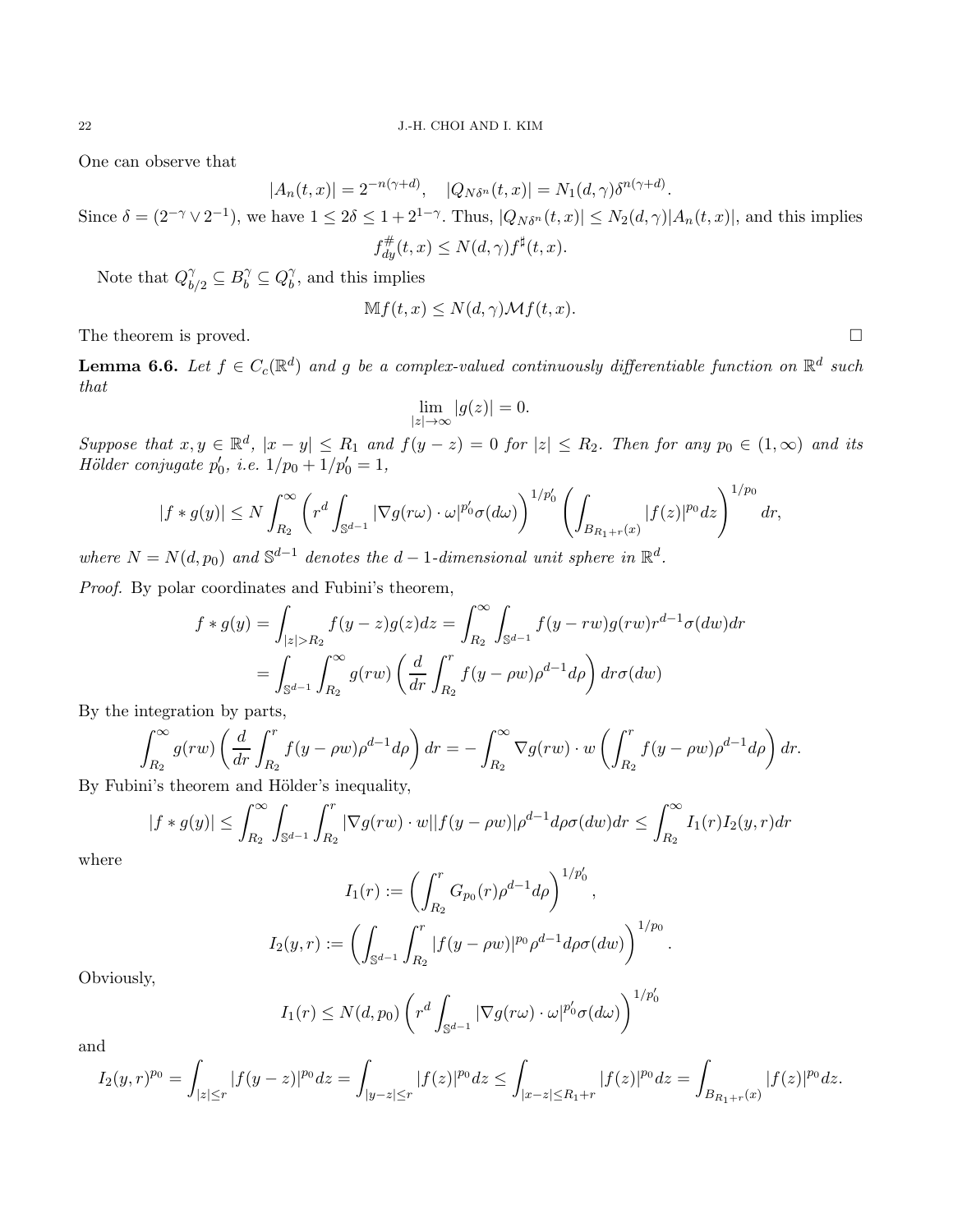The lemma is proved.

<span id="page-22-2"></span>**Lemma 6.7.** Let  $p_0 \in (1,2]$  and  $f \in C_c(\mathbb{R}^d)$ . Suppose that  $K_{\varepsilon}$  satisfies the  $\left(\left|\frac{d}{p_0}\right|+2\right)$ -times regular condition with  $(\gamma, N_1, N_2)$  (Definition [5.1\)](#page-16-1). Then for any  $(m, |\alpha|) \in \{0, 1\} \times \{0, 1, 2\}$ , there exists a positive constant  $N = N(d, p_0, \varepsilon, N_1, N_2)$  such that

(i) for all  $a_0, a_1 \in (0, \infty)$ ,

$$
\int_{a_1}^{\infty} \left( \int_{B_{a_0+\lambda}(x)} |f(z)|^{p_0} dz \right)^{1/p_0} \left( \lambda^d \int_{\mathbb{S}^{d-1}} |\partial_t^m D_x^{\alpha} K_{\varepsilon}(t, s, \lambda \omega)|^{p_0'} \sigma(d\omega) \right)^{1/p_0'} d\lambda
$$
  

$$
\leq N \left( \int_{a_1}^{\infty} \lambda^{-p_0 d(p_0)-1} \left( \int_{B_{a_0+\lambda}(x)} |f(z)|^{p_0} dz \right) d\lambda \right)^{1/p_0} \times |t-s|^{-(m+\varepsilon)-\frac{(d+|\alpha|-d(p_0)-1)}{\gamma}+\frac{d}{p_0'\gamma}},
$$

(ii) for any  $a_0 \in (0, \infty)$ ,

<span id="page-22-0"></span>
$$
\left(\int_{0}^{\infty} \left(\int_{B_{a_{0}+\lambda}(x)} |f(z)|^{p_{0}} dz\right)^{1/p_{0}} \left(\lambda^{d} \int_{\mathbb{S}^{d-1}} |\partial_{t}^{m} D_{x}^{\alpha} K_{\varepsilon}(t, s, \lambda \omega)|^{p'_{0}} \sigma(d\omega)\right)^{1/p'_{0}} d\lambda\right)^{p_{0}} d\lambda
$$
\n
$$
\leq N \left(\int_{0}^{\infty} |t-s|^{-\frac{d}{\gamma}} \left(|t-s|^{-\frac{1}{\gamma}} 1_{\lambda \leq |t-s|^{\frac{1}{\gamma}}} + |t-s|^{\frac{p_{0}d(p_{0})}{\gamma}} \lambda^{-p_{0}d(p_{0})-1} 1_{|t-s|^{\frac{1}{\gamma}} \leq \lambda}\right) \times \left(\int_{B_{a_{0}+\lambda}(x)} |f(z)|^{p_{0}} dz\right) d\lambda\right) \times |t-s|^{-p_{0}(m+\varepsilon)-p_{0}\frac{(|\alpha|-1)}{\gamma}}, \tag{6.4}
$$

(iii) for all  $|t - s| \ge a^{\gamma} > 0$  and  $c_0 > 0$ ,

<span id="page-22-1"></span>
$$
\int_0^\infty (c_0 a + \lambda)^d |t - s|^{-\frac{d}{\gamma}} \left( |t - s|^{-\frac{1}{\gamma}} 1_{\lambda \le |t - s|^{\frac{1}{\gamma}}} + |t - s|^{\frac{p_0 d(p_0)}{\gamma}} \lambda^{-p_0 d(p_0) - 1} 1_{|t - s|^{\frac{1}{\gamma}} \le \lambda} \right) d\lambda \le N,
$$
(6.5)

where  $N = N(d, p_0, c_0)$  and

$$
d(p_0):=\left\lfloor \frac{d}{p_0}\right\rfloor+1
$$

and  $p'_0$  is the Hölder conjugate of  $p_0$ , i.e.  $1/p_0 + 1/p'_0 = 1$ .

Proof. For simpler notations, we denote

$$
\mu := d(p_0) + \frac{1}{p_0} = \left\lfloor \frac{d}{p_0} \right\rfloor + 1 + \frac{1}{p_0} > \frac{d+1}{p_0},
$$
  

$$
H(r, \lambda) := r^{-\frac{d}{\gamma}} \left( r^{-\frac{1}{\gamma}} 1_{\lambda \le r^{\frac{1}{\gamma}}} + r^{\frac{p_0 d(p_0)}{\gamma}} \lambda^{-p_0 d(p_0) - 1} 1_{\frac{1}{r^{\frac{1}{\gamma}}} \le \lambda} \right)
$$

,

and

$$
K_{\varepsilon,m,\alpha}^{p_0'}(t,s,\lambda) := \int_{\mathbb{S}^{d-1}} |\partial_t^m D_x^{\alpha} K_{\varepsilon}(t,s,\lambda w)|^{p_0'} \sigma(dw).
$$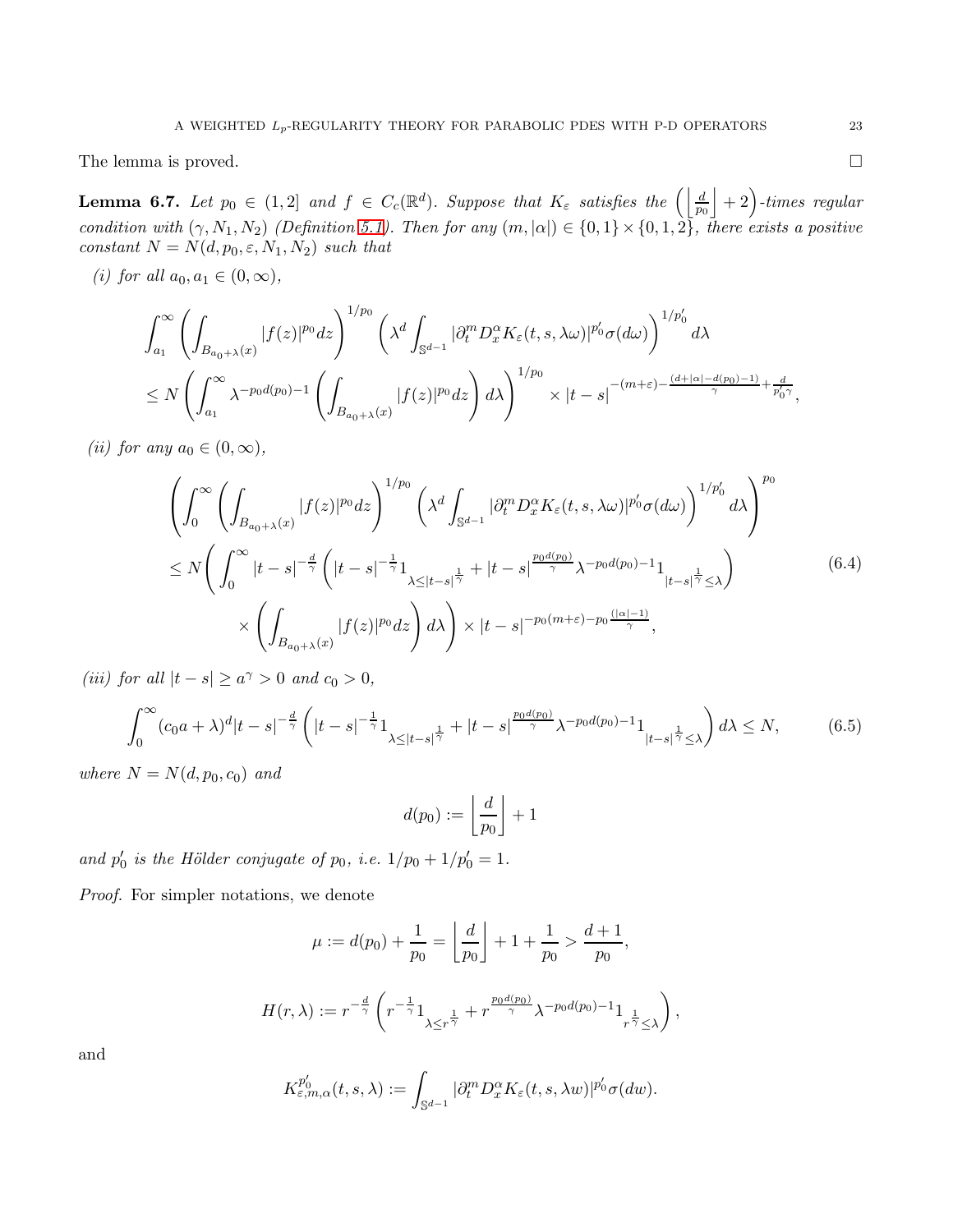$(i)$  By Hölder's inequality and Lemma [6.1,](#page-17-4)

$$
\int_{a_1}^{\infty} \left( \int_{B_{a_0+\lambda}(x)} |f(z)|^{p_0} dz \right)^{1/p_0} (\lambda^d K_{\varepsilon,m,\alpha}^{p'_0}(t,s,\lambda))^{1/p'_0} d\lambda
$$
\n
$$
\leq \left( \int_{a_1}^{\infty} \lambda^{-p_0\mu} \int_{B_{a_0+\lambda}(x)} |f(z)|^{p_0} dz d\lambda \right)^{1/p_0} \left( \int_{a_1}^{\infty} \lambda^{d+p'_0\mu} K_{\varepsilon,m,\alpha}^{p'_0}(t,s,\lambda) d\lambda \right)^{1/p'_0}
$$
\n
$$
\leq \left( \int_{a_1}^{\infty} \lambda^{-p_0\mu} \int_{B_{a_0+\lambda}(x)} |f(z)|^{p_0} dz d\lambda \right)^{1/p_0} \left( \int_{\mathbb{R}^d} |z|^{1+p'_0\mu} |\partial_t^m D_x^{\alpha} K_{\varepsilon}(t,s,z)|^{p'_0} dz \right)^{1/p'_0}
$$
\n
$$
\leq N \left( \int_{a_1}^{\infty} \lambda^{-p_0 d(p_0)-1} \int_{B_{a_0+\lambda}(x)} |f(z)|^{p_0} dz d\lambda \right)^{1/p_0} |t-s|^{-(m+\varepsilon)-\frac{(d+|\alpha|-d(p_0)-1)}{\gamma}+\frac{d}{p'_0\gamma}},
$$

where  $N = N(d, p_0, N_1, N_2)$ .

 $(ii)$  Decompose the integrals in  $(6.4)$  into two parts,

$$
\int_0^\infty \left( \int_{B_{c_0 a + \lambda}(x)} |f(z)|^{p_0} dz \right)^{1/p_0} (\lambda^d K_{\varepsilon, m, \alpha}^{p'_0}(t, s, \lambda))^{1/p'_0} d\lambda
$$
  
= 
$$
\int_0^{|t-s|^{1/\gamma}} \cdots d\lambda + \int_{|t-s|^{1/\gamma}}^\infty \cdots d\lambda =: I_1(t, s) + I_2(t, s).
$$

By Hölder's inequality and Lemma [6.1,](#page-17-4)

$$
I_{1}(t,s) \leq \left(\int_{0}^{|t-s|^{1/\gamma}} \int_{B_{a_{0}+\lambda}(x)} |f(z)|^{p_{0}} dz d\lambda\right)^{1/p_{0}} \left(\int_{0}^{|t-s|^{1/\gamma}} \lambda^{d} K_{\varepsilon,m,\alpha}^{p'_{0}}(t,s,\lambda) d\lambda\right)^{1/p'_{0}}
$$
  

$$
\leq \left(\int_{0}^{|t-s|^{1/\gamma}} \int_{B_{a_{0}+\lambda}(x)} |f(z)|^{p_{0}} dz d\lambda\right)^{1/p_{0}} \left(\int_{\mathbb{R}^{d}} |z| |\partial_{t}^{m} D_{x}^{\alpha} K_{\varepsilon}(t,s,z)|^{p'_{0}} dz\right)^{1/p'_{0}}
$$
  

$$
\leq N \left(\int_{0}^{|t-s|^{1/\gamma}} \int_{B_{a_{0}+\lambda}(x)} |f(z)|^{p_{0}} dz d\lambda\right)^{1/p_{0}} |t-s|^{-(m+\varepsilon)-\frac{(d+|\alpha|-1/p'_{0})}{\gamma}+\frac{d}{p'_{0}\gamma}}
$$
  

$$
= N \left(\int_{0}^{|t-s|^{1/\gamma}} |t-s|^{-\frac{(d+1)}{\gamma}} \int_{B_{a_{0}+\lambda}(x)} |f(z)|^{p_{0}} dz d\lambda\right)^{1/p_{0}} |t-s|^{-(m+\varepsilon)-\frac{(|\alpha|-1)}{\gamma}}
$$

where  $N = N(d, p_0, N_1, N_2)$ . For  $I_2$ , by (i) with  $a_1 = |t - s|^{1/\gamma}$ ,

 $I_2(t, s)$ 

$$
\leq N \left( \int_{|t-s|^{1/\gamma}}^{\infty} |t-s|^{\frac{p_0d(p_0)-d}{\gamma}} \lambda^{-p_0d(p_0)-1} \int_{B_{a_0+\lambda}(x)} |f(z)|^{p_0} dz d\lambda \right)^{1/p_0} |t-s|^{-(m+\varepsilon)-\frac{(|\alpha|-1)}{\gamma}},
$$

where  $N = N(d, p_0, c_0, N_1, N_2)$ .

 $(iii)$  Decompose the integral in  $(6.5)$  into two parts,

$$
\int_0^\infty (c_0a+\lambda)^d H(|t-s|,\lambda)d\lambda = \int_0^{|t-s|^{1/\gamma}} \cdots d\lambda + \int_{|t-s|^{1/\gamma}}^\infty \cdots d\lambda =: I_3(t,s) + I_4(t,s).
$$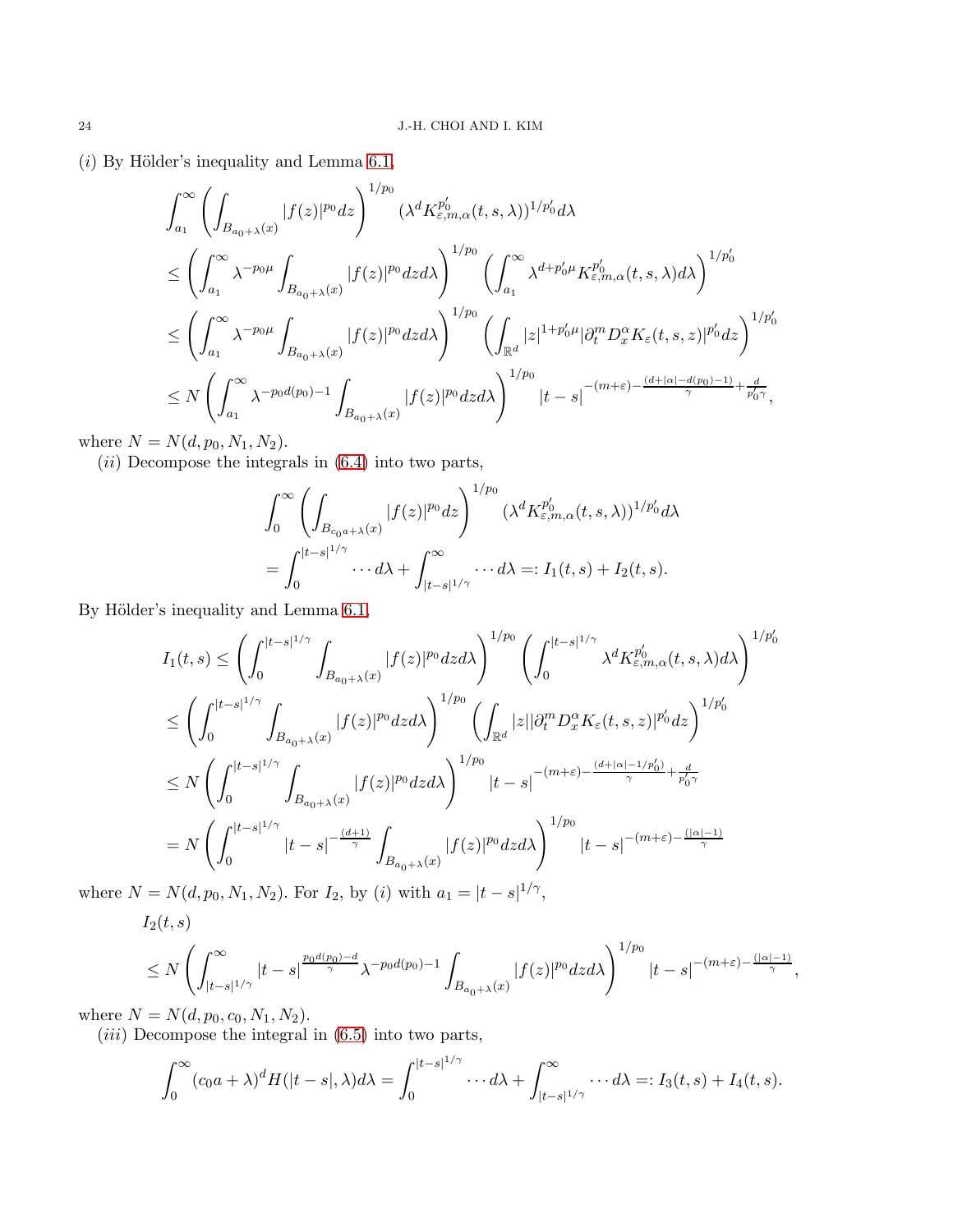By the definition of  $H$ ,

$$
I_3(t,s) = \int_0^{|t-s|^{1/\gamma}} (c_0 a + \lambda)^d |t-s|^{-\frac{(d+1)}{\gamma}} d\lambda \le N(d,c_0) \int_0^{|t-s|^{1/\gamma}} |t-s|^{-\frac{1}{\gamma}} d\lambda = N(d,c_0),
$$

and

$$
I_4(t,s) = |t-s|^{-\frac{(p_0d(p_0)-d)}{\gamma}} \int_{|t-s|^{1/\gamma}}^{\infty} (c_0a+\lambda)^d \lambda^{-p_0d(p_0)-1} d\lambda
$$
  
 
$$
\leq N(d,c_0)|t-s|^{-\frac{(p_0d(p_0)-d)}{\gamma}} \int_{|t-s|^{1/\gamma}}^{\infty} \lambda^{d-p_0d(p_0)-1} d\lambda = N(d,p_0,c_0).
$$

The lemma is proved.

<span id="page-24-2"></span>**Lemma 6.8.** Let  $p_0 \in (1,2], t_0 \in \mathbb{R}, b > 0, s \in (t_0 - b^\gamma, t_0 + b^\gamma), and f \in C_c^{\infty}(\mathbb{R}^{d+1})$ . Then for any  $(t, x) \in Q_b^{\gamma}$  $\delta^{\gamma}_{b}(t_0,0),$ 

$$
\int_{-\infty}^{t_0-2b^{\gamma}} \left( \int_0^{\infty} H(|s-r|, \lambda) \int_{B_{2b+\lambda}(x)} |f(r, z)|^{p_0} dz d\lambda \right)^{1/p_0} h_0(m, |\alpha|, \varepsilon, s-r, T) dr
$$
  
\n
$$
\leq N(T^{1-\varepsilon}h_1(0, 1, \varepsilon) + T^{1-\varepsilon}b^{-1}h_1(0, 2, \varepsilon) + b^{-\gamma}h_1(1, 1, 1)) (\mathbb{M}|f|^{p_0}(t, x))^{1/p_0},
$$

where  $N = N(d, p_0, \varepsilon, N_1, N_2)$  and

$$
h_0(m, |\alpha|, \varepsilon, s-r, T) := |s-r|^{-(m+\varepsilon)-\frac{(|\alpha|-1)}{\gamma}} h_1(m, |\alpha|, \varepsilon) (1_{\varepsilon \in [0,1)} 1_{|s-r| \le T} + 1_{\varepsilon=1}),
$$
  
\n
$$
h_1(m, |\alpha|, \varepsilon) := 1_{(m, |\alpha|) = (0,1)} 1_{\varepsilon \in [0,1)} + 1_{(m, |\alpha|) = (0,2)} + 1_{(m, |\alpha|) = (1,1)} 1_{\varepsilon=1},
$$
  
\n
$$
H(r, \lambda) := r^{-\frac{d}{\gamma}} \left( r^{-\frac{1}{\gamma}} 1_{\lambda \le r^{\frac{1}{\gamma}}} + r^{\frac{p_0 d(p_0)}{\gamma}} \lambda^{-p_0 d(p_0) - 1} 1_{r^{\frac{1}{\gamma}} \le \lambda} \right).
$$

*Proof.* Let  $(t, x) \in Q_b^{\gamma}$  $b<sub>b</sub><sup>gamma</sup>(t<sub>0</sub>, 0)$ . By Hölder's inequality,

<span id="page-24-1"></span>
$$
\int_{-\infty}^{t_0-2b^{\gamma}} \left( \int_0^{\infty} H(|s-r|, \lambda) \int_{B_{2b+\lambda}(x)} |f(r, z)|^{p_0} dz d\lambda \right)^{1/p_0} h_0(m, |\alpha|, \varepsilon, s-r, T) dr
$$
  
\n
$$
\leq \left( \int_{-\infty}^{t_0-2b^{\gamma}} \int_0^{\infty} H(|s-r|, \lambda) h_0(m, |\alpha|, \varepsilon, s-r, T) \int_{B_{2b+\lambda}(x)} |f(r, z)|^{p_0} dz d\lambda dr \right)^{1/p_0}
$$
  
\n
$$
\times \left( \int_{-\infty}^{t_0-2b^{\gamma}} h(m, |\alpha|, \varepsilon, s-r, T) dr \right)^{1/p'_0}.
$$
 (6.6)

By the integration by parts formula,

<span id="page-24-0"></span>
$$
\int_{-\infty}^{t_0-2b^{\gamma}} H(|s-r|, \lambda) h_0(m, |\alpha|, \varepsilon, s-r, T) \int_{B_{2b+\lambda}(x)} |f(r, z)|^{p_0} dz dr
$$
\n
$$
\leq \int_{-\infty}^{t_0-2b^{\gamma}} \frac{\partial}{\partial r} \left( H(|s-r|, \lambda) h_0(m, |\alpha|, \varepsilon, s-r, T) \right) \left( \int_r^{t_0-2b^{\gamma}} \int_{B_{2b+\lambda}(x)} |f(\varphi, z)|^{p_0} dz d\varphi \right) dr \qquad (6.7)
$$
\n
$$
\leq \mathbb{M} |f|^{p_0}(t, x) (2b+\lambda)^d \times \left( \int_{-\infty}^{t_0-2b^{\gamma}} \frac{\partial}{\partial r} \left( H(|s-r|, \lambda) h_0(m, |\alpha|, \varepsilon, s-r, T) \right) |t_0 + b^{\gamma} - r| dr \right).
$$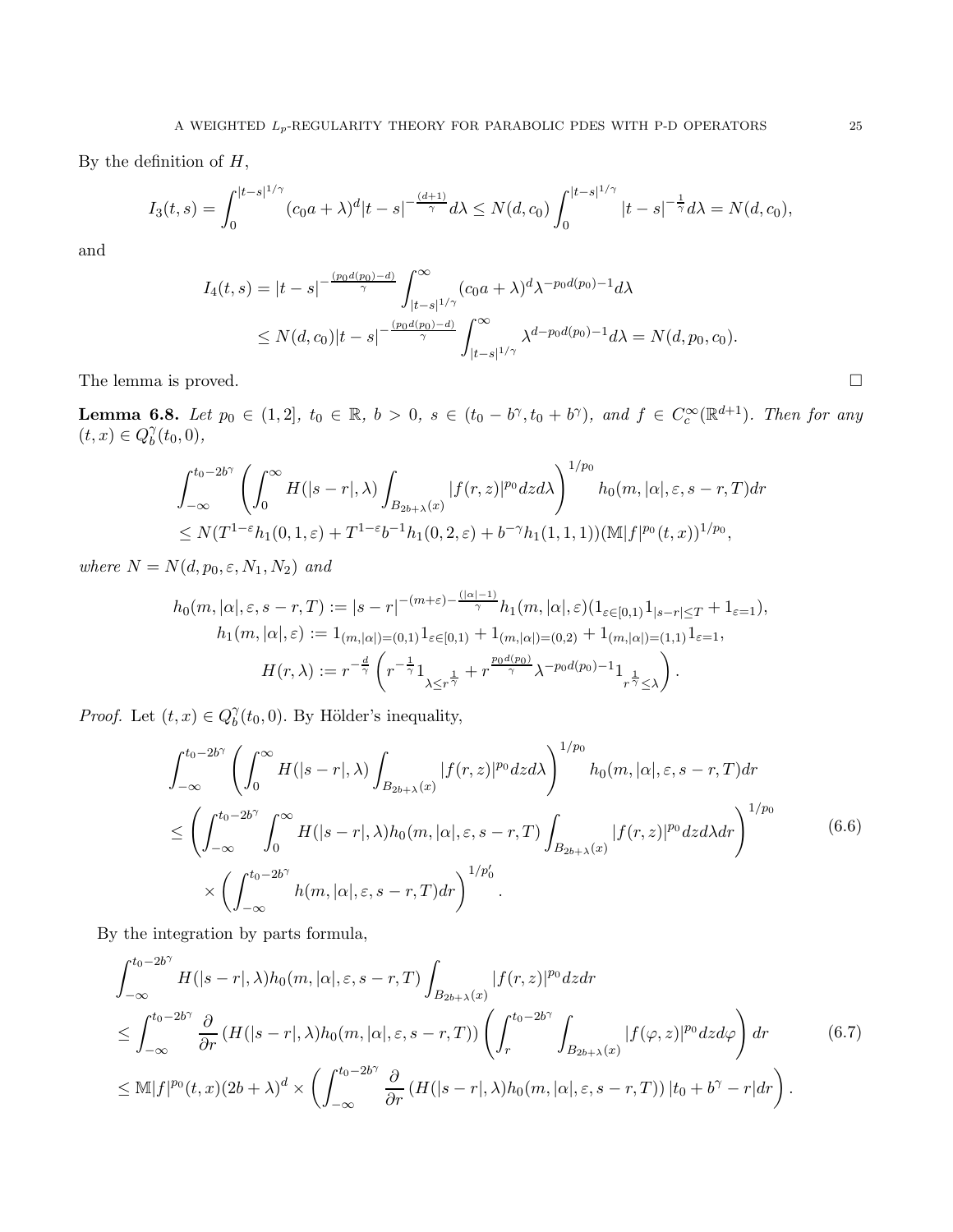Note that if  $r \in (-\infty, t_0 - 2b^{\gamma})$  and  $s \in (t_0 - b^{\gamma}, t_0 + b^{\gamma})$ , then

$$
1 < \frac{t_0 + b^\gamma - r}{s - r} < 3.
$$

Also, observe that

$$
\frac{\partial}{\partial r}\left(H(|s-r|,\lambda)h_0(m,|\alpha|,\varepsilon,s-r,T)\right)=N|s-r|^{-1}H(|s-r|,\lambda)h_0(m,|\alpha|,\varepsilon,s-r,T),
$$

where  $N = N(d, p_0, \gamma, \varepsilon)$ . Thus from [\(6.7\)](#page-24-0)

$$
\int_{-\infty}^{t_0-2b^{\gamma}} \int_0^{\infty} H(|s-r|, \lambda) h_0(m, |\alpha|, \varepsilon, s-r, T) \int_{B_{2b+\lambda}(x)} |f(r, z)|^{p_0} dz d\lambda dr
$$
  
\n
$$
\leq N \mathbb{M} |f|^{p_0}(t, x) \int_{-\infty}^{t_0-2b^{\gamma}} h_0(m, |\alpha|, \varepsilon, s-r, T) \left( \int_0^{\infty} (2b+\lambda)^d H(|s-r|, \lambda) d\lambda \right) dr
$$
  
\n
$$
\leq N \mathbb{M} |f|^{p_0}(t, x) \int_{-\infty}^{t_0-2b^{\gamma}} h_0(m, |\alpha|, \varepsilon, s-r, T) dr,
$$
\n(6.8)

where  $N = N(d, p_0, \gamma, \varepsilon, N_1, N_2)$ . Therefore, combining [\(6.6\)](#page-24-1) and [\(6.8\)](#page-25-1), we have

$$
\int_{-\infty}^{t_0-2b^{\gamma}} \left( \int_0^{\infty} H(|s-r|, \lambda) \int_{B_{2b+\lambda}(x)} |f(r, z)|^{p_0} dz d\lambda \right)^{1/p_0} h_0(m, |\alpha|, \varepsilon, s-r, T) dr
$$
  

$$
\leq N (\mathbb{M} |f|^{p_0}(t, x))^{1/p_0} \int_{-\infty}^{t_0-2b^{\gamma}} h_0(m, |\alpha|, \varepsilon, s-r, T) dr,
$$

where  $N = N(d, p_0, \gamma, \varepsilon, N_1, N_2)$ . It only remains to observe

$$
\int_{-\infty}^{t_0-2b\gamma} h_0(m, |\alpha|, \varepsilon, s-r, T) dr \le N(T^{1-\varepsilon} h_1(0, 1, \varepsilon) + T^{1-\varepsilon} b^{-1} h_1(0, 2, \varepsilon) + b^{-\gamma} h_1(1, 1, 1))
$$

where  $N = N(d, \gamma, \varepsilon)$ . The lemma is proved.

# 6.3.  $L_p$  estimates without weights for  $p \in (1,2)$ . Recall

$$
h(\varepsilon, t - s, T) := 1_{\varepsilon \in [0, 1)} 1_{|t - s| < T} + 1_{\varepsilon = 1}
$$

and

$$
\mathcal{T}_{\varepsilon,T}f(t,x):=\int_{-\infty}^t\int_{\mathbb{R}^d}h(\varepsilon,t-s,T)K_{\varepsilon}(t,s,x-y)f(s,y)dyds.
$$

In this subsection, we prove the  $L_p$ -boundeness of  $\mathcal{T}_{\varepsilon,T}$  without weights. More precisely, we show the following theorem:

<span id="page-25-0"></span>**Theorem 6.9.** Suppose that  $K_{\varepsilon}$  satisfies the  $\left(\frac{d}{2}\right]+1$ )-times regular condition with  $(\gamma, N_1, N_2)$  (Definition [5.1\)](#page-16-1) and there exists a constant  $N_3 > 0$  such that

$$
\|\mathcal{T}_{\varepsilon,T}f\|_{L_2(\mathbb{R}^{d+1})} \leq N_3 T^{1-\varepsilon} \|f\|_{L_2(\mathbb{R}^{d+1})}, \quad \forall f \in C_c^{\infty}(\mathbb{R}^{d+1}).
$$

Then for  $p \in (1, 2)$ , there exists a constant  $N = N(d, p, \gamma, \varepsilon, N_1, N_2, N_3)$  such that

$$
\|\mathcal{T}_{\varepsilon,T}f\|_{L_p(\mathbb{R}^{d+1})} \leq NT^{1-\varepsilon} \|f\|_{L_p(\mathbb{R}^{d+1})}, \quad \forall f \in C_c^{\infty}(\mathbb{R}^{d+1}).
$$

<span id="page-25-1"></span>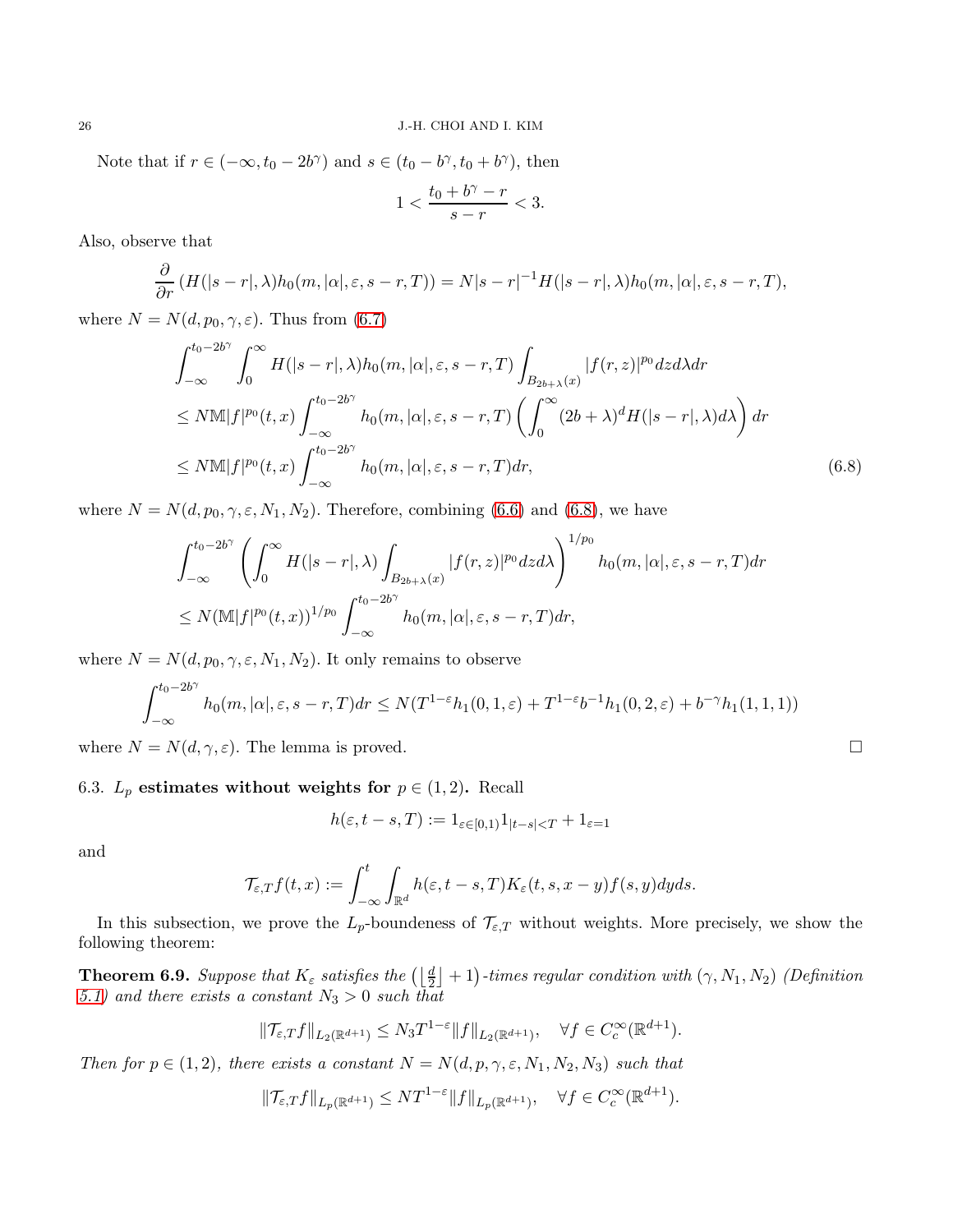The proof of the theorem will be given in the last of this section.

We first show that our kernel satisfies the important condition so called Hörmander's condition to guarantee the  $L_p$ -boundedness. Recall

$$
\mathcal{P}_n^{\gamma} := \{ [i_0 2^{-n\gamma}, (i_0 + 1) 2^{-n\gamma}) \times D_n(i_1, \cdots, i_d) : i_0, \cdots, i_d \in \mathbb{Z} \},\
$$

and  $\{\mathcal{P}_n^{\gamma}\}_{n\in\mathbb{Z}}$  is a filtration of partitions by Lemma [6.4.](#page-19-1)

<span id="page-26-1"></span>**Lemma 6.10** (Hörmander's condition for the kernel  $K_{\varepsilon}$ ). Suppose that  $K_{\varepsilon}$  satisfies the  $(\lfloor \frac{d}{2} \rfloor + 1)$ -times regular condition  $(\gamma, N_1, N_2)$  (Definition [5.1\)](#page-16-1). Then for each  $A \in \bigcup_{n \in \mathbb{Z}} \mathcal{P}_n^{\gamma}$ , there exist constant  $N =$  $N(d,\gamma,\varepsilon,N_1,N_2)$  and closed set  $A^*$  such that  $A \subset A^*$ ,  $|A| \le N|A^*|$  and

$$
\int_{\mathbb{R}^{d+1}\setminus A^*} |K_{\varepsilon}(t, s_0, x - y_0)h(\varepsilon, t - s_0, T) - K_{\varepsilon}(t, s_1, x - y_1)h(\varepsilon, t - s_1, T)| dx dt \le NT^{1-\varepsilon}
$$
(6.9)

whenever  $(s_0, y_0), (s_1, y_1) \in A$ .

Proof. Let

<span id="page-26-0"></span>
$$
A = [i_0 2^{-n\gamma}, (i_0 + 1) 2^{-n\gamma}) \times [0, 2^{-n})^d \in \mathcal{P}_n^{\gamma}
$$

and put

$$
A^* = [i_0 2^{-n\gamma} - 2^{-n\gamma}, i_0 2^{-n\gamma} + 2^{-n\gamma+1}] \times \overline{B_{2^{-(n-1)}\sqrt{d}}(0)}.
$$

We show that  $(6.9)$  holds with a positive constant N. Denote

$$
I(s_0, y_0, s_1, y_1) := \int_{\mathbb{R}^{d+1}\setminus A^*} |K_{\varepsilon}(t, s_0, x - y_0)h(\varepsilon, t - s_0, T) - K_{\varepsilon}(t, s_1, x - y_1)h(\varepsilon, t - s_1, T)| dx dt,
$$
  
\n
$$
A_1 := (i_0 2^{-n\gamma} - 2^{-n\gamma}, i_0 2^{-n\gamma} + 2^{-n\gamma+1}) \times (\mathbb{R}^d \setminus \overline{B_{2^{-(n-1)}\sqrt{d}}(0)}),
$$
  
\n
$$
A_2 := (-\infty, i_0 2^{-n\gamma} - 2^{-n\gamma}) \times \mathbb{R}^d, \quad A_3 := (i_0 2^{-n\gamma} + 2^{-n\gamma+1}, \infty) \times \mathbb{R}^d.
$$

Set

$$
I(s_0, y_0, s_1, y_1) = \left(\int_{A_1} \cdots dxdt\right) + \left(\int_{A_2} \cdots dxdt\right) + \left(\int_{A_3} \cdots dxdt\right)
$$
  
=:  $I_1(s_0, y_0, s_1, y_1) + I_2(s_0, y_0, s_1, y_1) + I_3(s_0, y_0, s_1, y_1).$ 

and with the triangle inequality  $(i = 1, 2, 3)$ ,

$$
I_i(s_0, y_0, s_1, y_1) \leq \int_{A_i} |K_{\varepsilon}(t, s_0, x - y_0)h(\varepsilon, t - s_0, T) - K_{\varepsilon}(t, s_0, x - y_1)h(\varepsilon, t - s_0, T)| dxdt
$$
  
+ 
$$
\int_{A_i} |K_{\varepsilon}(t, s_0, x - y_1)h(\varepsilon, t - s_0, T) - K_{\varepsilon}(t, s_1, x - y_1)h(\varepsilon, t - s_1, T)| dxdt
$$
  
=:  $I_{i,1}(s_0, y_0, y_1) + I_{i,2}(s_0, s_1, y_1).$ 

Choose a sequence of nonnegative functions  $\eta_m \in C_c^{\infty}(\mathbb{R}^d)$  so that  $\eta_m \uparrow 1$  as  $m \to \infty$  and  $\eta_m(-x) = \eta_m(x)$ for all  $x \in \mathbb{R}^d$ . First we prove that  $I_1 \leq NT^{1-\varepsilon}$ . If  $x \in \mathbb{R}^d \setminus \overline{B_{2^{-(n-1)}\sqrt{d}}(0)}$  and  $y \in [0,2^{-n})^d$ , then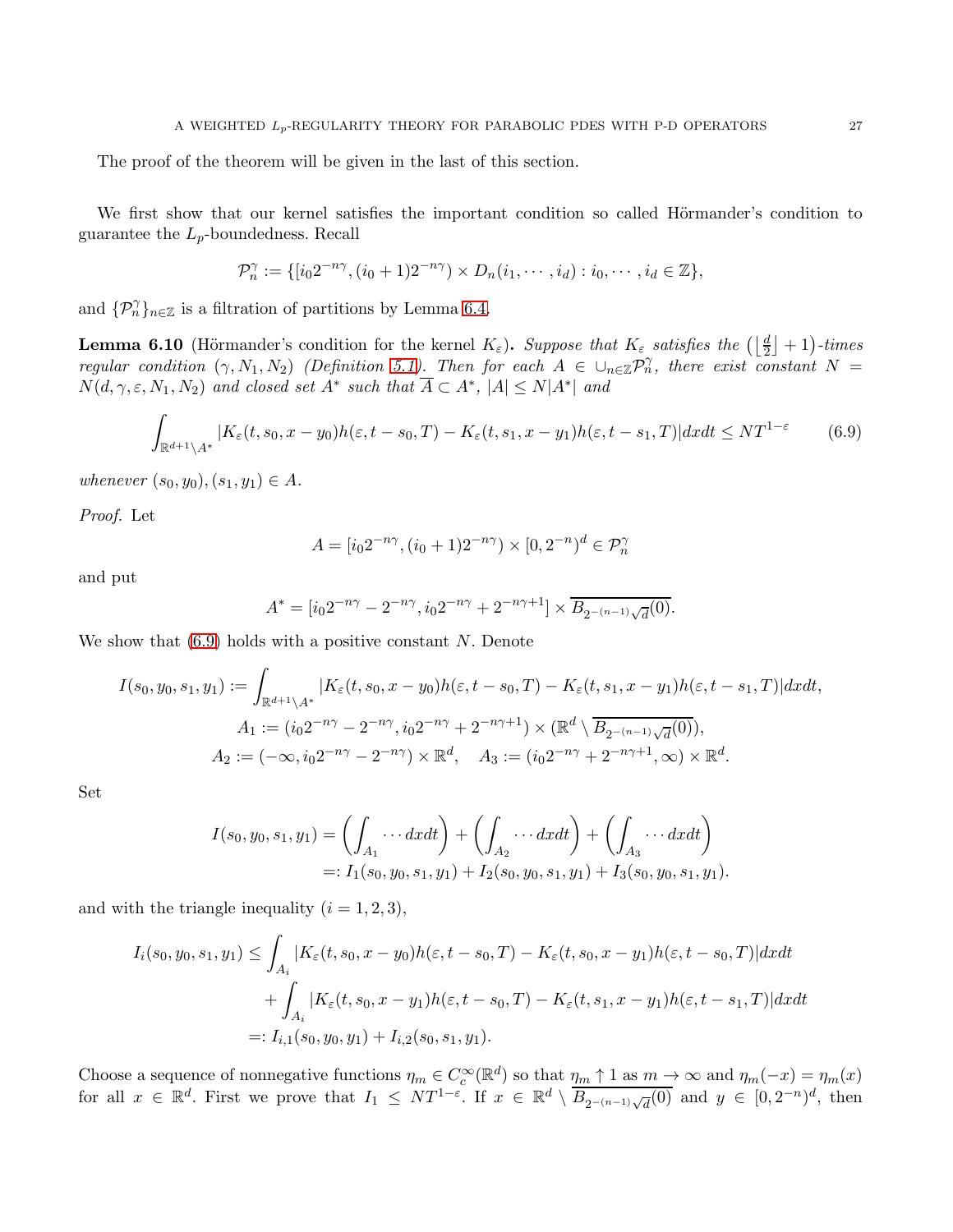$|x-y| > 2^{-n}\sqrt{d}$ . By Hölder's inequality and Definition [5.1,](#page-16-1)

$$
\int_{|x|\geq 2^{-(n-1)}\sqrt{d}}|K_{\varepsilon}(t,s,x-y)|dx \leq \int_{|x|\geq 2^{-n}\sqrt{d}}|K_{\varepsilon}(t,s,x)|dx
$$
\n
$$
\leq \left(\int_{|x|\geq 2^{-n}\sqrt{d}}|x|^{-2d(2)}dx\right)^{1/2} \left(\int_{|x|\geq 2^{-n}\sqrt{d}}|x|^{2d(2)}|K_{\varepsilon}(t,s,x)|^{2}dx\right)^{1/2}
$$
\n
$$
\leq N(2^{-n}\sqrt{d})^{-d(2)+\frac{d}{2}}|t-s|^{-\varepsilon-\frac{(d-d(2))}{\gamma}+\frac{d}{2\gamma}},
$$

where  $N = N(d, N_2)$ . Thus, since  $s \in [i_0 2^{-n\gamma}, (i_0 + 1) 2^{-n\gamma}),$ 

$$
I_{1}(s_{0}, y_{0}, s_{1}, y_{1}) \leq N2^{nd(2)-\frac{nd}{2}} \int_{i_{0}2^{-n\gamma}+2^{-n\gamma+1}}^{i_{0}2^{-n\gamma}+2^{-n\gamma+1}} |t-s|^{-\varepsilon-\frac{(d-d(2))}{\gamma}+\frac{d}{2\gamma}} (1_{0  

$$
\leq N T^{1-\varepsilon} 2^{nd(2)-\frac{nd}{2}} \int_{i_{0}2^{-n\gamma}-2^{-n\gamma}}^{i_{0}2^{-n\gamma}+2^{-n\gamma+1}} |t-s|^{-1-\frac{(d-d(2))}{\gamma}+\frac{d}{2\gamma}} dt
$$
  

$$
\leq N T^{1-\varepsilon} 2^{nd(2)-\frac{nd}{2}} 2^{n(d-d(2))-\frac{nd}{2}} = N T^{1-\varepsilon},
$$
$$

where  $N = N(d, \gamma, N_2)$ .

Next we show that  $I_{2,1}+I_{3,1} \leq NT^{1-\varepsilon}$ . By similarity, we only estimate  $I_{3,1}$ . By the fundamental theorem of calculus, Fubini's theorem and Theorem [6.1,](#page-17-4)

$$
\int_{\mathbb{R}^d} |K_{\varepsilon}(t, s_0, x - y_0) - K_{\varepsilon}(t, s_0, x - y_1)| dx \le |y_1 - y_0| \int_{\mathbb{R}^d} \int_0^1 |\nabla_x K_{\varepsilon}(t, s_0, x - y_\theta)| d\theta dx
$$
  

$$
\le 2^{-n} \sqrt{d} \int_{\mathbb{R}^d} |\nabla_x K_{\varepsilon}(t, s_0, x)| dx \le N2^{-n} |t - s_0|^{-\varepsilon - \frac{1}{\gamma}},
$$

where  $N = N(d, N_1, N_2)$  and  $y_\theta := \theta y_0 + (1 - \theta)y_1$ . Therefore, since  $s_0 \in [i_0 2^{-n\gamma}, (i_0 + 1) 2^{-n\gamma}),$ 

$$
I_{3,1}(s_0, y_0, y_1) \leq N2^{-n} \int_{i_0 2^{-n\gamma} + 2^{-n\gamma + 1}}^{\infty} |t - s_0|^{-\varepsilon - \frac{1}{\gamma}} (1_{0 < t - s_0 < T} 1_{\varepsilon \in [0, 1)} + 1_{\varepsilon = 1}) dt
$$
  

$$
\leq N T^{1 - \varepsilon} 2^{-n} \int_{i_0 2^{-n\gamma} + 2^{-n\gamma + 1}}^{\infty} |t - s_0|^{-1 - \frac{1}{\gamma}} dt = N T^{1 - \varepsilon},
$$

where  $N = N(d, \gamma, \varepsilon, N_1, N_2)$ . Finally we claim that  $I_{2,2} + I_{3,2} \leq NT^{1-\varepsilon}$ . Due to similarity, we only estimate  $I_{3,2}$ . For estimating  $I_{3,2}$ , we consider the two cases:  $\varepsilon \in [0,1)$  and  $\varepsilon = 1$ .

**Case 1.**  $\varepsilon \in [0, 1)$ .

By Fubini's theorem and Theorem [6.1,](#page-17-4)

$$
I_{3,2}(s_0, s_1, y_1) \leq \sum_{i=1}^2 \int_{i_0 2^{-n\gamma} + 2^{-n\gamma + 1}}^{\infty} \left( \int_{\mathbb{R}^d} |K_{\varepsilon}(t, s_i, x)| dx \right) h(\varepsilon, t - s_i, T) dt
$$
  

$$
\leq N \sum_{i=1}^2 \int_{i_0 2^{-n\gamma} + 2^{-n\gamma + 1}}^{\infty} |t - s_i|^{-\varepsilon} 1_{0 < t - s_i < T} dt
$$
  

$$
\leq N \sum_{i=1}^2 \int_{s_i}^{s_i + T} |t - s_i|^{-\varepsilon} dt = NT^{1-\varepsilon},
$$

where  $N = N(d, \varepsilon, N_1, N_2)$ . Case 2.  $\varepsilon = 1$ .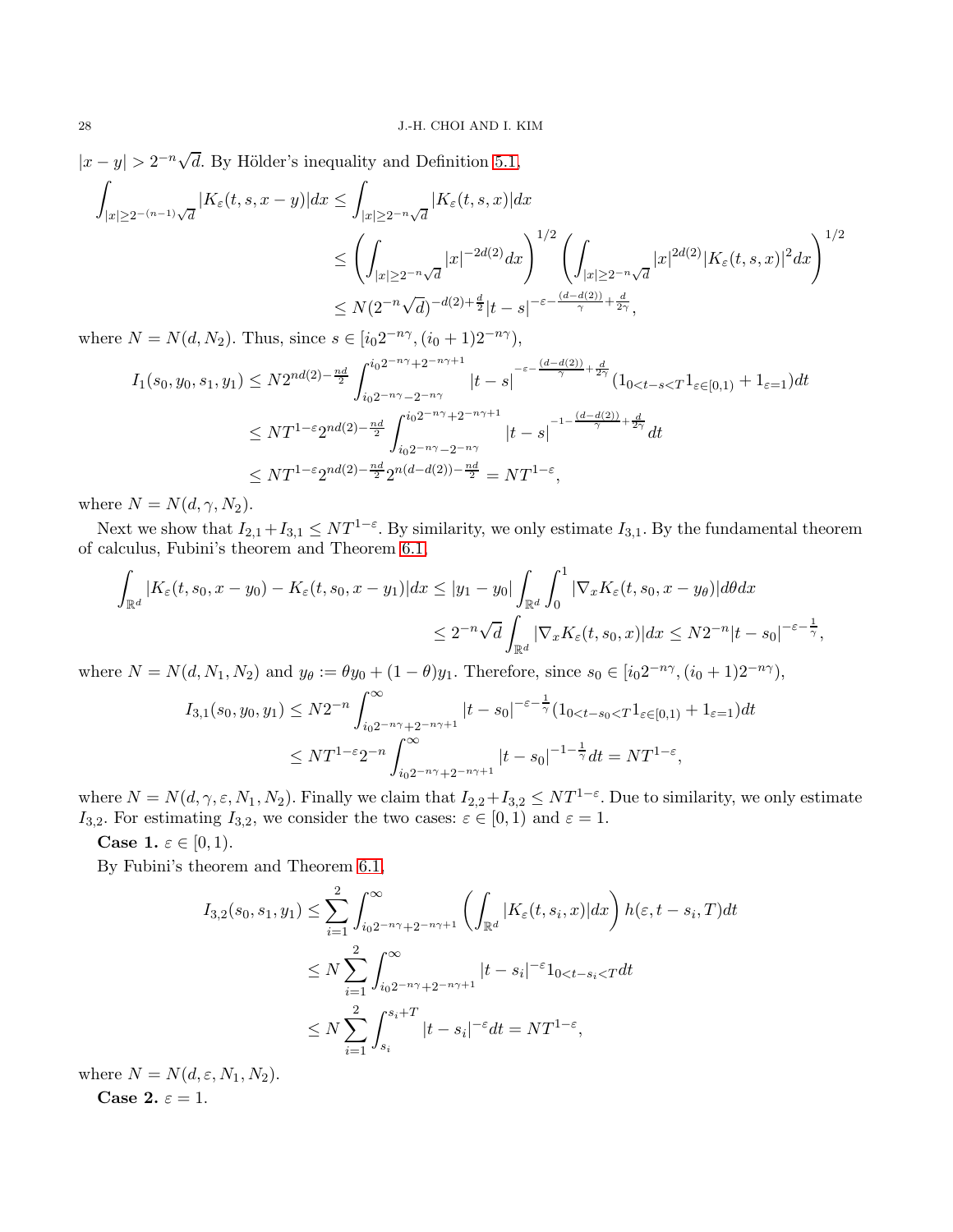By the fundamental theorem of calculus, Fubini's theorem, and Theorem [6.1,](#page-17-4)

$$
\int_{\mathbb{R}^d} |K_1(t, s_0, x - y_1) - K_1(t, s_1, x - y_1)| dx \le |s_1 - s_0| \int_{\mathbb{R}^d} \int_0^1 |\partial_t K_1(t, s_\theta, x - y_1)| d\theta dx
$$
  

$$
\le 2^{-n\gamma} \int_0^1 \int_{\mathbb{R}^d} |\partial_t K_1(t, s_\theta, x)| dx d\theta
$$
  

$$
\le N2^{-n\gamma} \int_0^1 |t - s_\theta|^{-2} d\theta
$$

where  $N = N(d, N_1, N_2)$  and  $s_\theta := (1 - \theta)s_0 + \theta s_1$ . One can observe that for  $s \in [i_0 2^{-n\gamma}, (i_0 + 1)2^{-n\gamma})$ ,

$$
\frac{1}{2} \le \frac{|t-s|}{|t-s_{\theta}|} \le 2,
$$

Therefore,

$$
I_{3,2}(s_0,s_1,y_1) \leq N2^{-n\gamma} \int_{i_02^{-n\gamma}+2^{-n\gamma+1}}^{\infty} |t-s|^{-2} dt \leq N,
$$

where  $N = N(d, \gamma, N_1, N_2)$ . The theorem is proved.

### Proof of Theorem [6.9](#page-25-0)

By Lemma [6.10,](#page-26-1)  $K_{\varepsilon}$  is a Calderón-Zygmund kernel relative to  $\mathcal{P}_n^{\gamma}$  (See [\[29,](#page-43-24) Definition 3.1]). Therefore, by [\[29,](#page-43-24) Theorem 4.1], we obtain the desired result. The theorem is proved.

6.4. Sharp-Maximal function estimates and proof of Theorem [5.2.](#page-17-0) Throughout this subsection, we fix a  $p_0 \in (1, 2]$  and an operator  $\mathcal{T}_{\varepsilon,T}$  satisfying the  $\left(\left|\frac{d}{p_0}\right| + 2\right)$ -times regular condition with  $(\gamma, N_1, N_2)$ . Recall

$$
Q_b^{\gamma}(t, x) = (t - b^{\gamma}, t + b^{\gamma}) \times \{y \in \mathbb{R}^d : |x - y| < b\}.
$$

<span id="page-28-0"></span>**Lemma 6.11.** Let  $t_0 \in \mathbb{R}$  and  $b > 0$ . Assume that  $f \in C_c^{\infty}(\mathbb{R}^{d+1})$  has a support in  $(t_0 - 3b^{\gamma}, t_0 + 3b^{\gamma}) \times$  $B_{3b}(0)$ . Then for any  $(t, x) \in Q_b^{\gamma}$  $\delta^{\gamma}(t_0,0),$ 

$$
\int_{Q_b^{\gamma}(t_0,0)}|\mathcal{T}_{\varepsilon,T}f(s,y)|^{p_0}dyds\leq N T^{p_0(1-\varepsilon)}\mathbb{M}|f|^{p_0}(t,x),
$$

where  $N = N(d, p_0, \gamma, \varepsilon, N_1, N_2, N_3)$ .

Proof. By Theorem [6.9,](#page-25-0)

$$
\int_{Q_b^{\gamma}(t_0,0)} |\mathcal{T}_{\varepsilon,T}f(s,y)|^{p_0} dyds \leq N T^{p_0(1-\varepsilon)} |Q_b^{\gamma}(t_0,0)|^{-1} \int_{\mathbb{R}^{d+1}} |f(s,y)|^{p_0} dyds
$$
\n
$$
= N T^{p_0(1-\varepsilon)} |Q_b^{\gamma}(t_0,0)|^{-1} \int_{t_0-3b^{\gamma}}^{t_0+3b^{\gamma}} \int_{B_{3b}(0)} |f(s,y)|^{p_0} dyds
$$
\n
$$
\leq N T^{p_0(1-\varepsilon)} \mathbb{M}|f|^{p_0}(t,x),
$$

where  $N = N(d, p_0, \gamma, \varepsilon, N_1, N_2, N_3)$ . The lemma is proved.

<span id="page-28-1"></span>**Lemma 6.12.** Let  $t_0 \in \mathbb{R}$  and  $b > 0$ . Assume that  $f \in C_c^{\infty}(\mathbb{R}^{d+1})$  has a support in  $(t_0 - 3b^{\gamma}, \infty) \times \mathbb{R}^d$ . Then for any  $(t, x) \in Q_b^{\gamma}$  $\delta_0^{\gamma}(t_0,0),$ 

$$
\int_{Q_b^{\gamma}(t_0,0)} |\mathcal{T}_{\varepsilon,T}f(s,y)|^{p_0} ds dy \leq N T^{p_0(1-\varepsilon)} \mathbb{M}|f|^{p_0}(t,x),
$$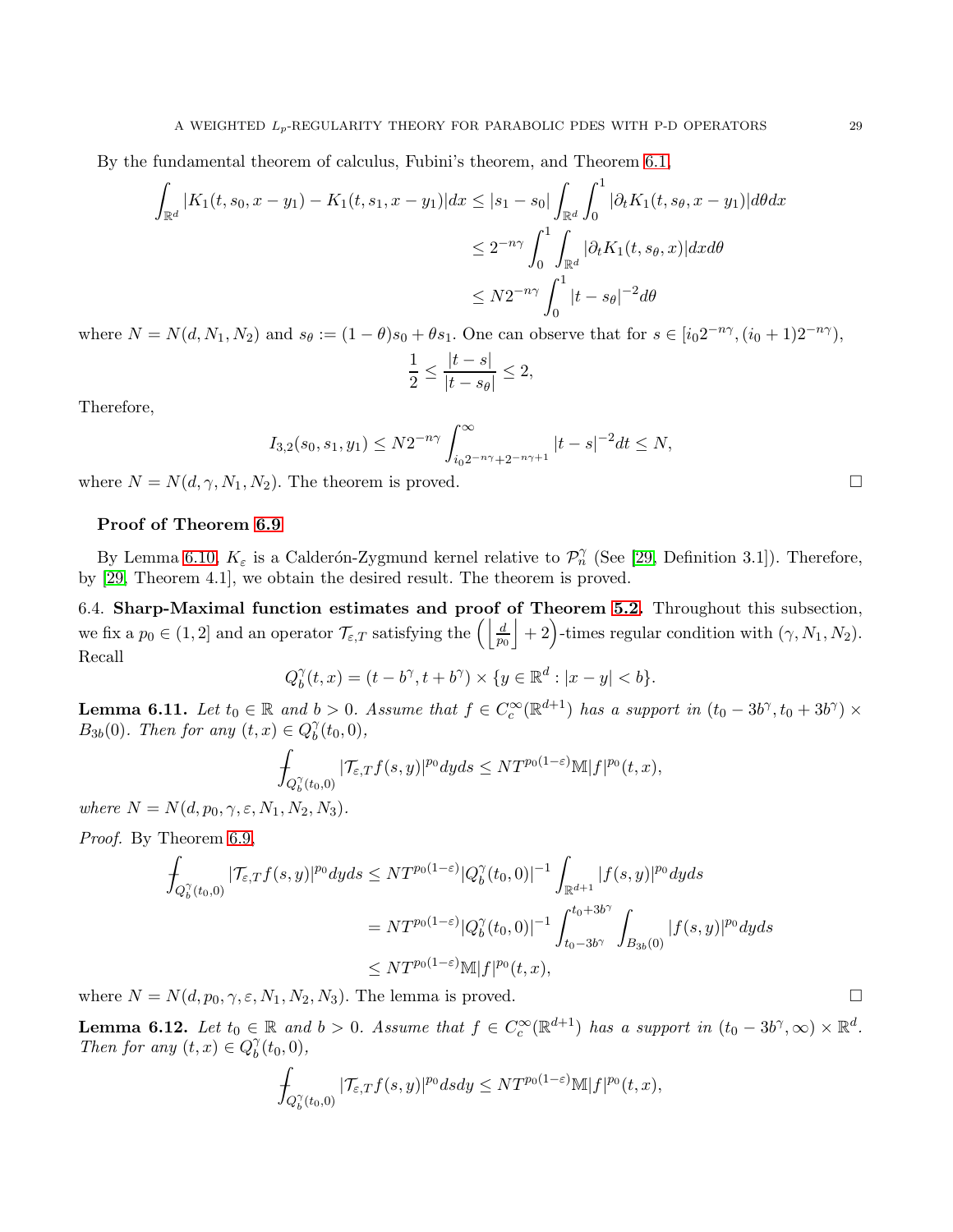where  $N = N(d, p_0, \gamma, \varepsilon, N_1, N_2, N_3)$ .

*Proof.* Choose a  $\eta \in C^{\infty}(\mathbb{R})$  satisfying

- $\eta(s) \in [0,1]$  for all  $s \in \mathbb{R}$
- $\eta(s) = 1$  for all  $s \le t_0 + 2b^{\gamma}$
- $\eta(s) = 0$  for all  $s \ge t_0 + 3b^{\gamma}$ .

Observe that if  $(t, x) \in Q_b^{\gamma}$  $\delta<sub>b</sub>(t<sub>0</sub>, 0)$ , then

$$
\mathcal{T}_{\varepsilon,T}(f\eta)(t,x)=\mathcal{T}_{\varepsilon,T}f(t,x)\quad\text{and}\quad\mathbb{M}|f\eta|^{p_0}(t,x)\le\mathbb{M}|f|^{p_0}(t,x).
$$

Thus we may assume that  $f(s, y) = 0$  if  $|s - t_0| \ge 3b^{\gamma}$ . Next choose a  $\zeta \in C^{\infty}(\mathbb{R}^d)$  satisfying

- $\zeta(y) \in [0,1]$  for all  $y \in \mathbb{R}^d$
- $\zeta(y) = 1$  for all  $y \in B_{2b}(0)$
- $\zeta(y) = 0$  for all  $y \in \mathbb{R}^d \setminus B_{5b/2}(0)$ .

Note that  $\mathcal{T}_{\varepsilon,T} f = \mathcal{T}_{\varepsilon,T} (f \zeta) + \mathcal{T}_{\varepsilon,T} (f(1-\zeta))$  and  $\mathcal{T}(f \zeta)$  can be estimated by Lemma [6.11.](#page-28-0) Thus it suffices to estimate  $\mathcal{T}_{\varepsilon,T}(f(1-\zeta))$  and we may assume that  $f(s, y) = 0$  if  $|y| < 2b$ . In total, we assume that  $f(s, y) = 0$ if  $|s-t_0| \geq 3b^{\gamma}$  or  $|y| < 2b$  without loss of generality. Hence if  $(s, y) \in Q_b^{\gamma}$  $\binom{1}{b}(t_0, 0)$  and  $|z| < b$ , then  $|y-z| \leq 2b$ and  $f(r, y - z) = 0$ . By Lemma [6.6](#page-21-0) and Hölder's inequality,

$$
\left| \int_{\mathbb{R}^d} K_{\varepsilon}(s,r,y-z)f(r,z)dz \right| = \left| \int_{|z| \ge b} K_{\varepsilon}(s,r,z)f(r,y-z)dz \right|
$$
  

$$
\le N \int_b^{\infty} (\lambda^d K_{\varepsilon,0,\alpha}^{p'_0}(s,r,\lambda))^{1/p'_0} \left( \int_{B_{2b+\lambda}(x)} |f(r,z)|^{p_0} dz \right)^{1/p_0} d\lambda,
$$

where  $N = N(d, p_0)$ ,  $|\alpha| = 1$ , and

$$
K_{\varepsilon,0,\alpha}^{p_0'}(s,r,\lambda) := \int_{\mathbb{S}^{d-1}} |D_x^{\alpha} K_{\varepsilon}(s,r,\lambda w)|^{p_0'} \sigma(dw).
$$

Recalling

$$
h(\varepsilon, t - s, T) = 1_{\varepsilon \in [0, 1)} 1_{|t - s| < T} + 1_{\varepsilon = 1},
$$

we also have

$$
|s-r|^{-\varepsilon-\frac{(d-d(p_0))}{\gamma}+\frac{d}{p_0'\gamma}}h(\varepsilon,s-r,T)\leq T^{1-\varepsilon}|s-r|^{-1-\frac{(d-d(p_0))}{\gamma}+\frac{d}{p_0'\gamma}}.
$$

By Lemma  $6.7(i)$  and Hölder's inequality,

$$
\begin{split} |\mathcal{T}_{\varepsilon,T}(s,y)|&\leq T^{1-\varepsilon}\int_{t_{0}-3b^{\gamma}}^{s}\left(\int_{b}^{\infty}\lambda^{-p_{0}d(p_{0})-1}\int_{B_{2b+\lambda}(x)}|f(r,z)|^{p_{0}}dzd\lambda\right)^{1/p_{0}}|s-r|^{-1-\frac{(d-d(p_{0}))}{\gamma}+\frac{d}{p'_{0}\gamma}}dr\\ &\leq T^{1-\varepsilon}\left(\int_{b}^{\infty}\lambda^{-p_{0}d(p_{0})-1}\int_{t_{0}-3b^{\gamma}}^{s}\int_{B_{2b+\lambda}(x)}|f(r,z)|^{p_{0}}|s-r|^{-1-\frac{(d-d(p_{0}))}{\gamma}+\frac{d}{p'_{0}\gamma}}dzdr\lambda\right)^{1/p_{0}}\\ &\times\left(\int_{t_{0}-3b^{\gamma}}^{s}|s-r|^{-1-\frac{(d-d(p_{0}))}{\gamma}+\frac{d}{p'_{0}\gamma}}dr\right)^{1/p'_{0}}\\ &\leq NT^{1-\varepsilon}b^{-\frac{(d-d(p_{0}))}{p'_{0}}+\frac{d}{p'_{0}\gamma}}\\ &\times\left(\int_{b}^{\infty}\lambda^{-p_{0}d(p_{0})-1}\int_{t_{0}-3b^{\gamma}}^{s}\int_{B_{2b+\lambda}(x)}|f(r,z)|^{p_{0}}|s-r|^{-1-\frac{(d-d(p_{0}))}{\gamma}+\frac{d}{p'_{0}\gamma}}dzdrd\lambda\right)^{1/p_{0}}. \end{split}
$$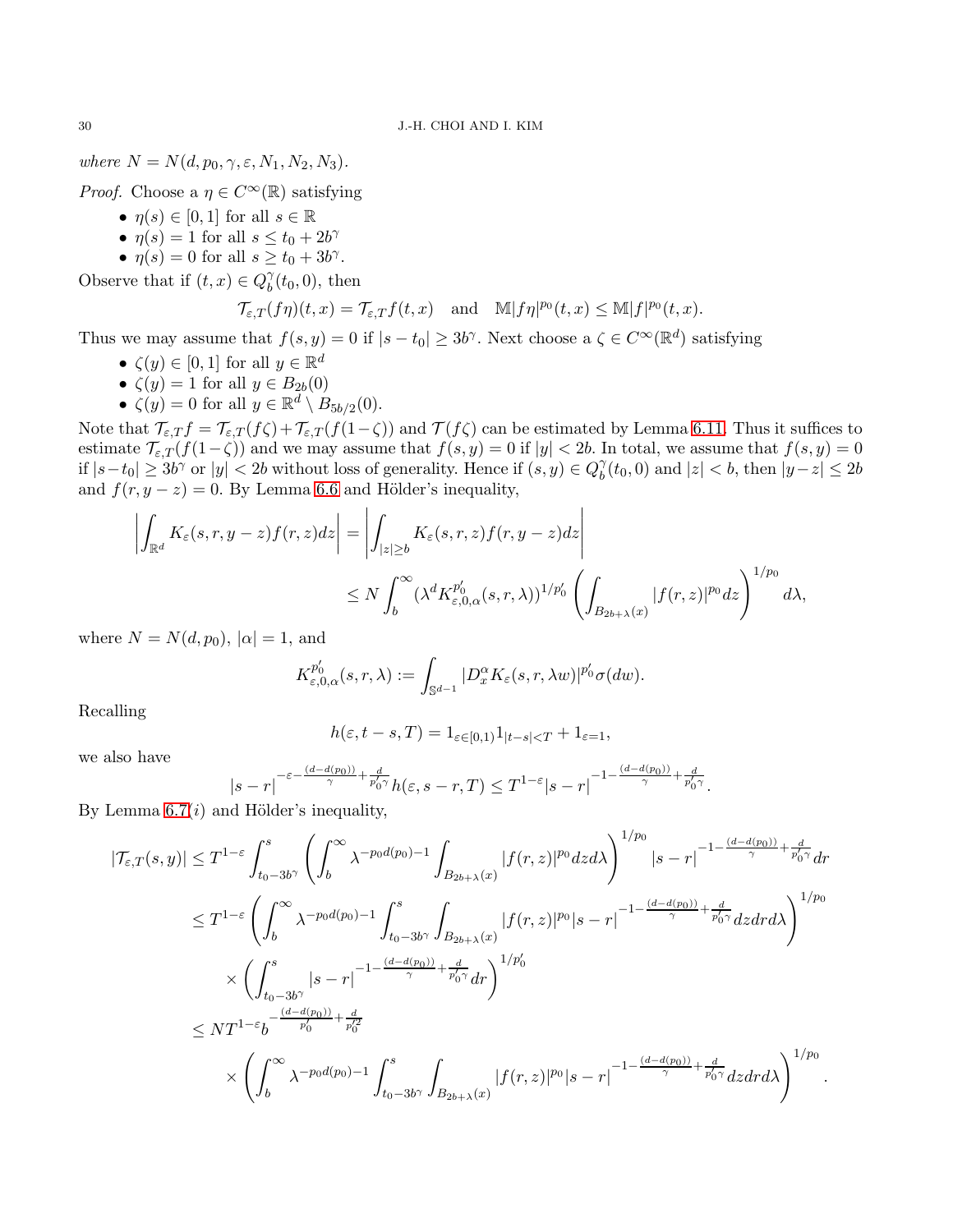By virtue of Fubini's theorem,

$$
\begin{aligned} &\int_{t_0-b^{\gamma}}^{t_0+b^{\gamma}}|\mathcal{T}_{\varepsilon,T}(s,y)|^{p_0}ds\\ &\leq N T^{p_0(1-\varepsilon)} b^{-(p_0-1)(d-d(p_0))+\frac{(p_0-1)d}{p_0'}}\\ &\times\left(\int_{b}^{\infty} \lambda^{-p_0d(p_0)-1}\int_{t_0-3b^{\gamma}}^{t_0+b^{\gamma}}\int_{B_{2b+\lambda}(x)}|f(r,z)|^{p_0}\int_{r}^{t_0+b^{\gamma}}|s-r|^{-1-\frac{(d-d(p_0))}{\gamma}+\frac{d}{p_0'\gamma}}dsdzdr d\lambda\right)\\ &\leq N T^{p_0(1-\varepsilon)} b^{-p_0(d-d(p_0))+\frac{p_0d}{p_0'}}\left(\int_{b}^{\infty} \lambda^{-p_0d(p_0)-1}\int_{t_0-3b^{\gamma}}^{t_0+b^{\gamma}}\int_{B_{2b+\lambda}(x)}|f(r,z)|^{p_0}dzdr d\lambda\right)\\ &\leq N T^{p_0(1-\varepsilon)} b^{-p_0(d-d(p_0))+\frac{p_0d}{p_0'}+\gamma-p_0d(p_0)+d}\mathbb{M}|f|^{p_0}(t,x)\leq N T^{p_0(1-\varepsilon)} b^{\gamma}\mathbb{M}|f|^{p_0}(t,x). \end{aligned}
$$

Therefore,

$$
\int_{Q_b^{\gamma}(t_0,0)}|\mathcal{T}f(s,y)|^{p_0}dyds\leq N T^{p_0(1-\varepsilon)}\mathbb{M}|f|^{p_0}(t,x),
$$

where  $N = N(d, p_0, \gamma, \varepsilon, N_1, N_2, N_3)$ . The lemma is proved.

<span id="page-30-0"></span>**Lemma 6.13.** Let  $t_0 \in \mathbb{R}$  and  $b > 0$ . Assume that  $f \in C_c^{\infty}(\mathbb{R}^{d+1})$  has a support in  $(-\infty, t_0 - 2b^{\gamma}) \times \mathbb{R}^d$ . Then for any  $(t, x) \in Q_b^{\gamma}$  $\delta_0^{\gamma}(t_0,0),$ 

$$
\sup_{(s_1,y_1),(s_2,y_2)\in Q_b^{\gamma}(t_0,0)}|\mathcal{T}_{\varepsilon,T}f(s_1,y_1)-\mathcal{T}_{\varepsilon,T}f(s_2,y_2)|^{p_0}\leq N T^{p_0(1-\varepsilon)}\mathbb{M}|f|^{p_0}(t,x),
$$

where  $N = N(d, p_0, \gamma, \varepsilon, N_1, N_2, N_3).$ 

Proof. Recall that

$$
h(\varepsilon, s-r, T) := 1_{\varepsilon \in [0,1)} 1_{|s-r| \le T} + 1_{\varepsilon = 1},
$$
  

$$
H(r, \lambda) := r^{-\frac{d}{\gamma}} \left( r^{-\frac{1}{\gamma}} 1_{\lambda \le r^{\frac{1}{\gamma}}} + r^{\frac{p_0 d(p_0)}{\gamma}} \lambda^{-p_0 d(p_0) - 1} 1_{r^{\frac{1}{\gamma}} \le \lambda} \right),
$$
  

$$
K_{\varepsilon, m, \alpha}^{p_0'}(s, r, \lambda) := \int_{\mathbb{S}^{d-1}} |\partial_t^m D_x^2 K_{\varepsilon}(s, r, \lambda w)|^{p_0'} \sigma(dw).
$$

By the triangle inequality,

$$
|\mathcal{T}_{\varepsilon,T}f(s_1,y_1)-\mathcal{T}_{\varepsilon,T}f(s_2,y_2)| \leq |\mathcal{T}_{\varepsilon,T}f(s_1,y_1)-\mathcal{T}_{\varepsilon,T}f(s_1,y_2)|+|\mathcal{T}_{\varepsilon,T}f(s_1,y_2)-\mathcal{T}_{\varepsilon,T}f(s_2,y_2)|
$$
  
=:  $I + II$ .

We claim that

$$
I + II \leq NT^{1-\varepsilon} (\mathbb{M}|f|^{p_0}(t,x))^{1/p_0}.
$$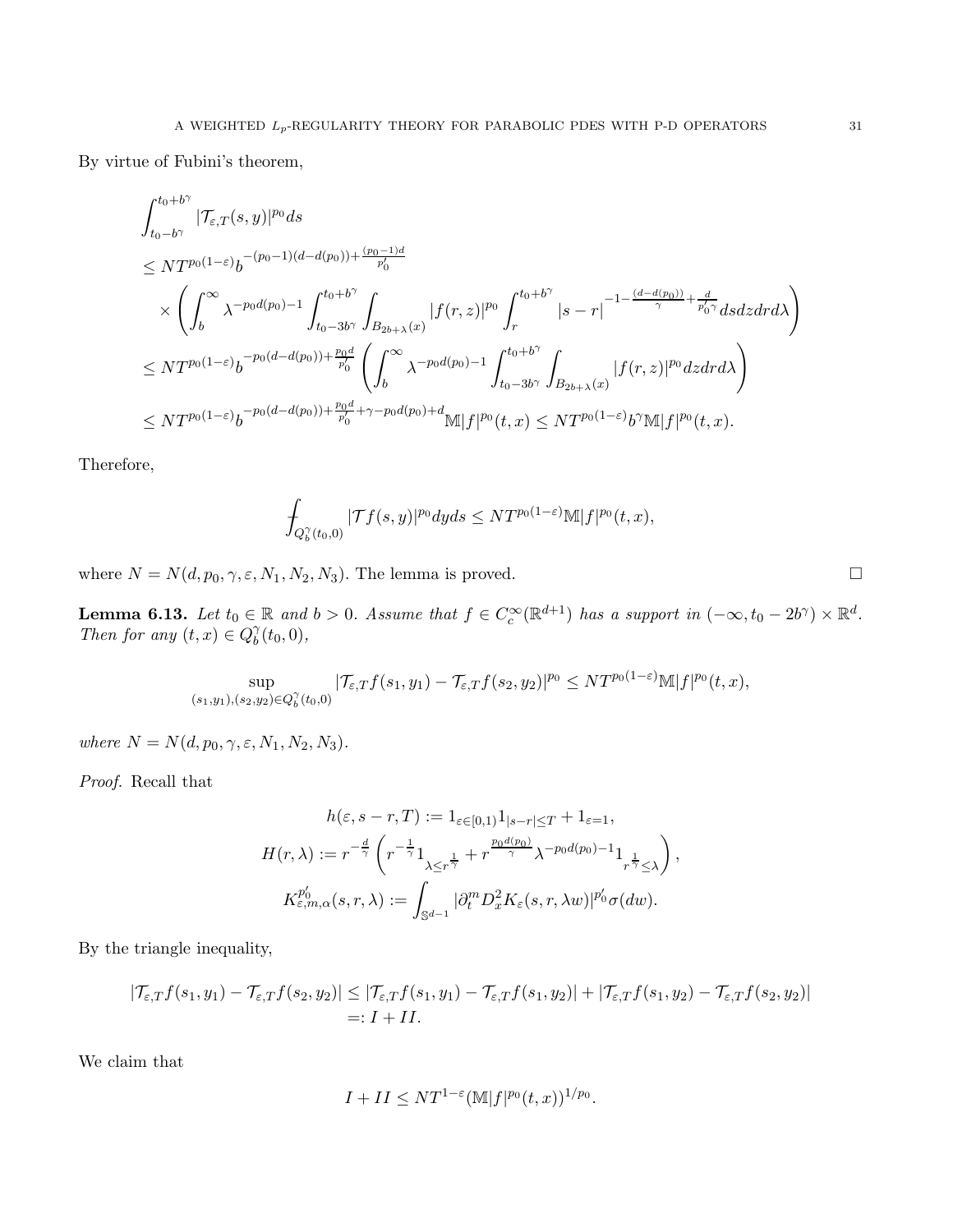First, we estimate I. By the fundamental theorem of calculus, Lemma [6.6](#page-21-0) with  $R_1 = 2b$  and  $R_2 = 0$  and Lemma [6.7](#page-22-2)  $(ii)$ ,

$$
I = |\mathcal{T}_{\varepsilon,T}f(s_1, y_1) - \mathcal{T}_{\varepsilon,T}f(s_1, y_2)|
$$
  
\n
$$
= \left| \int_{-\infty}^{t_0 - 2b^{\gamma}} \int_{\mathbb{R}^d} K_{\varepsilon}(s_1, r, y_1 - y) - K_{\varepsilon}(s_1, r, y_2 - y) f(r, y) h(\varepsilon, s_1 - r, T) dy dr \right|
$$
  
\n
$$
= |y_2 - y_1| \left| \int_{-\infty}^{t_0 - 2b^{\gamma}} \int_{\mathbb{R}^d} \int_0^1 \nabla_x K(s_1, r, y_\theta - y) f(r, y) h(\varepsilon, s_1 - r, T) d\theta dy dr \right|
$$
  
\n
$$
\leq 2b \left| \int_0^1 \int_{-\infty}^{t_0 - 2b^{\gamma}} \int_{\mathbb{R}^d} \nabla_x K_{\varepsilon}(s_1, r, y) f(r, y_\theta - y) h(\varepsilon, s_1 - r, T) dy dr d\theta \right|
$$
  
\n
$$
\leq N b \int_{-\infty}^{t_0 - 2b^{\gamma}} \int_0^\infty \left( \int_{B_{2b+\lambda}(x)} |f(r, z)|^{p_0} \right)^{1/p_0} (\lambda^d K_{\varepsilon, 0, \alpha}^{p'_0}(s_1, r, \lambda))^{1/p'_0} d\lambda h(\varepsilon, s_1 - r, T) dr
$$
  
\n
$$
\leq N \int_{-\infty}^{t_0 - 2b^{\gamma}} \left( \int_0^\infty H(|s_1 - r|, \lambda) \int_{B_{2b+\lambda}(x)} |f(r, z)|^{p_0} dz d\lambda \right)^{1/p_0} |s_1 - r|^{-\varepsilon - \frac{1}{\gamma}} h(\varepsilon, s_1 - r, T) dr,
$$

where  $N = N(d, p_0, \gamma, \varepsilon, N_1, N_2)$ ,  $y_\theta := (1 - \theta)y_1 + \theta y_2$  and  $|\alpha| = 2$ . By Lemma [6.8](#page-24-2) with  $(m, |\alpha|) = (0, 2)$ ,

$$
I = |\mathcal{T}_{\varepsilon,T}f(s_1,y_1) - \mathcal{T}_{\varepsilon,T}f(s_1,y_2)| \leq NT^{1-\varepsilon}(\mathbb{M}|f|^{p_0}(t,x))^{1/p_0}.
$$

For II, we consider the two cases:  $\varepsilon \in [0,1)$  and  $\varepsilon = 1$ .

**Case 1.**  $\varepsilon \in [0, 1)$ .

By Lemma [6.6](#page-21-0) with  $R_1 = 2b$  and  $R_2 = 0$  and Lemma [6.7,](#page-22-2) for  $(s, y) \in Q_b^{\gamma}$  $\delta_0^{\gamma}(t_0,0),$ 

$$
\begin{split}\n|\mathcal{T}_{\varepsilon,T}f(s,y)| &= \left| \int_{-\infty}^{t_0-2b^{\gamma}} \int_{\mathbb{R}^d} K_{\varepsilon}(s,r,y-z)f(r,z)1_{|s-r|
$$

where  $N = N(d, p_0, \varepsilon, N_1, N_2)$  and  $|\alpha| = 1$ . By Lemma [6.8](#page-24-2) with  $(m, |\alpha|) = (0, 1)$ ,

$$
II \leq |\mathcal{T}_{\varepsilon,T}f(s_1,y_2)| + |\mathcal{T}_{\varepsilon,T}f(s_2,y_2)| \leq NT^{1-\varepsilon}(\mathbb{M}|f|^{p_0}(t,x))^{1/p_0}.
$$

Case 2.  $\varepsilon = 1$ .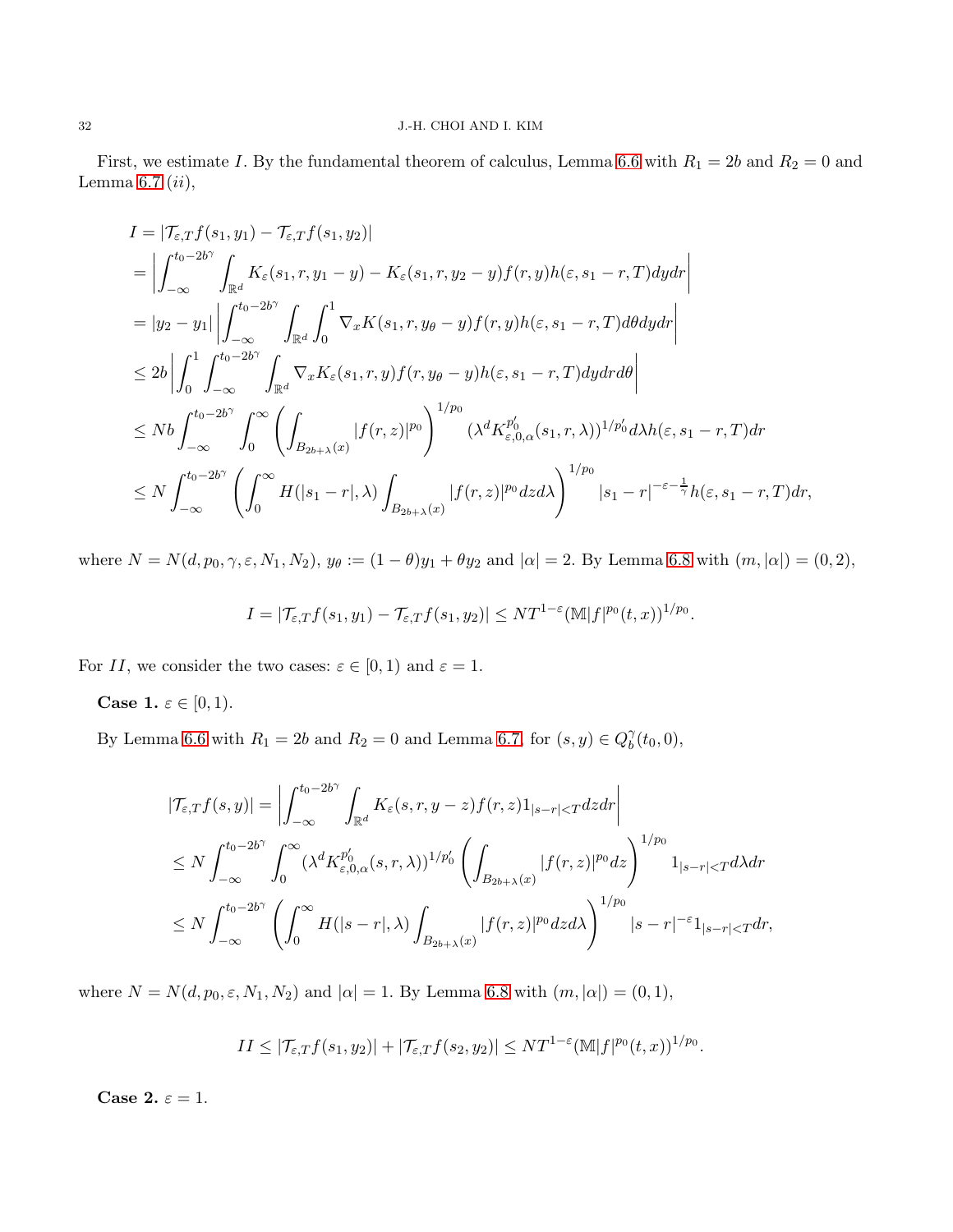By the fundamental theorem of calculus, Lemma [6.6](#page-21-0) with  $R_1 = 2b$  and  $R_2 = 0$ , and Lemma [6.7,](#page-22-2)

$$
|\mathcal{T}_{1,T}f(s_{1},y_{2}) - \mathcal{T}_{1,T}f(s_{2},y_{2})|
$$
\n
$$
= \left| \int_{-\infty}^{t_{0}-2b^{\gamma}} \int_{\mathbb{R}^{d}} K_{1}(s_{1}, r, y_{2} - y) - K_{1}(s_{2}, r, y_{2} - y)f(r, y)dydr \right|
$$
\n
$$
= |s_{2} - s_{1}| \left| \int_{-\infty}^{t_{0}-2b^{\gamma}} \int_{\mathbb{R}^{d}} \int_{0}^{1} \partial_{t}K_{1}(s_{\theta}, r, y_{2} - y)f(r, y) d\theta dydr \right|
$$
\n
$$
\leq 2b^{\gamma} \left| \int_{0}^{1} \int_{-\infty}^{t_{0}-2b^{\gamma}} \int_{\mathbb{R}^{d}} \partial_{t}K_{1}(s_{\theta}, r, y)f(r, y_{2} - y)dydrd\theta \right|
$$
\n
$$
\leq Nb^{\gamma} \int_{0}^{1} \int_{-\infty}^{t_{0}-2b^{\gamma}} \int_{0}^{\infty} \left( \int_{B_{2b+\lambda}(x)} |f(r, z)|^{p_{0}} \right)^{1/p_{0}} (\lambda^{d}K_{1,1,\alpha}^{p_{0}}(s_{\theta}, r, \lambda))^{1/p_{0}'} d\lambda drd\theta
$$
\n
$$
\leq Nb^{\gamma} \int_{0}^{1} \int_{-\infty}^{t_{0}-2b^{\gamma}} \left( \int_{0}^{\infty} H(|s_{\theta} - r|, \lambda) \int_{B_{2b+\lambda}(x)} |f(r, z)|^{p_{0}} dzd\lambda \right)^{1/p_{0}} |s_{\theta} - r|^{-2} drd\theta,
$$

where  $N = N(d, p_0, \gamma, \varepsilon, N_1, N_2), s_\theta := (1 - \theta)s_1 + \theta s_2$  and  $|\alpha| = 1$ . By Lemma [6.8](#page-24-2) with  $(m, |\alpha|) = (1, 1),$ 

$$
|\mathcal{T}_{1,T}f(s_1,y_2)-\mathcal{T}_{1,T}f(s_2,y_2)|\leq N(\mathbb{M}|f|^{p_0}(t,x))^{1/p_0}
$$

.

The lemma is proved.

<span id="page-32-0"></span>**Theorem 6.14.** There exists a constant  $N = N(d, p_0, \gamma, \varepsilon, N_1, N_2, N_3)$  such that for any  $f \in C_c^{\infty}(\mathbb{R}^{d+1}),$ 

$$
(\mathcal{T}_{\varepsilon,T}f)^{\sharp}(t,x)\leq NT^{1-\varepsilon}(\mathbb{M}|f|^{p_0}(t,x))^{1/p_0}.
$$

*Proof.* Let  $b > 0$ ,  $t_0 \in \mathbb{R}$ , and  $(t, x) \in Q_b^{\gamma}$  $b_0^{\gamma}(t_0, 0)$ . Choose a  $\eta \in C^{\infty}(\mathbb{R})$  satisfying

- $\eta(t) \in [0,1]$  for all  $t \in \mathbb{R}$ . •  $\eta(t) = 1$  for all  $t < t_0 - 8b^{\gamma}/3$
- $\eta(t) = 0$  for all  $t \ge t_0 7b^{\gamma}/3$ .

Put  $\eta^* := 1 - \eta$ . Then

$$
|\mathcal{T}_{\varepsilon,T}f(s_1,y_1)-\mathcal{T}_{\varepsilon,T}f(s_0,y_0)| \leq |\mathcal{T}_{\varepsilon,T}(f\eta)(s_1,y_1)-\mathcal{T}_{\varepsilon,T}(f\eta)(s_0,y_0)| +|\mathcal{T}_{\varepsilon,T}(f\eta^*)(s_1,y_1)-\mathcal{T}_{\varepsilon,T}(f\eta^*)(s_0,y_0)|.
$$

By Lemma [6.13,](#page-30-0)

$$
\int_{Q_b^{\gamma}(t_0,0)} \int_{Q_b^{\gamma}(t_0,0)} |\mathcal{T}_{\varepsilon,T}(f\eta)(s_1,y_1) - \mathcal{T}_{\varepsilon,T}(f\eta)(s_0,y_0)|^{p_0} dy_1 ds_1 dy_0 ds_0 \leq N T^{p_0(1-\varepsilon)} \mathbb{M}|f|^{p_0}(t,x)
$$

and by Lemma [6.12,](#page-28-1)

$$
\int_{Q_b^{\gamma}(t_0,0)} \int_{Q_b^{\gamma}(t_0,0)} |\mathcal{T}_{\varepsilon,T}(f\eta^*)(s_1,y_1) - \mathcal{T}_{\varepsilon,T}(f\eta^*)(s_0,y_0)|^{p_0} dy_1 ds_1 dy_0 ds_0
$$
  
\n
$$
\leq 2 \int_{Q_b^{\gamma}(t_0,0)} |\mathcal{T}_{\varepsilon,T}(f\eta^*)(s,y)|^{p_0} ds dy \leq N T^{p_0(1-\varepsilon)} \mathbb{M}|f|^{p_0}(t,x).
$$

Hence,

$$
\int_{Q_b^{\gamma}(t_0,0)}\int_{Q_b^{\gamma}(t_0,0)}|\mathcal{T}_{\varepsilon,T}f(s_1,y_1)-\mathcal{T}_{\varepsilon,T}f(s_0,y_0)|^{p_0}dy_1ds_1dy_0ds_0\leq N T^{p_0(1-\varepsilon)}\mathbb{M}|f|^{p_0}(t,x),
$$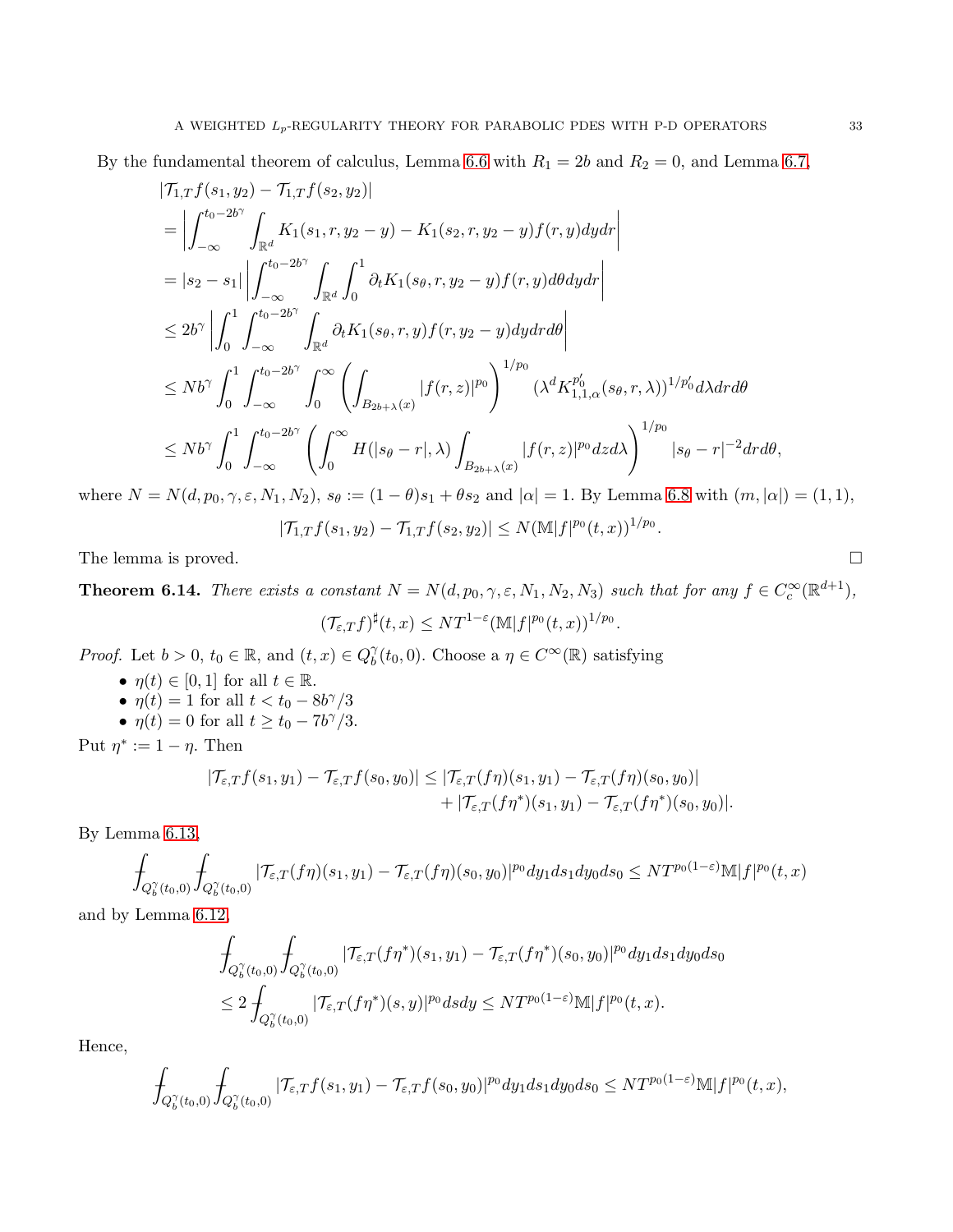where  $N = N(d, p_0, \gamma, \varepsilon, N_1, N_2, N_3)$ . For  $x_0 \in \mathbb{R}^d$ , denote

$$
\tau_{x_0} f(t, x) := f(t, x_0 + x).
$$

Since  $\mathcal{T}_{\varepsilon,T}$  and  $\tau_{x_0}$  are commutative,

$$
\int_{Q_b^{\gamma}(t_0,x_0)} \int_{Q_b^{\gamma}(t_0,x_0)} |\mathcal{T}_{\varepsilon,T}f(s_1,y_1) - \mathcal{T}_{\varepsilon,T}f(s_0,y_0)|^{p_0} dy_1 ds_1 dy_0 ds_0
$$
\n
$$
= \int_{Q_b^{\gamma}(t_0,0)} \int_{Q_b^{\gamma}(t_0,0)} |\mathcal{T}_{\varepsilon,T}(\tau_{x_0}f)(t,x) - \mathcal{T}_{\varepsilon,T}(\tau_{x_0}f)(s,y)|^{p_0} dx dt dy ds
$$
\n
$$
\leq N T^{p_0(1-\varepsilon)} \mathbb{M} |\tau_{x_0}f|^{p_0}(t,x) = N T^{p_0(1-\varepsilon)} \mathbb{M} |f|^{p_0}(t,x_0+x).
$$

Therefore, by Jensen's inequality, for  $(t, x) \in Q_b^{\gamma}$  $b<sup>\gamma</sup>(t<sub>0</sub>, 0)$  and  $x<sub>0</sub> \in \mathbb{R}^d$ 

$$
\left(\int_{Q_b^{\gamma}(t_0,x_0)}\int_{Q_b^{\gamma}(t_0,x_0)}|\mathcal{T}_{\varepsilon,T}f(s_1,y_1)-\mathcal{T}_{\varepsilon,T}f(s_0,y_0)|dy_1ds_1dy_0ds_0\right)^{p_0}
$$
\n
$$
\leq \int_{Q_b^{\gamma}(t_0,x_0)}\int_{Q_b^{\gamma}(t_0,x_0)}|\mathcal{T}_{\varepsilon,T}f(s_1,y_1)-\mathcal{T}_{\varepsilon,T}f(s_0,y_0)|^{p_0}dy_1ds_1dy_0ds_0
$$
\n
$$
\leq N T^{p_0(1-\varepsilon)}\mathbb{M}|f|^{p_0}(t,x_0+x),
$$

where  $N = N(d, p_0, \gamma, \varepsilon, N_1, N_2, N_3)$ . Taking the supremum both sides with respect to all  $Q_b^{\gamma}$  $\delta$  containing  $(t, x_0 + x)$ , we obtain the desired result. The theorem is proved.

### Proof of Theorem [5.2](#page-17-0)

Because of the similarity, we only prove (*i*). Let  $w \in A_p(\mathbb{R}^{d+1})$ . Choose a  $p_0 \in (1, R_{p,d+1}^w] \subseteq (1,2]$  so that  $w \in A_{p/p_0}(\mathbb{R}^{d+1})$  and  $\lfloor d/R_{p,d+1}^w \rfloor = \lfloor d/p_0 \rfloor$ . Then, it is obvious that  $\mathcal{T}_{\varepsilon,T}$  satisfies satisfies  $(\lfloor d/p_0 \rfloor + 2)$ times regular condition with  $(\gamma, N_1, N_2)$ . Thus, by Theorem [6.14,](#page-32-0)

<span id="page-33-1"></span>
$$
\|(\mathcal{T}_{\varepsilon,T}f)^{\sharp}\|_{L_p(\mathbb{R}^{d+1},w)} \le NT^{1-\varepsilon} \|\left(\mathbb{M}|f|^{p_0}\right)^{1/p_0}\|_{L_p(\mathbb{R}^{d+1},w)},\tag{6.10}
$$

where  $N = N(d, p, \gamma, \varepsilon, N_1, N_2, N_3, [w]_{A_p(\mathbb{R}^{d+1})})$ . Moreover, recalling  $w \in A_{p/p_0}(\mathbb{R}^{d+1})$  and applying Theorem [6.5\(](#page-20-0)ii) and Remark [2.2,](#page-5-3) we have

$$
\|(\mathbb{M}|f|^{p_0})^{1/p_0}\|_{L_p(\mathbb{R}^{d+1},w)} = \|\mathbb{M}|f|^{p_0}\|_{L_{p/p_0}(\mathbb{R}^{d+1},w)} \le N\||f|^{p_0}\|_{L_{p/p_0}(\mathbb{R}^{d+1},w)} = N\|f\|_{L_p(\mathbb{R}^{d+1},w)},\tag{6.11}
$$

where  $N = N(d, p, \gamma, [w]_{A_p(\mathbb{R}^{d+1})})$ . Finally, using Theorem [6.5\(](#page-20-0)i), [\(6.10\)](#page-33-1), and [\(6.11\)](#page-33-2), we obtain

$$
\|\mathcal{T}_{\varepsilon,T}f\|_{L_p(\mathbb{R}^{d+1},w)} \leq N\|(\mathcal{T}_{\varepsilon,T}f)^{\sharp}\|_{L_p(\mathbb{R}^{d+1},w)} \leq NT^{1-\varepsilon}\|(\mathbb{M}|f|^{p_0})^{1/p_0}\|_{L_p(\mathbb{R}^{d+1},w)} \leq NT^{1-\varepsilon}\|f\|_{L_p(\mathbb{R}^{d+1},w)},
$$
  
where  $N = N(d,p,\gamma,\varepsilon,N_1,N_2,N_3,[w]_{A_p(\mathbb{R}^{d+1})}).$  The theorem is proved.

#### <span id="page-33-2"></span>7. Proof of Theorems [2.13](#page-8-0) and [2.14](#page-8-1)

<span id="page-33-0"></span>Recall the kernel

$$
p(t,s,x) := \frac{1}{(2\pi)^{d/2}} \int_{\mathbb{R}^d} \exp\left(\int_s^t \psi(r,\xi) dr\right) e^{ix\cdot\xi} d\xi \cdot 1_{t>s\geq 0},
$$
  

$$
P_{\varepsilon}(t,s,x) := (-\Delta)^{\varepsilon\gamma/2} p(t,s,x),
$$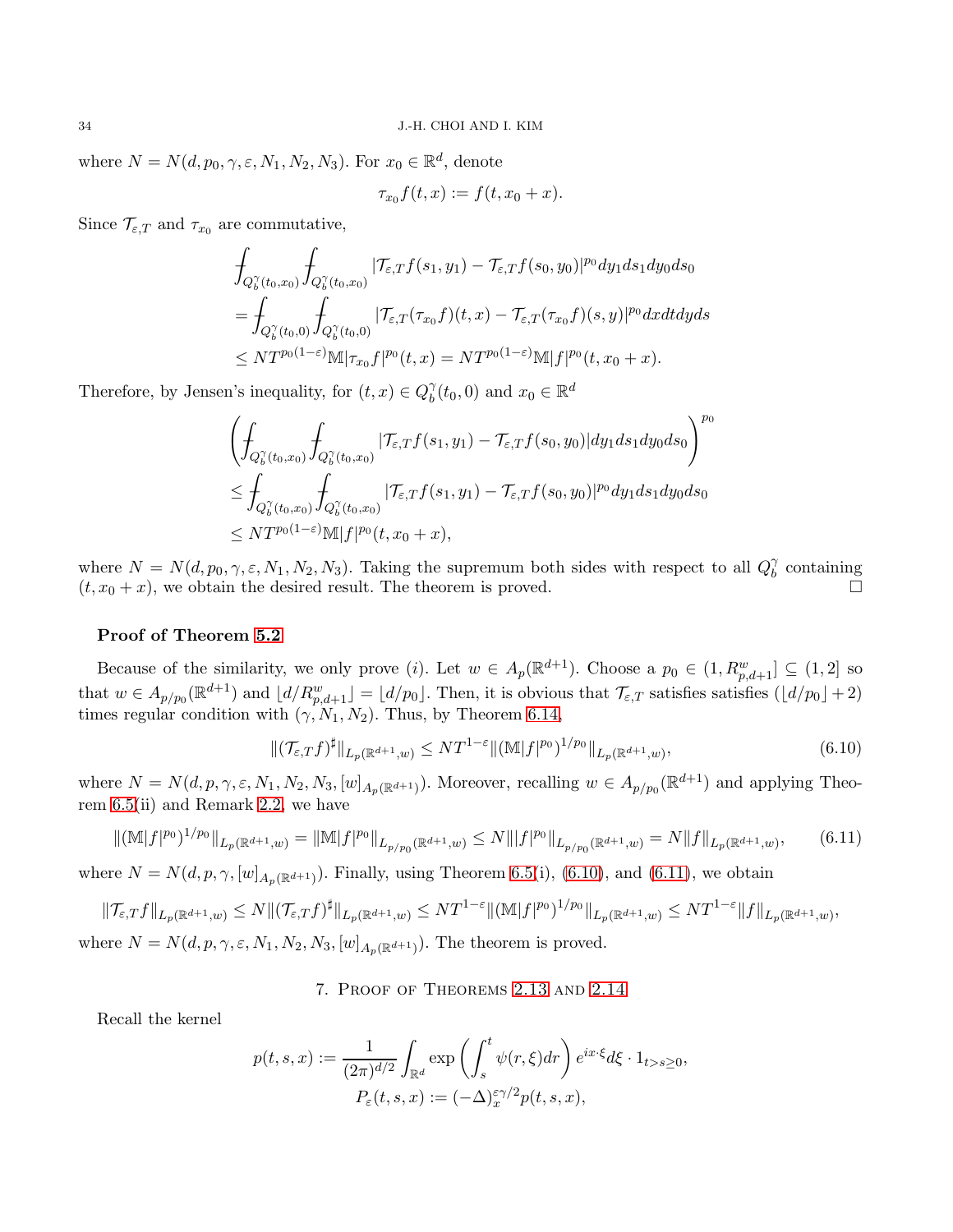and the operator

$$
\mathcal{K}_{\varepsilon,T}f(t,x):=\int_{-\infty}^t\int_{\mathbb{R}^d}\left(1_{\varepsilon\in[0,1)}1_{|t-s|
$$

Throughout the section, we fix  $\varepsilon \in [0,1]$ ,  $\nu \in \mathbb{R}$ ,  $p, q \in (1,\infty)$ ,  $w \in A_p(\mathbb{R}^{d+1})$ ,  $w_1 \in A_q(\mathbb{R})$ , and  $w_2 \in A_p(\mathbb{R}^d)$ . If  $\nu \neq 0$ , then we additionally assume that  $w(t, \cdot) \in A_p(\mathbb{R}^d)$  for almost all  $t \in [0, T]$  and

ess sup
$$
[w(t, \cdot)]_{A_p(\mathbb{R}^d)} =: N_0 < \infty
$$
.  
 $t \in [0,T]$ 

Below, to treat two type weighted spaces (time-space mixed or not) simultaneously, we introduce a unified notation. We use the notation  $\mathbb{B}_0(T)$  and  $\mathbb{B}_1(T)$  to denote either

$$
(\mathbb{B}_0(T),\mathbb{B}_1(T))=\left(\mathbb{H}_p^{\nu}((0,T)\times\mathbb{R}^d,w),\mathbb{H}_p^{\nu+\gamma}((0,T)\times\mathbb{R}^d,w)\right)
$$

or

$$
(\mathbb{B}_0(T),\mathbb{B}_1(T)) = \left( L_q((0,T),w_1;H_p^{\nu}(\mathbb{R}^d,w_2)), u \in L_q((0,T),w_1;H_p^{\nu+\gamma}(\mathbb{R}^d,w_2)) \right).
$$

<span id="page-34-1"></span>**Theorem 7.1** (A priori estimate). Suppose that  $\psi(t,\xi)$  satisfies the ellipticity condition with  $(\gamma,\kappa)$  and has a  $(\lfloor d/R_{p,d+1}^w\rfloor+2)$ -times (resp.  $(\lfloor d/R_{q,1}^{w_1}\rfloor \vee \lfloor d/R_{p,d}^{w_2}\rfloor+2)$ -times) regular upper bound with  $(\gamma,M)$ . Then, for  $f \in \mathbb{B}_0(T)$ ,

$$
\|\mathcal{K}_{\varepsilon,T}(1_{[0,T]}f)\|_{\mathbb{B}_1(T)} \leq N T^{1-\varepsilon} \|f\|_{\mathbb{B}_0(T)},
$$
  
where  $N = N(d, p, \gamma, \kappa, M, [w]_{A_p(\mathbb{R}^{d+1})}, \nu, N_0)$  (resp.  $N = N(d, p, q, \nu, \gamma, \kappa, M, [w_1]_{A_p(\mathbb{R}^d)}, [w_2]_{A_p(\mathbb{R}^d)}).$ 

*Proof.* Due to Theorem [4.2](#page-13-1) and [4.3,](#page-14-1) the family of the operators  $\mathcal{K}_{\varepsilon,T}$  is a particular case of  $\mathcal{T}_{\varepsilon,T}$  in Theorem 5.2. [5.2.](#page-17-0) Therefore this is obtained as an easy application of Theorem [5.2.](#page-17-0)

**Corollary 7.2** (Uniqueness of a solution). Let  $f \in \mathbb{B}_0(T)$ . Suppose that  $\psi(t, \xi)$  satisfies the ellipticity condition with  $(\gamma, \kappa)$  and has a  $(\lfloor d/R_{p,d+1}^w \rfloor + 2)$ -times (or  $(\lfloor d/R_{q,1}^w \rfloor \vee \lfloor d/R_{p,d}^w \rfloor + 2)$ -times) regular upper bound with  $(\gamma, M)$ . Then, the Cauchy problem

<span id="page-34-0"></span>
$$
\begin{cases} \frac{\partial u}{\partial t}(t,x) = \psi(t,i\nabla)u(t,x) + f(t,x), & (t,x) \in (0,T) \times \mathbb{R}^d, \\ u(0,x) = 0, & x \in \mathbb{R}^d, \end{cases}
$$
\n(7.1)

has at most one solution in the sense of Definition [2.10.](#page-7-3)

*Proof.* Let  $u, v \in \mathbb{B}_1(T)$  be solutions to Cauchy problem [\(7.1\)](#page-34-0). Then by the definition of solution, there exist  $u_n, v_n \in C_p^{1,\infty}([0,T] \times \mathbb{R}^d)$  such that  $u_n(0,\cdot), v_n(0,\cdot) = 0$ ,

$$
\frac{\partial u_n}{\partial t} - \psi(t, i\nabla)u_n \to f, \quad \frac{\partial v_n}{\partial t} - \psi(t, i\nabla)v_n \to f \quad \text{in} \quad \mathbb{B}_0(T)
$$

and

<span id="page-34-2"></span>
$$
u_n \to u
$$
  $v_n \to v$  in  $\mathbb{B}_1(T)$ .

Denote

$$
f_n := \frac{\partial u_n}{\partial t} - \psi(t, i\nabla)u_n \in C_p^{\infty}([0, T] \times \mathbb{R}^d),
$$
  

$$
g_n := \frac{\partial v_n}{\partial t} - \psi(t, i\nabla)v_n \in C_p^{\infty}([0, T] \times \mathbb{R}^d).
$$

Then by Theorem [3.2,](#page-11-3) we have

$$
u_n(t,x) = \mathcal{K}_{0,T} f_n(t,x), \quad v_n(t,x) = \mathcal{K}_{0,T} g_n(t,x).
$$
 (7.2)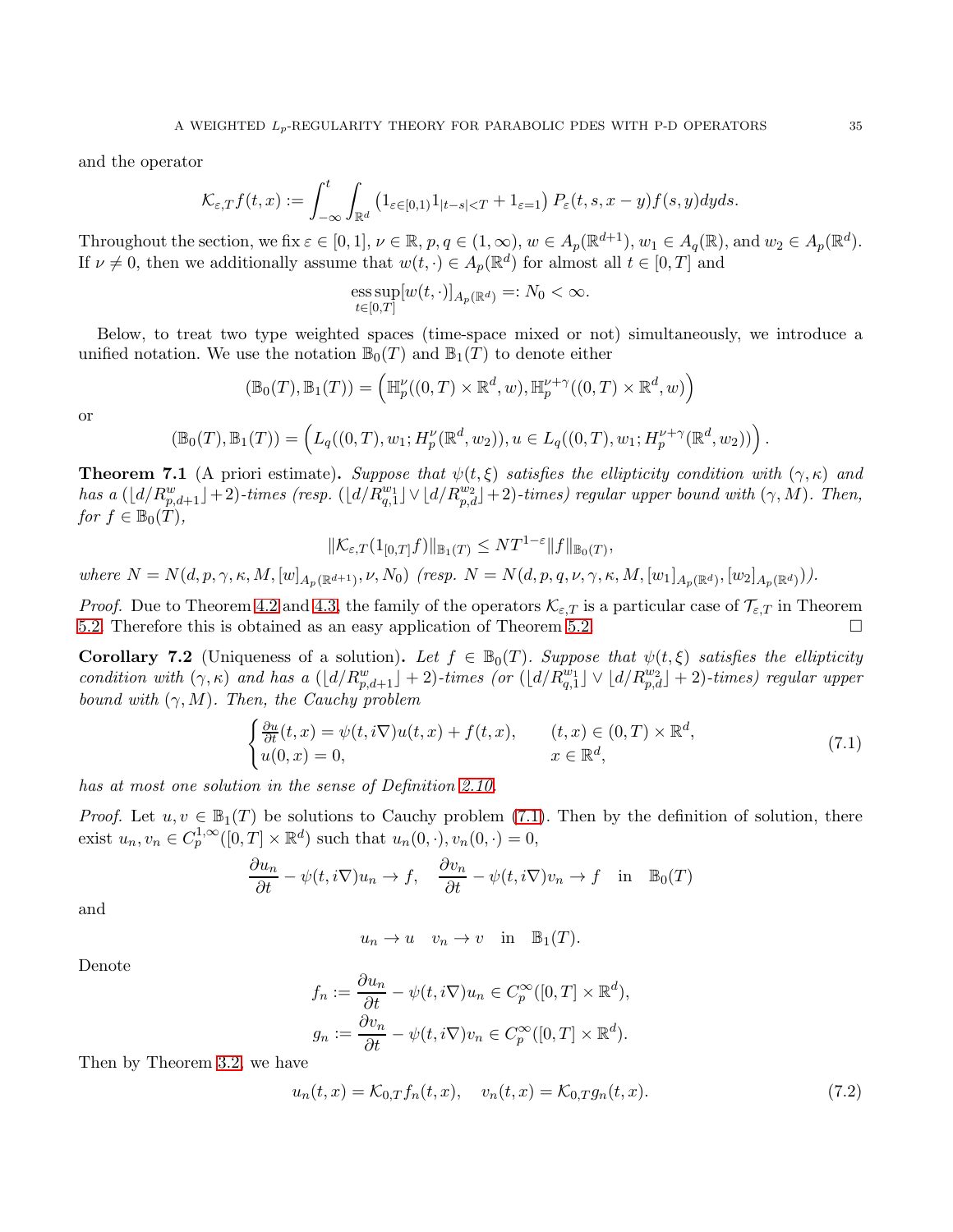Recall that the operator  $\mathcal{K}_{0,T}$  is continuous from  $\mathbb{B}_0(T)$  to  $\mathbb{B}_1(T)$  due to Theorem [7.1.](#page-34-1) Therefore, taking limits in [\(7.2\)](#page-34-2), we conclude that  $u = \mathcal{K}_{0,T} f = v$  in  $\mathbb{B}_1(T)$  since both  $f_n$  and  $g_n$  converge to f in  $\mathbb{B}_0(T)$ . The theorem is proved. theorem is proved.

**Corollary 7.3** (Existence of a solution). Let  $f \in \mathbb{B}_0(T)$ . Suppose that  $\psi(t,\xi)$  satisfies the ellipticity condition with  $(\gamma, \kappa)$  and has a  $(\lfloor d/R_{p,d+1}^w \rfloor + 2)$ -times (or  $(\lfloor d/R_{q,1}^{w_1} \rfloor \vee \lfloor d/R_{p,d}^{w_2} \rfloor + 2)$ -times) regular upper bound with  $(\gamma, M)$ . Then, the Cauchy problem

<span id="page-35-1"></span>
$$
\begin{cases} \frac{\partial u}{\partial t}(t,x) = \psi(t,i\nabla)u(t,x) + f(t,x), & (t,x) \in (0,T) \times \mathbb{R}^d, \\ u(0,x) = 0, & x \in \mathbb{R}^d, \end{cases}
$$
\n(7.3)

has a solution  $u \in \mathbb{B}_1(T)$  and u has the integral representation

$$
u(t,x) := \mathcal{K}_{0,T}f(t,x) = \int_0^t \int_{\mathbb{R}^d} p(t,s,x-y) f(s,y) dy ds.
$$

*Proof.* By Theorem A.7, there exists a sequence  $\{f_n\}_{n=1}^{\infty} \subseteq C_c^{\infty}((0,T) \times \mathbb{R}^d)$  such that  $f_n \to f$  in  $\mathbb{B}_0(T)$ . For each  $f_n$ , due to Theorem [3.2,](#page-11-3) there exists a unique solution  $u_n$  to [\(7.3\)](#page-35-1) such that

$$
u_n(t,x) = \mathcal{K}_{0,T} f_n(t,x) \in C_p^{1,\infty}([0,T] \times \mathbb{R}^d).
$$

By Theorem [7.1](#page-34-1) and well-known embedding property of the Sobolev space (cf. Theorem [A.1\(](#page-35-2)iii) and (vii)),

$$
\|(-\Delta)^{\frac{\varepsilon\gamma}{2}}u_n\|_{\mathbb{B}_0(T)}=\|\mathcal{K}_{\varepsilon,T}f_n\|_{\mathbb{B}_0(T)}\leq NT^{1-\varepsilon}\|f_n\|_{\mathbb{B}_0(T)}\quad\forall\varepsilon\in[0,1],
$$

where N is independent of n and  $\varepsilon$ . Thus, due to the linearity of the equation and the operator, we have

$$
||u_n - u_m||_{\mathbb{B}_1(T)} \le N(1+T)||f_n - f_m||_{\mathbb{B}_0(T)}
$$

<span id="page-35-0"></span>for all natural numbers n and m. Finally, since  $\mathbb{B}_1(T)$  is a Banach space (see Theorem [A.1](#page-35-2) (i) and [A.2](#page-37-0) (i)), there exists a  $u \in \mathbb{B}_1(T)$  such that  $u_n \to u$  in  $\mathbb{B}_1(T)$ . The corollary is proved.

### Appendix A. Properties of function spaces

We prove some properties of Sobolev spaces with  $A_p$ -weights for the completeness of our paper. Most properties can be easily deduced from weighted theories in [\[8,](#page-42-11) [10,](#page-42-0) [30,](#page-43-23) [37\]](#page-43-25) and classical Sobolev space theories. Note that most approximations based on Sobolev mollifiers are non-trivial in weighted spaces since our weights are neither bounded above nor bounded below in general.

<span id="page-35-2"></span>**Theorem A.1.** Let  $p \in (1,\infty)$ ,  $w \in A_p(\mathbb{R}^d)$ , and  $\nu \in \mathbb{R}$ .

(i)  $H_p^{\nu}(\mathbb{R}^d, w)$  is a Banach space equipped with the norm

$$
||f||_{H_p^{\nu}(\mathbb{R}^d, w)} := ||(1 - \Delta)^{\nu/2} f||_{L_p(\mathbb{R}^d, w)}
$$

- (ii) For  $\nu_0 \in \mathbb{R}$ ,  $(1 \Delta)^{\nu_0/2}$  is a bijective isometry from  $H_p^{\nu}(\mathbb{R}^d, w)$  to  $H_p^{\nu+\nu_0}(\mathbb{R}^d, w)$ .
- (iii) If  $\nu_1 \geq \nu_0$ , then  $H^{V_1}_{p}(\mathbb{R}^d, w)$  is continuously embedded into  $H^{V_0}_{p}(\mathbb{R}^d, w)$ . More precisely, there exists a positive constant N such that

$$
||f||_{H_p^{\nu_0}(\mathbb{R}^d,w)} \le N ||f||_{H_p^{\nu_1}(\mathbb{R}^d,w)}, \quad \forall f \in \mathcal{S}(\mathbb{R}^d).
$$

(iv) If  $\nu$  is a nonnegative integer, then

$$
\|f\|_{H_p^{\nu}(\mathbb{R}^d,w)}\approx \sum_{|\alpha|\leq \nu}\|D^{\alpha}f\|_{L_p(\mathbb{R}^d,w)}.
$$

(v)  $C_c^{\infty}(\mathbb{R}^d)$  is dense in  $H_p^{\nu}(\mathbb{R}^d, w)$ .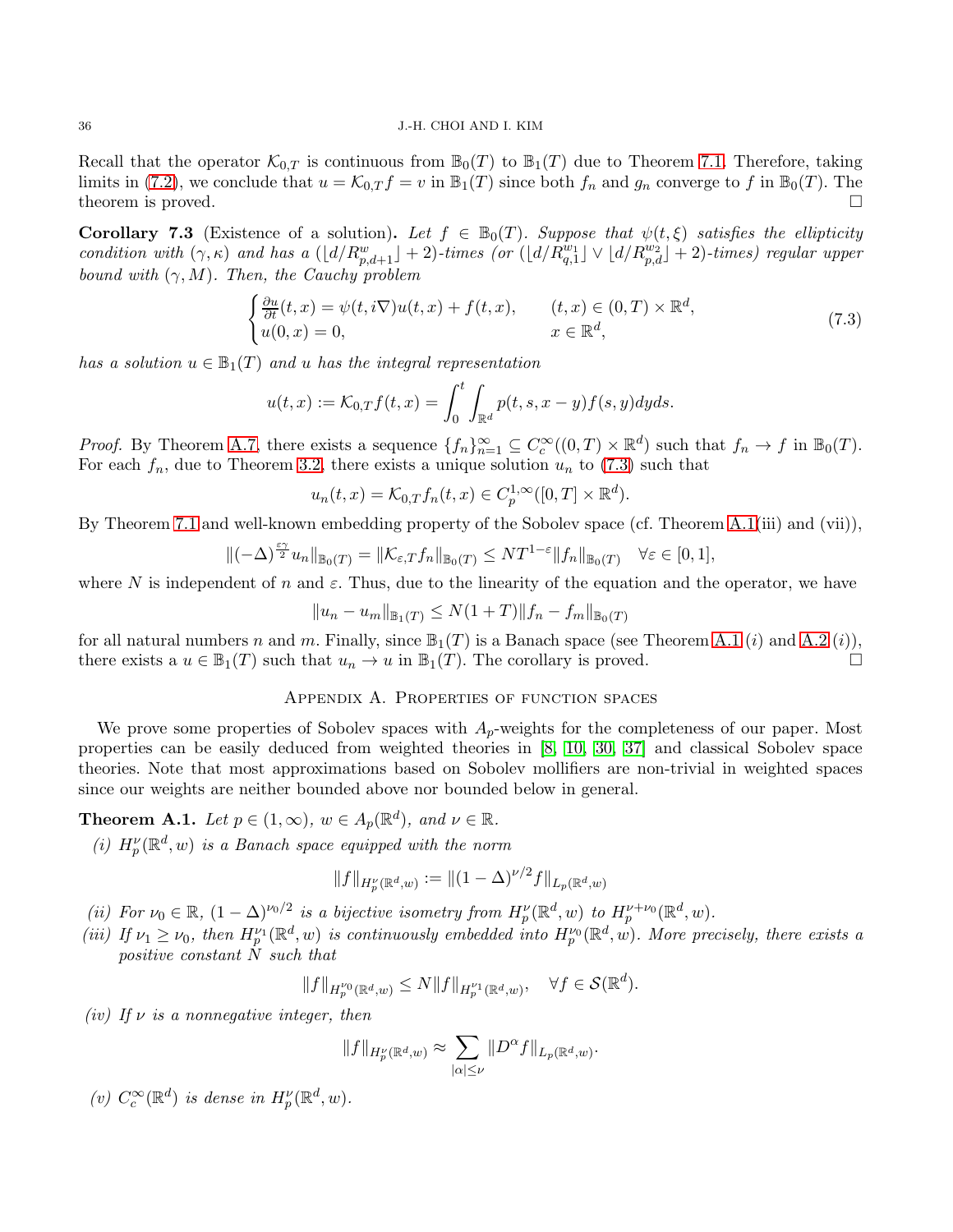(vi) The topological dual space of  $H_p^{\nu}(\mathbb{R}^d, w)$  is  $H_{p'}^{-\nu}(\mathbb{R}^d, \bar{w})$ , where

$$
\frac{1}{p} + \frac{1}{p'} = 1, \quad \bar{w} := w^{-\frac{1}{p-1}} \in A_{p'}(\mathbb{R}^d).
$$

Moreover, for  $f \in H_p^{\nu}(\mathbb{R}^d, w)$ ,

$$
\sup_{\|\phi\|_{H^{-\nu}_{p'}(\mathbb{R}^d,\bar{w})\leq 1}}|(f,\phi)| = \|f\|_{H^{\nu}_{p}(\mathbb{R}^d,w)}
$$

(vii) If  $\nu \geq 0$ , then the norm  $\|\cdot\|_{H^{\nu}_p(\mathbb{R}^d,w)}$  is equivalent to  $\|\cdot\|_{L_p(\mathbb{R}^d,w)} + \|\cdot\|_{\dot{H}^{\nu}_p(\mathbb{R}^d,w)}$ , where

$$
||f||_{\dot{H}_p^{\nu}(\mathbb{R}^d,w)} := ||(-\Delta)^{\nu/2} f||_{L_p(\mathbb{R}^d,w)}.
$$

*Proof.* For  $(i) \sim (iii)$ , see [\[37,](#page-43-25) Section 3]. For  $(iv)$ , see [37, Theorem 3.3].

(*v*) Note that  $\mathcal{S}(\mathbb{R}^d)$  is dense in  $H_p^{\nu}(\mathbb{R}^d, w)$  (see [\[37,](#page-43-25) Section 3]). In particular,

$$
\mathcal{S}(\mathbb{R}^d) \subset H^{\bar{\nu}}_p(\mathbb{R}^d, w) \quad \forall \bar{\nu} \in \mathbb{R}.
$$

Thus it is obviously sufficient to prove that  $C_c^{\infty}(\mathbb{R}^d)$  is dense in  $\mathcal{S}(\mathbb{R}^d)$  under the norm in  $H_p^{\nu}(\mathbb{R}^d, w)$ . Let  $f \in \mathcal{S}(\mathbb{R}^d)$  and  $\eta \in C_c^{\infty}(\mathbb{R}^d)$  be a nonnegative function satisfying  $\eta(0) = 1$  and  $\eta_n(x) := \eta(x/n)$ . Clearly,  $f\eta_n \in C_c^{\infty}(\mathbb{R}^d)$ . By Leibniz's product rule and the dominated convergence theorem, for any multi-index  $\alpha$ ,

$$
||D^{\alpha}(f\eta_n) - D^{\alpha}f||_{L_p(\mathbb{R}^d,w)} \to 0.
$$

Thus by  $(iv)$ ,

$$
f\eta_n \to f \text{ in } H_p^{\nu}(\mathbb{R}^d, w) \tag{A.1}
$$

if v is a positive integer. Moreover, for general v, one can find a positive integer  $\nu_1$  such that  $\nu_1 \geq \nu$ . Therefore, due to (iii), [\(A.1\)](#page-36-0) holds for all  $\nu \in \mathbb{R}$ .

(vi) Since  $(1 - \Delta)^{\nu/2} (1 - \Delta)^{-\nu/2} = (1 - \Delta)^{-\nu/2} (1 - \Delta)^{\nu/2}$  is an identity operator on  $H_q^{\nu'}(\mathbb{R}^d, w)$  for all  $q \in (1,\infty)$  and  $\nu' \in \mathbb{R}$ , it suffices to show that the topological dual space of  $L_p(\mathbb{R}^d, w)$  is  $L_{p'}(\mathbb{R}^d, \bar{w})$  and

$$
\sup_{\|\phi\|_{L_{p'}(\mathbb{R}^d,\bar{w})\leq 1}}\left|\int_{\mathbb{R}^d}f(x)\phi(x)dx\right|=\|f\|_{L_p(\mathbb{R}^d,w)}.
$$

Recall Riesz's theorem, first. That is, any bounded linear function on  $L_p(\mathbb{R}^d)$  is given by a function in  $\in L_{p'}(\mathbb{R}^d)$ . We prove the statement by fitting our weighted classes in the setting of classical Riesz's theorem as follows.

- Let f be a bounded linear functional on  $L_p(\mathbb{R}^d, w)$ . Then it is easy to check that  $fw^{-1/p}$  is a bounded linear functional on  $L_p(\mathbb{R}^d)$ , thus,  $fw^{-1/p} \in L_{p'}(\mathbb{R}^d)$ . This certainly implies that  $f \in L_{p'}(\mathbb{R}^d, \bar{w})$ .
- By Hölder's inequality,

$$
\sup_{\|\phi\|_{L_{p'}(\mathbb{R}^d,\bar{w})\leq 1}}\left|\int_{\mathbb{R}^d} f(x)\phi(x)dx\right| = \sup_{\|\phi\|_{L_{p'}(\mathbb{R}^d,\bar{w})\leq 1}}\left|\int_{\mathbb{R}^d} f(x)w^{1/p}(x)\phi(x)w^{-1/p}(x)dx\right| \leq \|f\|_{L_p(\mathbb{R}^d,w)}
$$

For  $f \in L_p(\mathbb{R}^d, w)$ ,  $fw^{1/p} \in L_p(\mathbb{R}^d)$ . Thus,

$$
||f||_{L_p(\mathbb{R}^d, w)} = ||fw^{1/p}||_{L_p(\mathbb{R}^d)} = \sup_{||\phi||_{L_{p'}(\mathbb{R}^d)} \leq 1} \left| \int_{\mathbb{R}^d} f(x)(w(x))^{1/p} \phi(x) dx \right|.
$$

<span id="page-36-0"></span>.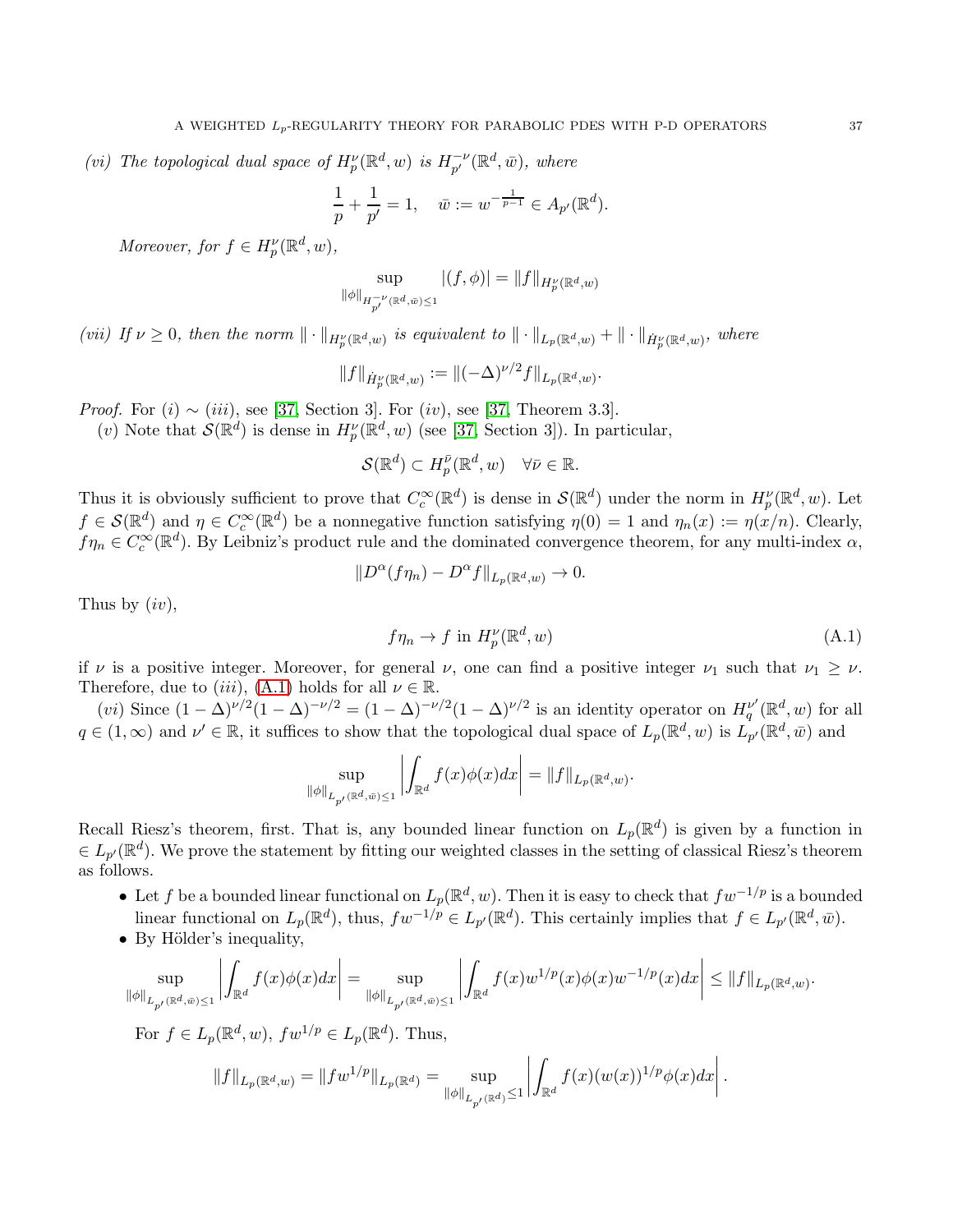Since  $\|\phi\|_{L_{p'}(\mathbb{R}^d)} \leq 1$ ,

 $\parallel$ 

$$
\phi w^{1/p} \|_{L_{p'}({\mathbb R}^d,\bar w)}^{p'} = \int_{{\mathbb R}^d} |\phi(x)|^{p'} (w(x))^\frac{p'}{p} (w(x))^{-\frac{1}{p-1}} dx = ||\phi||_{L_{p'}({\mathbb R}^d)}^{p'} \leq 1.
$$

Therefore,

$$
\left|\int_{\mathbb{R}^d} f(x)(w(x))^{1/p} \phi(x) dx\right| \leq \sup_{\|\phi\|_{L_{p'}(\mathbb{R}^d, \bar{w}) \leq 1}} \left|\int_{\mathbb{R}^d} f(x) \phi(x) dx\right|.
$$

 $(vii)$  Let

$$
m_1(\xi) := \frac{|\xi|^\nu}{(1+|\xi|^2)^{\nu/2}}, \quad m_2(\xi) := \frac{(1+|\xi|^2)^{\nu/2}}{1+|\xi|^\nu}.
$$

One can easily check that (e.g. [\[10,](#page-42-0) Example 6.2.9]), for any multi-index  $\alpha$ ,

$$
|D_{\xi}^{\alpha}m_1(\xi)|+|D_{\xi}^{\alpha}m_2(\xi)|\leq N(\nu,|\alpha|)|\xi|^{-|\alpha|}.
$$

Thus, for  $s \in [1,\infty)$  and multi-index  $\alpha$ ,

$$
\sum_{i=1}^{2} \sup_{R>0} \left( R^{s|\alpha|-d} \int_{R<|\xi|<2R} |D^{\alpha}_{\xi} m_{i}(\xi)|^{s} d\xi \right)^{1/s} \leq N(d,\nu,|\alpha|).
$$

By the weighted multiplier theorem ([\[30,](#page-43-23) Theorem 2]), we have the following equivalence of the two norms

$$
||f||_{L_p(\mathbb{R}^d,w)} + ||(-\Delta)^{\nu/2} f||_{L_p(\mathbb{R}^d,w)} \approx ||f||_{H_p^{\nu}(\mathbb{R}^d,w)}.
$$
 The theorem is proved.

<span id="page-37-0"></span>**Theorem A.2.** Let  $p \in (1,\infty)$ ,  $w \in A_p(\mathbb{R}^{d+1})$ , and  $\nu \in \mathbb{R}$ . Then,

(i)  $\mathbb{H}_p^{\nu}((0,T) \times \mathbb{R}^d, w)$  is a Banach space equipped with the norm

$$
||f||_{\mathbb{H}_p^{\nu}((0,T)\times\mathbb{R}^d,w)}:=||f||_{L_p((0,T)\times\mathbb{R}^d,w)}+||(-\Delta)^{\nu}f||_{L_p((0,T)\times\mathbb{R}^d,w)}.
$$

(ii) The topological dual space of  $L_p((0,T) \times \mathbb{R}^d, w)$  is  $L_{p'}((0,T) \times \mathbb{R}^d, \bar{w})$ , where

$$
\frac{1}{p} + \frac{1}{p'} = 1, \quad \bar{w} := w^{-\frac{1}{p-1}} \in A_{p'}(\mathbb{R}^{d+1}).
$$

*Proof.* (*i*) Note that  $||f||_{\mathbb{H}_p^{\nu}((0,T)\times\mathbb{R}^d,w)}$  is a norm due to some properties of  $L_p$ -space. Thus it suffices to prove the completeness. Suppose that  $\{f_n\}_{n=1}^{\infty} \subseteq \mathbb{H}_p^{\nu}((0,T) \times \mathbb{R}^d, w)$  is a Cauchy sequence.

Case 1.  $\nu \geq 0$ .

By the completeness of  $L_p$ -spaces, there exist f and g in  $L_p((0,T) \times \mathbb{R}^d, w)$  such that

$$
\lim_{n \to \infty} (\|f_n - f\|_{L_p((0,T) \times \mathbb{R}^d, w)} + \|(-\Delta)^{\nu/2} f_n - g\|_{L_p((0,T) \times \mathbb{R}^d, w)}) = 0.
$$

For 
$$
\phi \in C_c^{\infty}(\mathbb{R}^{d+1})
$$
,  
\n
$$
\int_0^T ((-\Delta)^{\nu/2} f(t, \cdot), \phi(t, \cdot)) dt = \int_{-\infty}^{\infty} \int_{\mathbb{R}^d} f(t, x) 1_{0 < t < T} (-\Delta)^{\nu/2} \phi(t, x) dx dt
$$
\n
$$
= \lim_{n \to \infty} \int_{-\infty}^{\infty} \int_{\mathbb{R}^d} f_n(t, x) 1_{0 < t < T} (-\Delta)^{\nu/2} \phi(t, x) dx dt
$$
\n
$$
= \lim_{n \to \infty} \int_{-\infty}^{\infty} \int_{\mathbb{R}^d} (-\Delta)^{\nu/2} f_n(t, x) 1_{0 < t < T} \phi(t, x) dx dt = \int_0^T \int_{\mathbb{R}^d} g(t, x) \phi(t, x) dx dt.
$$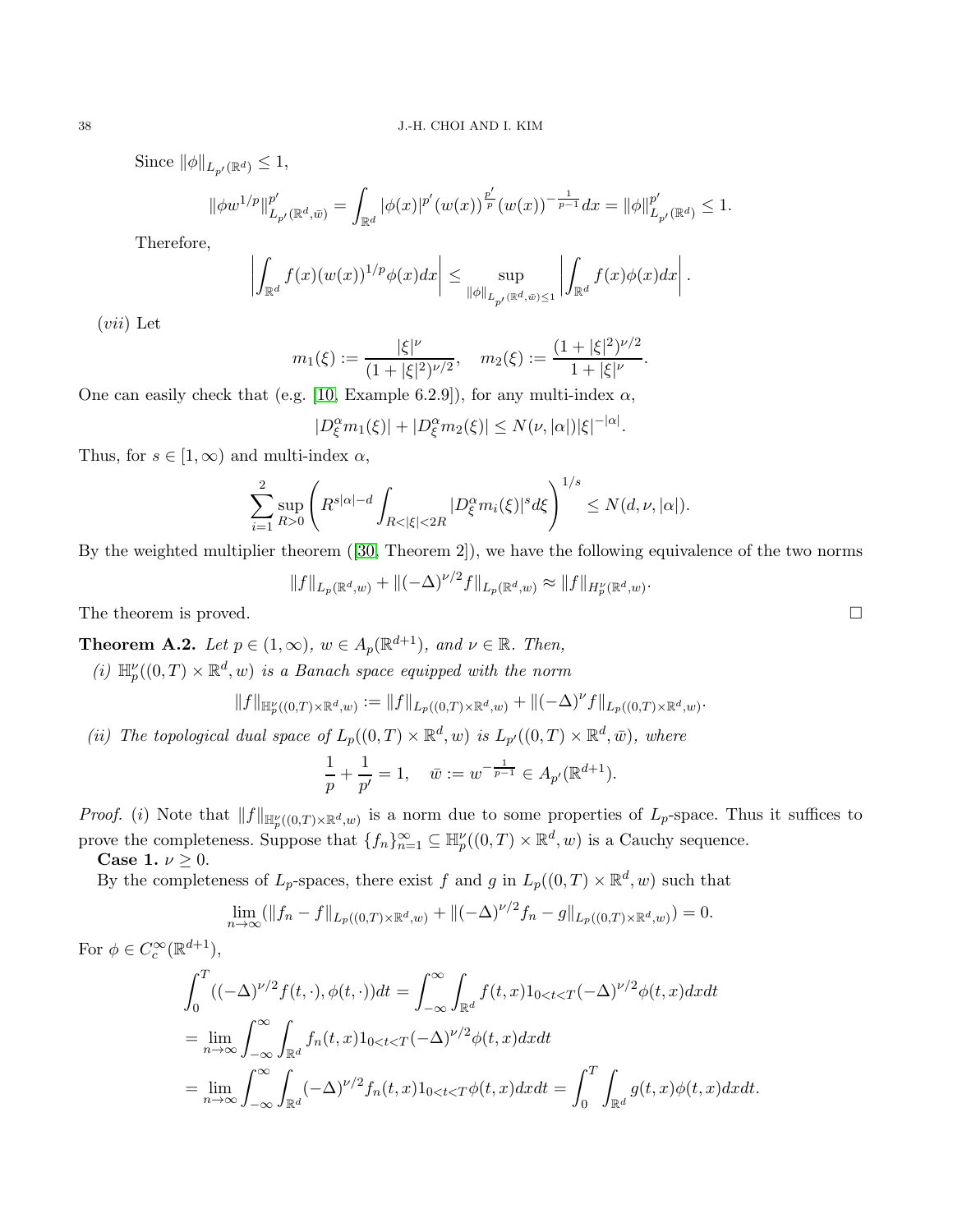By Theorem [A.1](#page-35-2)  $(v)$ ,  $(-\Delta)^{\nu/2} f_{1(0,T)}$  is a bounded linear functional on  $L_{p'}(\mathbb{R}^{d+1}, \bar{w})$ . By virtue of Theorem [A.1](#page-35-2) (*vi*),  $(-\Delta)^{\nu/2} f_{1(0,T)} \in L_p(\mathbb{R}^{d+1}, w)$ . Therefore,

$$
(-\Delta)^{\nu/2} f 1_{(0,T)} = g,
$$

which certainly implies that  $f_n \to f$  in  $\mathbb{H}_p^{\nu}((0,T) \times \mathbb{R}^d, w)$ .

Case 2.  $\nu < 0$ .

There exists  $g \in L_p((0,T) \times \mathbb{R}^d, w)$  such that

$$
\lim_{n \to \infty} \|(1 - \Delta)^{\nu/2} f_n - g\|_{L_p((0, T) \times \mathbb{R}^d, w)} = 0.
$$

Denote

$$
f := (1 - \Delta)^{-\nu/2} g \in \mathbb{H}_p^{\nu}((0, T) \times \mathbb{R}^d, w),
$$

then  $f_n \to f$  in  $\mathbb{H}_p^{\nu}((0,T) \times \mathbb{R}^d, w)$ .

(ii) Let f be a bounded linear functional on  $L_p((0,T) \times \mathbb{R}^d, w)$ . Then, it is easy to check that  $fw^{-1/p}$ is a bounded linear functional on  $L_p((0,T)\times \mathbb{R}^d)$ , thus,  $fw^{-1/p} \in L_{p'}((0,T)\times \mathbb{R}^d)$ . This certainly implies that  $f \in L_{p'}((0,T) \times \mathbb{R}^d, \bar{w}).$ 

<span id="page-38-0"></span>**Assumption A.3.** For almost all  $t \in [0, T]$ ,  $w(t, \cdot) \in A_p(\mathbb{R}^d)$  and

$$
\operatorname{ess\,sup}_{t\in[0,T]}[w(t,\cdot)]_{A_p(\mathbb{R}^d)}=:N_0<\infty.
$$

<span id="page-38-1"></span>**Lemma A.4.** Let  $p \in (1,\infty)$ ,  $w \in A_p(\mathbb{R}^{d+1})$ , and  $f \in \mathcal{S}(\mathbb{R}^{d+1})$ . Suppose that Assumption [A.3](#page-38-0) holds. Additionally, assume that

<span id="page-38-2"></span>
$$
\sup_{R>0} \left( R^{2|\alpha|-d} \int_{R<|\xi|<2R} |D_{\xi}^{\alpha} m(\xi)|^2 d\xi \right)^{1/2} \le N^*, \quad \forall |\alpha| \le \left\lfloor \frac{d}{2} \right\rfloor + 1,\tag{A.2}
$$

where  $m(\xi)$  is a function defined on  $\mathbb{R}^d$ . Then, there exists a constant  $N = N(d, p, N^*, N_0)$  such that

$$
||T_m f(t, \cdot)||_{L_p(\mathbb{R}^d, w(t, \cdot))} \leq N ||f(t, \cdot)||_{L_p(\mathbb{R}^d, (w(t, \cdot))} (t - a.e.),
$$

where

$$
T_m f(t, x) := \mathcal{F}^{-1}[m\mathcal{F}[f(t, \cdot)]](x).
$$

Proof. Consider the operator

 $g \mapsto T_m g(x) := \mathcal{F}^{-1}[m\mathcal{F}[g(\cdot)]](x).$ 

Then, by Theorem [\[10,](#page-42-0) Theorem 6.2.7], the operator  $T_m: L_1(\mathbb{R}^d) \to L_{1,\infty}(\mathbb{R}^d)$  is bounded. Moreover, recall that  $w(t, \cdot) \in A_p(\mathbb{R}^d)$   $(t - a.e.).$  Thus, applying [\[8,](#page-42-11) Corollaries 6.10, 6.11, and Remark 6.14], we have, for almost all  $t \in [0, T]$ ,

$$
||T_m f(t, \cdot)||_{L_p(\mathbb{R}^d, w(t, \cdot))} \le N[w(t, \cdot)]_{A_p(\mathbb{R}^d)}^{1 \vee (p-1)^{-1}} [w(t, \cdot)^{-1/(p-1)}]_{A_{p'}(\mathbb{R}^d)}^{1 \vee (p'-1)^{-1}} ||f(t, \cdot)||_{L_p(\mathbb{R}^d, w(t, \cdot))}
$$
  
 
$$
\le N||f(t, \cdot)||_{L_p(\mathbb{R}^d, w(t, \cdot))},
$$

where  $N = N(d, p, N^*, N_0)$ . The lemma is proved.

<span id="page-38-3"></span>**Theorem A.5.** Let  $p \in (1,\infty)$ ,  $w \in A_p(\mathbb{R}^{d+1})$ , and  $v \in \mathbb{R}$ . Suppose that Assumption [A.3](#page-38-0) holds.

(i) For  $\nu_0 \in \mathbb{R}$ ,  $(1 - \Delta)^{\nu_0/2}$  is a bijective mapping from  $\mathbb{H}_p^{\nu}((0,T) \times \mathbb{R}^d, w)$  to  $\mathbb{H}_p^{\nu+\nu_0}((0,T) \times \mathbb{R}^d, w)$ .

 $\Box$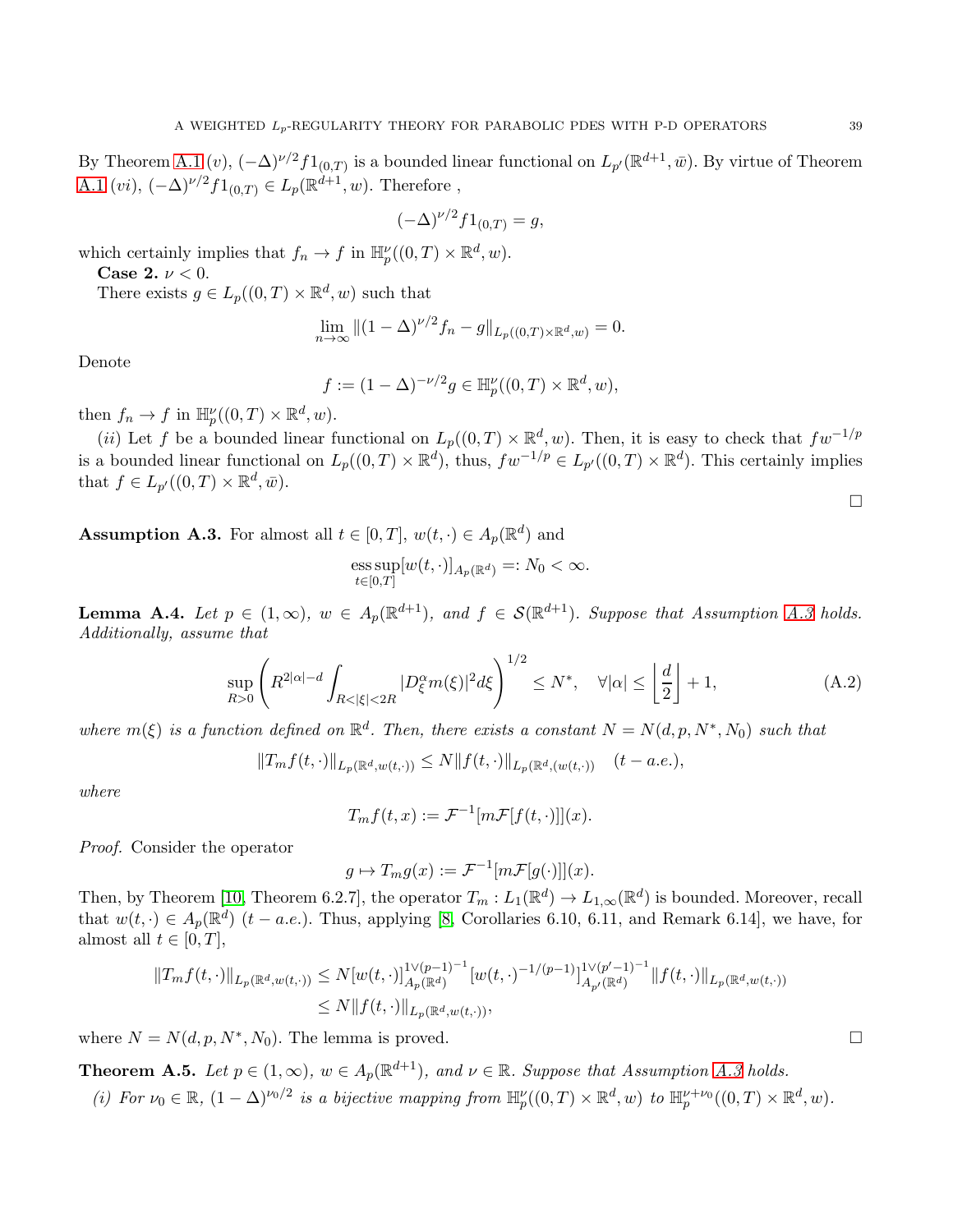(ii) If  $\nu_1 \geq \nu_0$ , then  $\mathbb{H}_p^{\nu_1}((0,T) \times \mathbb{R}^d, w)$  is continuously embedded into  $\mathbb{H}_p^{\nu_0}((0,T) \times \mathbb{R}^d, w)$ . More precisely, there exists a positive constant  $N$  such that

$$
||f||_{\mathbb{H}_{p}^{\nu_{0}}((0,T)\times\mathbb{R}^{d},w)} \leq N||f||_{\mathbb{H}_{p}^{\nu_{1}}((0,T)\times\mathbb{R}^{d},w)}, \quad \forall f \in \mathcal{S}(\mathbb{R}^{d+1}).
$$

(iii) If  $\nu$  is a nonnegative integer, then

$$
||f||_{\mathbb{H}_p^{\nu}((0,T)\times \mathbb{R}^d,w)} \approx \sum_{|\alpha|\leq \nu} ||D_x^{\alpha}f||_{L_p((0,T)\times \mathbb{R}^d,w)}.
$$

(iv) The topological dual space of  $\mathbb{H}_p^{\nu}((0,T) \times \mathbb{R}^d, w)$  is  $\mathbb{H}_{p'}^{-\nu}((0,T) \times \mathbb{R}^d, \bar{w})$ , where

<span id="page-39-0"></span>
$$
\frac{1}{p} + \frac{1}{p'} = 1, \quad \bar{w} := w^{-\frac{1}{p-1}} \in A_p(\mathbb{R}^{d+1}).
$$

*Proof.* (i) Recall the definition of  $\mathbb{H}_p^{\nu}((0,T) \times \mathbb{R}^d, w)$  (Definition [2.6\(](#page-6-1)ii)). Then it suffices to show that for all  $\nu \geq 0$ ,

$$
||f||_{L_p((0,T)\times\mathbb{R}^d,w)} + ||(-\Delta)^{\nu/2}f||_{L_p((0,T)\times\mathbb{R}^d,w)} \approx ||f||_{H_p(\{(0,T)\times\mathbb{R}^d,w)}.
$$
 (A.3)

We prove this equivalence of two norms above by using Lemma [A.4.](#page-38-1) Let  $\nu \geq 0$  and put

$$
m_1(\xi) := \frac{1}{(1+|\xi|^2)^{\nu/2}}, \quad m_2(\xi) := \frac{|\xi|^{\nu}}{(1+|\xi|^2)^{\nu/2}}, \quad m_3(\xi) := \frac{(1+|\xi|^2)^{\nu/2}}{1+|\xi|^{\nu}}
$$

It is easy to check that  $m_1$ ,  $m_2$  and  $m_3$  satisfy [\(A.2\)](#page-38-2). Thus, by Lemma [A.4,](#page-38-1)

$$
||f||_{L_p((0,T)\times\mathbb{R}^d,w)} = ||T_{m_1}(1-\Delta)^{\nu/2}f||_{L_p((0,T)\times\mathbb{R}^d,w)} \le N||(1-\Delta)^{\nu/2}f||_{L_p((0,T)\times\mathbb{R}^d,w)},
$$
  

$$
||(-\Delta)^{\nu/2}f||_{L_p((0,T)\times\mathbb{R}^d,w)} = ||T_{m_2}(1-\Delta)^{\nu/2}f||_{L_p((0,T)\times\mathbb{R}^d,w)} \le N||(1-\Delta)^{\nu/2}f||_{L_p((0,T)\times\mathbb{R}^d,w)},
$$
  

$$
||(1-\Delta)^{\nu/2}f||_{L_p((0,T)\times\mathbb{R}^d,w)} = ||T_{m_3}(1+(-\Delta)^{\nu/2})f||_{L_p((0,T)\times\mathbb{R}^d,w)} \le N||f||_{\mathbb{H}_p^{\nu}((0,T)\times\mathbb{R}^d,w)}.
$$

(*ii*) The result is an easy consequence of (*i*) Indeed, define  $m_4(\xi) := (1 + |\xi|^2)^{\nu_0/2} (1 + |\xi|^2)^{-\nu_1/2}$ . Then  $m_4$  satisfies [\(A.2\)](#page-38-2). Thus by  $(ii)$  and Lemma [A.4,](#page-38-1)

$$
||f||_{\mathbb{H}_p^{\nu_0}((0,T)\times\mathbb{R}^d,w)} \approx ||(1-\Delta)^{\nu_0/2}f||_{L_p((0,T)\times\mathbb{R}^d,w)} = ||T_{m_4}(1-\Delta)^{\nu_1/2}f||_{L_p((0,T)\times\mathbb{R}^d,w)} \leq N||(1-\Delta)^{\nu_1/2}f||_{L_p((0,T)\times\mathbb{R}^d,w)} \approx ||f||_{\mathbb{H}_p^{\nu_1}((0,T)\times\mathbb{R}^d,w)}.
$$

(iii) For a multi-index  $\alpha$  satisfying  $|\alpha| \leq \nu$ , we denote

$$
m_5(\xi) := \frac{(i\xi)^{\alpha}}{(1 + |\xi|^2)^{\nu/2}}
$$

It is easy to show that [\(A.2\)](#page-38-2) holds with  $m = m<sub>5</sub>$ . Thus by (ii) and Lemma [A.4,](#page-38-1)

$$
||D_x^{\alpha} f||_{L_p((0,T)\times\mathbb{R}^d,w)} = ||T_{m_5}(1-\Delta)^{\nu/2} f||_{L_p((0,T)\times\mathbb{R}^d,w)} \le N||f||_{\mathbb{H}_p^{\nu}((0,T)\times\mathbb{R}^d,w)}.
$$

To prove the other direction, it is sufficient to show

<span id="page-39-1"></span>
$$
\|(1 - \Delta)^{1/2} f\|_{L_p((0,T)\times \mathbb{R}^d, w)} \le N \|f\|_{L_p((0,T)\times \mathbb{R}^d, w)} + N \sum_{j=1}^d \|D_{x^j} f\|_{L_p((0,T)\times \mathbb{R}^d, w)}
$$
(A.4)

.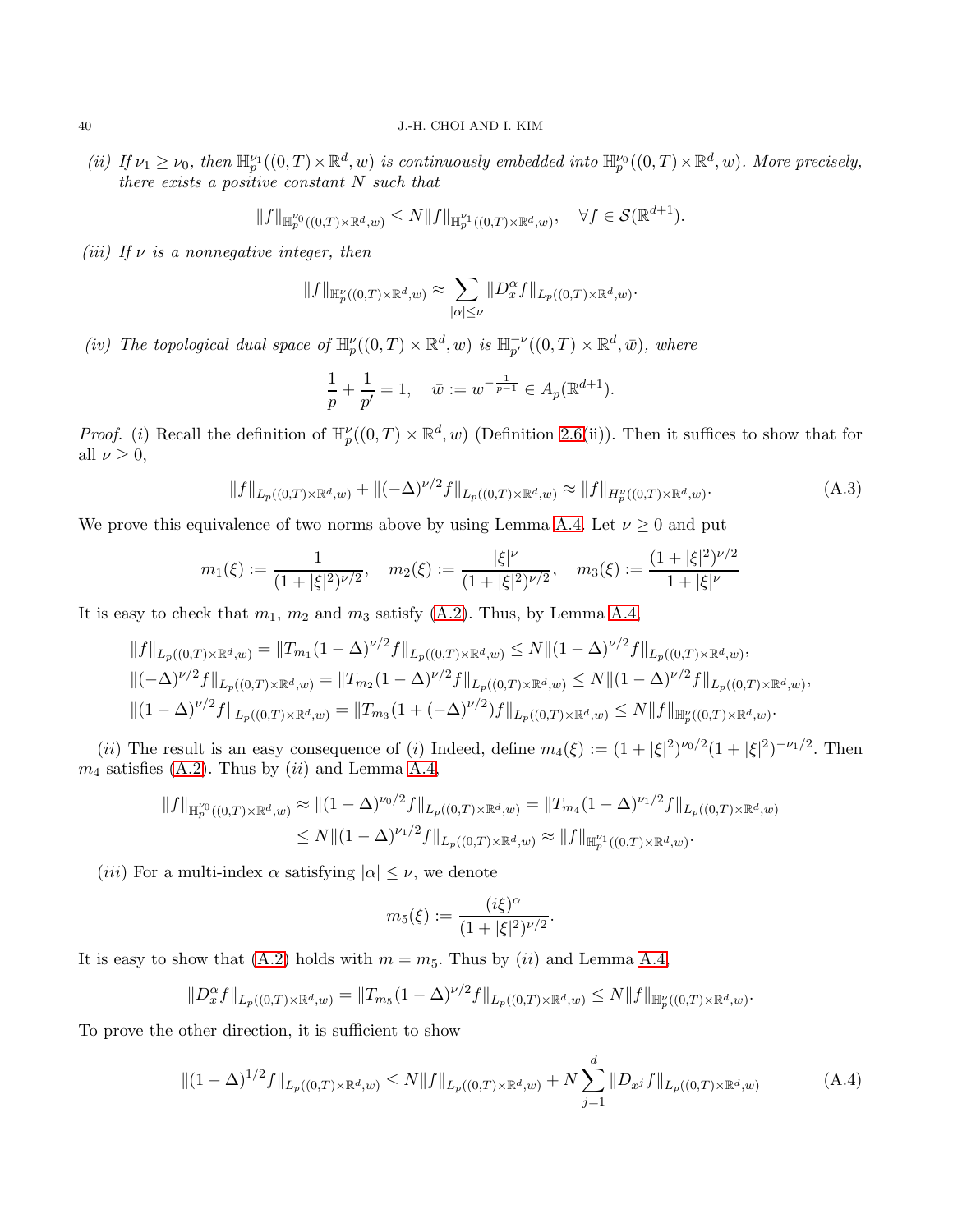due to the mathematical induction. By  $(A.3)$  and  $(ii)$ ,

$$
\begin{aligned} \|(1-\Delta)^{1/2}f\|_{L_p((0,T)\times\mathbb{R}^d,w)} &\le N\|g\|_{L_p((0,T)\times\mathbb{R}^d,w)} + N\|\Delta g\|_{L_p((0,T)\times\mathbb{R}^d,w)} \\ &\le N\|f\|_{L_p((0,T)\times\mathbb{R}^d,w)} + N\sum_{i=1}^d \|T_{m^i}D_{x^i}f\|_{L_p((0,T)\times\mathbb{R}^d,w)}, \end{aligned}
$$

where  $q := (1 - \Delta)^{-1/2} f$  and

$$
m^{i}(\xi) := \frac{i\xi^{i}}{(1+|\xi|^{2})^{1/2}}, \quad i = 1, 2, \cdots, d.
$$

One can check that  $m^i$  is a form of  $m_5$ . Thus [\(A.2\)](#page-38-2) holds with  $m = m^i$ . Finally, applying Lemma [A.4](#page-38-1) again, we obtain  $(A.4)$ .

(iv) Due to (ii),  $(1-\Delta)^{\nu/2}(1-\Delta)^{-\nu/2} = (1-\Delta)^{-\nu/2}(1-\Delta)^{\nu/2}$  is an identity operator on  $\mathbb{H}_q^{\nu'}((0,T)\times \mathbb{R}^d)$ for all  $q \in (1,\infty)$  and  $\nu' \in \mathbb{R}$ . Thus the statement can be prove by following the proof of Theorem [A.1\(](#page-35-2)vi). The theorem is proved.  $\square$ 

**Definition A.6.** Let  $\mathbb{H}_{c}^{\infty}((0,T) \times \mathbb{R}^{d})$  ( $\mathbb{H}^{\infty}((0,T) \times \mathbb{R}^{d})$ , resp.) be a set of all functions f on  $(0,T) \times \mathbb{R}^{d}$ defined by

$$
f(t,x) := \sum_{i=1}^n f_i(t)g_i(x),
$$

where  $f_i \in C_c^{\infty}((0,T))$  and  $g_i \in C_c^{\infty}(\mathbb{R}^d)$   $(g_i \in \mathcal{S}(\mathbb{R}^d)$ , resp.) for all i.

- **Theorem A.7.** (i)  $\mathbb{H}_{c}^{\infty}((0,T) \times \mathbb{R}^{d})$  is dense in  $L_{p}((0,T) \times \mathbb{R}^{d}, w)$  for all  $p \in (1,\infty)$  and  $w \in A_{p}(\mathbb{R}^{d+1})$ . If additionally Assumption [A.3](#page-38-0) holds, then  $\mathbb{H}_{c}^{\infty}((0,T)\times\mathbb{R}^{d})$  is dense in  $\mathbb{H}_{p}^{\nu}((0,T)\times\mathbb{R}^{d},w)$  for all  $\nu \in \mathbb{R}, p \in (1, \infty), \text{ and } w \in A_p(\mathbb{R}^{d+1}).$
- (ii)  $\mathbb{H}^{\infty}_c((0,T)\times\mathbb{R}^d)$  is dense in  $L_q((0,T),w_1;H_p^{\nu}(\mathbb{R}^d,w_2))$  for all  $\nu\in\mathbb{R}$ ,  $p,q\in(1,\infty)$ ,  $w_1\in A_q(\mathbb{R})$  and  $w_2 \in A_p(\mathbb{R}^d)$ .

*Proof.* Because of the similarity of the proof, we only prove (*i*). Let  $\nu \in \mathbb{R}$ ,  $p \in (1,\infty)$ , and  $w \in A_p(\mathbb{R}^{d+1})$ . We divide the proof depending on the value of  $\nu$ .

**Case 1.** Assume  $\nu = 0$ . Suppose that the statement is not true. Then by Hahn-Banach theorem (e.g. [\[43,](#page-44-6) Theorem 5.19]) and Theorem [A.2\(](#page-37-0)*ii*), there is a nonzero  $h \in L_{p'}((0,T) \times \mathbb{R}^d, \bar{w})$  such that

$$
\int_0^T \int_{\mathbb{R}^d} h(t, x) f(t, x) dx dt = 0, \quad \forall f \in \mathbb{H}_c^{\infty}((0, T) \times \mathbb{R}^d).
$$

In particular,

$$
\int_{t_0}^{t_1} \int_{\mathbb{R}^d} h(t, x) g(x) dx dt = 0, \quad \forall g \in C_c^{\infty}(\mathbb{R}^d), \ 0 < t_0 < t_1 < T.
$$

By Fubini's theorem,  $\int_{\mathbb{R}^d} h(t,x)g(x)dx$  is a measurable function with respect to t and moreover by a basic property of the Lebesgue integral, we have

<span id="page-40-0"></span>
$$
\int_{\mathbb{R}^d} h(t, x) g(x) dx = 0,\tag{A.5}
$$

for almost all  $t \in [0, T]$ . Finally, since [\(A.5\)](#page-40-0) holds for all  $g \in C_c^{\infty}(\mathbb{R}^d)$ , we conclude that  $h(t, x) = 0$  for almost all  $(t, x) \in (0, T) \times \mathbb{R}^d$ . It is contradiction since h is not zero.

**Case 2.** Assume that  $\nu \neq 0$ . Note that for any  $f \in \mathbb{H}^{\infty}_c((0,T) \times \mathbb{R}^d)$ ,

$$
(1 - \Delta)^{\nu/2} f \in \mathbb{H}^{\infty}((0, T) \times \mathbb{R}^d).
$$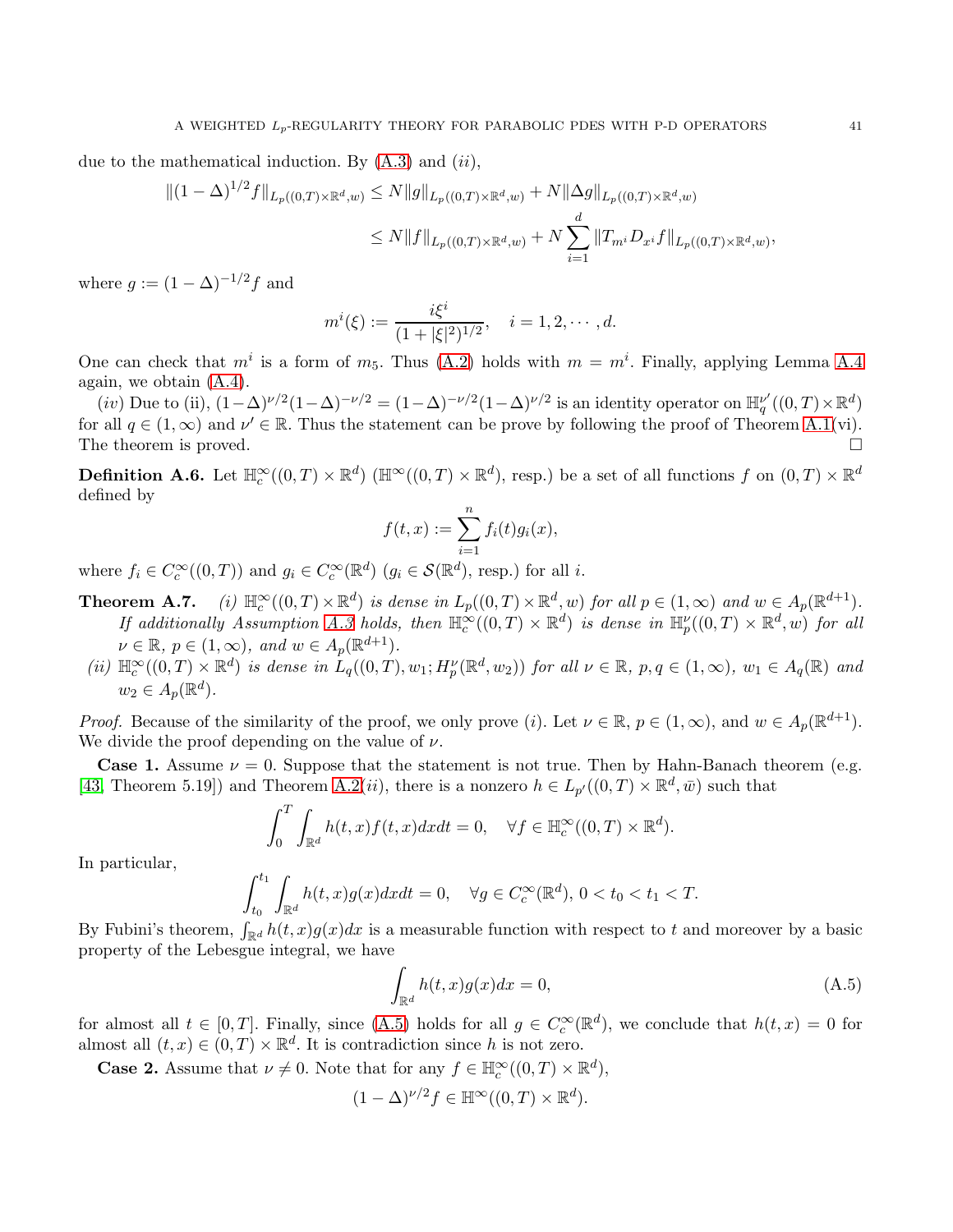Moreover, it is obvious that

$$
\mathbb{H}_c^{\infty}((0,T)\times \mathbb{R}^d) \subset \mathbb{H}^{\infty}((0,T)\times \mathbb{R}^d).
$$

Thus, by Case 1,  $\mathbb{H}^{\infty}((0,T)\times\mathbb{R}^{d})$  is dense in  $L_{p}((0,T)\times\mathbb{R}^{d},w)$ . Using Theorem [A.5](#page-38-3)  $(i)$ , we obtain the result. The theorem is proved.

We finish the appendix by proving the fact in Remark [2.7.](#page-6-2)

<span id="page-41-0"></span>**Lemma A.8.** Let  $-d < \alpha < d(p-1)$  and denote  $w_{\alpha}(t, x) := (t^2 + |x|^2)^{\alpha/2}$ . Then there exists a positive constant  $N(d, \alpha)$  such that for any balls  $B_R(x_0) \subset \mathbb{R}^d$  and almost all  $t \in [0, T]$ ,

<span id="page-41-1"></span>
$$
\left(\int_{B_R(x_0)} w_{\alpha}(t,x)dx\right) \left(\int_{B_R(x_0)} w_{\alpha}(t,x)^{-\frac{1}{p-1}}dx\right)^{p-1}
$$
\n
$$
= \left(\int_{B_R(x_0)} w_{\alpha}(t,x)dx\right) \left(\int_{B_R(x_0)} w_{-\alpha/(p-1)}(t,x)dx\right)^{p-1} \leq N.
$$
\n(A.6)

*Proof.* Case 1. Suppose that  $B_R(x_0)$  satisfies  $|x_0| \geq 3R/2$ . Then,

- for  $x \in B_R(x_0), |x_0| R \leq |x| \leq |x_0| + R$ .
- $|x_0|/3 \leq |x_0| R \leq |x_0| + R \leq 5|x_0|/3 \leq 4(|x_0| R).$

These imply that for  $t \in \mathbb{R}$ ,

$$
\oint_{B_R(x_0)} w_\alpha(t,x)dx \approx (t^2 + |x_0|^2)^{\alpha/2}, \quad \forall \alpha \in \mathbb{R},
$$

where the comparability constant depends only on d and  $\alpha$ . Therefore, [\(A.6\)](#page-41-1) holds.

**Case 2.** Next, we assume that  $B_R(x_0)$  satisfies  $|x_0| < 3R/2$  and  $t \in \mathbb{R} \setminus \{0\}$ . Since  $B_R(x_0) \subseteq B_{3R}(0)$ ,

$$
\int_{B_R(x_0)}w_\alpha(t,x)dx\leq N(d)\int_{B_{3R}(0)}w_\alpha(t,x)dx,
$$

and by changing variables  $x = |t|y$ ,

$$
\int_{B_{3R}(0)} w_{\alpha}(t,x)dx = N(d)t^{\alpha} \int_{B_{3R/|t|}(0)} w_{\alpha}(1,y)dy
$$

Due to the Lebesgue differentiation theorem, there exists  $R_1 > 0$  such that if  $0 < R < R_1$ , then

<span id="page-41-2"></span>
$$
\int_{B_R(0)} |w_\alpha(1, y) - 1| dy < 1.
$$
\n(A.7)

**Case 2-1.** If  $0 < 3R/|t| < R_1$ , then by  $(A.7)$ ,

$$
\int_{B_{3R/|t|}(0)} w_{\alpha}(1, y) dy < 2, \quad \forall \alpha \in \mathbb{R}.
$$

Therefore, [\(A.6\)](#page-41-1) holds.

**Case 2-2.** Now, suppose that  $3R/|t| \geq R_1$ . Note that

$$
\int_{B_{3R/|t|}(0)} w_{\alpha}(1,y) dy = \frac{N(d)|t|^{d}}{(3R)^{d}} \int_{0}^{3R/|t|} (1+r^{2})^{\alpha/2} r^{d-1} dr.
$$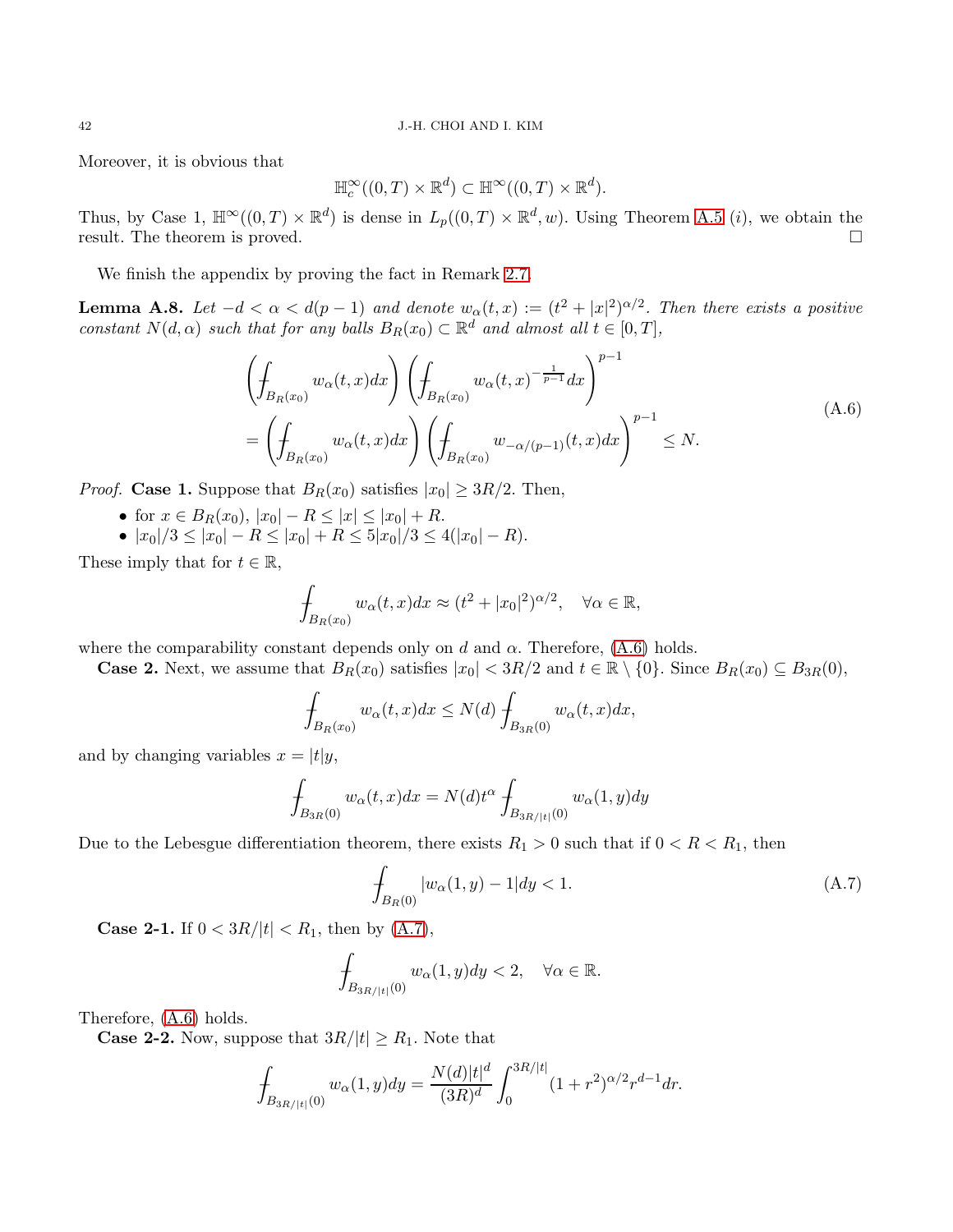If  $-d < \alpha < 0$ , then

<span id="page-42-12"></span>
$$
\frac{N(d)|t|^d}{(3R)^d} \int_0^{3R/|t|} (1+r^2)^{\alpha/2} r^{d-1} dr \le \frac{N(d)|t|^d}{(3R)^d} \min\left(\int_0^{3R/|t|} r^{d-1} dr, \int_0^{3R/|t|} r^{\alpha} r^{d-1} dr\right)
$$
\n
$$
= N(d,\alpha) \min(1, R^{\alpha} / |t|^{\alpha})
$$
\n(A.8)

If  $\alpha > 0$ , then

<span id="page-42-13"></span>
$$
\int_{B_{3R/|t|}(0)} w_{\alpha}(1, y) dy = \frac{N(d)|t|^{d}}{(3R)^{d}} \int_{0}^{3R/|t|} (1+r^{2})^{\alpha/2} r^{d-1} dr
$$
\n
$$
\leq N(d, R_{1})(1+9R^{2}/t^{2})^{\alpha/2} \leq N(d, \alpha, R_{1}) \max(1, R^{\alpha}/|t|^{\alpha}).
$$
\n(A.9)

Combining [\(A.8\)](#page-42-12) and [\(A.9\)](#page-42-13),

$$
\left(\int_{B_R(x_0)} w_\alpha(t,x)dx\right) \left(\int_{B_R(x_0)} w_{-\alpha/(p-1)}(t,x)dx\right)^{p-1}
$$
\n
$$
\leq N \left(\max(1, R^\alpha/|t|^\alpha) \min(1, R^{-\alpha}/|t|^{-\alpha})1_{\alpha\geq 0} + \min(1, R^\alpha/|t|^\alpha) \max(1, R^{-\alpha}/|t|^{-\alpha})1_{-d<\alpha<0}\right)
$$
\n
$$
\leq N(d, p, \alpha, R_1).
$$

The lemma is proved.

#### Declarations of interest

Declarations of interest: none

#### **REFERENCES**

- <span id="page-42-5"></span>[1] T. Chang, K. Lee, On a stochastic partial differential equation with a fractional Laplacian operator, Stoch. Process. Appl. 122 (2012), no. 9, 3288–3311, DOI : 10.1016/j.spa.2012.04.015.
- <span id="page-42-1"></span>[2] Z.Q. Chen, X. Zhang,  $L^p$ -maximal hypoelliptic regularity of nonlocal kinetic Fokker–Planck operators, J. Math. Pures Appl. **116** (2018), 52-87, DOI : 10.1016/j.matpur.2017.10.003.
- <span id="page-42-2"></span>[3] J.-H. Choi, I. Kim, A maximal  $L_p$ -regularity theory to initial value problems with time measurable nonlocal operators generated by additive processes (2020), arXiv preprint [arXiv:2010.01533.](http://arxiv.org/abs/2010.01533)
- <span id="page-42-3"></span>[4] H. Dong, D. Kim, On  $L_p$ -estimates for a class of non-local elliptic equations, J. Funct. Anal. 262 (2012), no.3, 1166-1199, DOI : 10.1016/j.jfa.2011.11.002.
- <span id="page-42-10"></span>[5] H. Dong, D. Kim, On  $L_p$ -estimates for elliptic and parabolic equations with  $A_p$  weights, Trans. Am. Math. Soc. 370 (2018), no.7, 5081-5130, DOI : 10.1090/tran/7161.
- <span id="page-42-7"></span>[6] H. Dong, P. Jung, D. Kim, Boundedness of non-local operators with spatially dependent coefficients and  $L_p$ -estimates for non-local equations (2021), arXiv preprint [arXiv:2111.04029.](http://arxiv.org/abs/2111.04029)
- <span id="page-42-8"></span>[7] H. Dong, Y. Liu, Sobolev estimates for fractional parabolic equations with space-time non-local operators (2021), arXiv preprint [arXiv:2108.11840.](http://arxiv.org/abs/2108.11840)
- <span id="page-42-11"></span>[8] S. Fackler, T.P. Hytönen, N. Lindemulder. Weighted estimates for operator-valued fourier multipliers, Collect. Math. 71 (2020), 511-548, DOI : 10.1007/s13348-019-00275-0.
- <span id="page-42-4"></span>[9] C. Gallarati, M. Veraar, Maximal Regularity for Non-autonomous Equations with Measurable Dependence on Time, Potential Anal 46 (2017), no.3, 527–567, DOI : 10.1007/s11118-016-9593-7.
- <span id="page-42-0"></span>[10] L. Grafakos, Classical Fourier Analysis, 3rd ed., Graduate Texts in Mathematics Vol. 249, Springer, New York, 2014, DOI : 10.1007/978-1-4939-1194-3.
- [11] I. Gyöngy, S. Wu, On  $L_p$ -solvability of stochastic integro-differential equations, *Stoch. Partial Differ. Equ. Anal. Comput.* 9 (2021), no. 2, 295–342, DOI : 10.1007/s40072-019-00160-8.
- <span id="page-42-9"></span>[12] B.-S. Han, K.-H. Kim, D. Park, Weighted  $L_q(L_p)$ -estimates with Muckenhoupt weights for the diffusion-wave equations with time-fractional derivatives, J. Differ. Equ. 269 (2020), no.4, 3515-3550, DOI : 10.1016/j.jde.2020.03.005.
- <span id="page-42-6"></span>[13] B.-S. Han, A regularity theory for stochastic partial differential equations driven by multiplicative space-time white noise with the random fractional Laplacians, Stoch. Partial Differ. Equ. Anal. Comput. 9 (2021), no.4, 940-983, DOI : 10.1007/s40072-021-00189-8.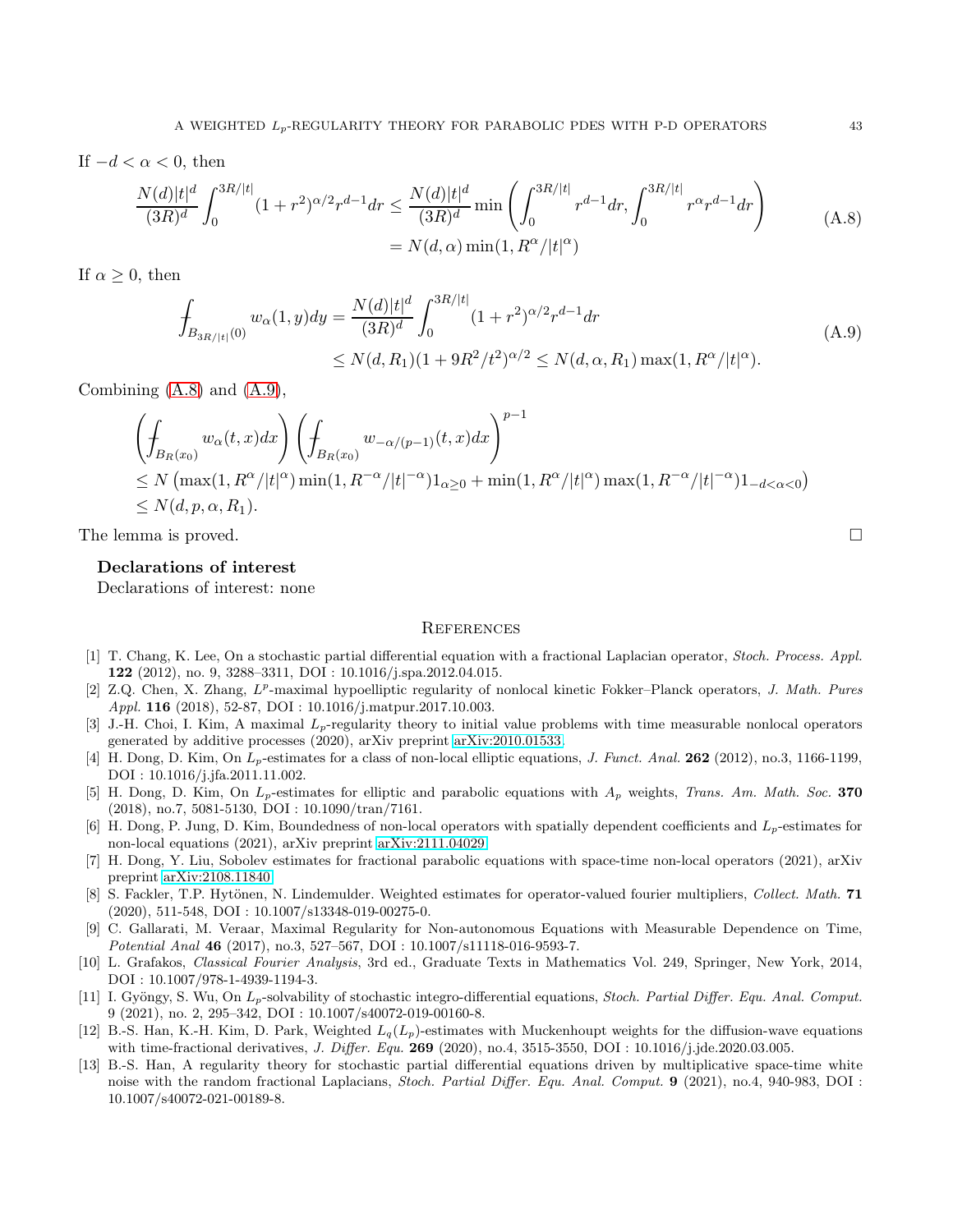#### 44 J.-H. CHOI AND I. KIM

- <span id="page-43-0"></span>[14] N. Jacob, Pseudo Differential Operators and Markov Processes, Volume I : Fourier Analysis and Semigroups, Imperial College Press, 2001, DOI : 10.1142/p245.
- <span id="page-43-1"></span>[15] N. Jacob, Pseudo Differential Operators and Markov Processes, Volume II : Generators and Their Potential Theory, Imperial College Press, 2002, DOI : 10.1142/p264.
- <span id="page-43-2"></span>[16] N. Jacob, Pseudo differential operators and Markov processes, Volume III : Markov Processes and Applications, Imperial College Press, 2005, DOI : 10.1142/p395.
- <span id="page-43-5"></span>[17] J. Kang, D. Park. An  $L_q(L_p)$ -theory for time-fractional diffusion equations with nonlocal operators generated by Lévy processes with low intensity of small jumps (2021), arXiv preprint [arXiv:2110.01800.](http://arxiv.org/abs/2110.01800)
- <span id="page-43-15"></span>[18] I. Kim, K.-H. Kim, P. Kim, Parabolic Littlewood-Paley inequality for  $\phi(-\Delta)$ -type operators and applications to stochastic integro-differential equations, Adv. Math. 249 (2013), 161–203, DOI : 10.1016/j.aim.2013.09.008.
- <span id="page-43-6"></span>[19] I. Kim, K.-H. Kim, S. Lim, Parabolic BMO estimates for pseudo-differential operators of arbitrary order, J. Math. Anal. Appl. 427 (2015), no.2, 557-580, DOI : 10.1016/j.jmaa.2015.02.065.
- <span id="page-43-7"></span>[20] I. Kim, K.-H. Kim, An  $L_p$ -theory for a class of non-local elliptic equations related to nonsymmetric measurable kernels, J. Math. Anal. Appl. 434 (2016), no. 2, 1302-1335, DOI : 10.1016/j.jmaa.2015.09.075.
- <span id="page-43-16"></span>[21] I. Kim, K.-H. Kim, An  $L_p$ -theory for stochastic partial differential equations driven by Lévy processes with pseudo-differential operators of arbitrary order, Stoch. Process. Appl. 126 (2016), no.9, 2761-2786, DOI : 10.1016/j.spa.2016.03.001.
- <span id="page-43-8"></span>[22] I. Kim, S. Lim, K.-H. Kim, An  $L_q(L_p)$ -Theory for parabolic pseudo-differential equations: Calderón-Zygmund approach, Potential Anal. 45 (2016), no.3, 463-483, DOI : 10.1007/s11118-016-9552-3.
- <span id="page-43-9"></span>[23] I. Kim, An  $L_p$ -Lipschitz theory for parabolic equations with time measurable pseudo-differential operators, Commun. Pure Appl. Anal. 17 (2018), no.6, 2751-2771, DOI : 10.3934/cpaa.2018130.
- [24] I. Kim, K.-H. Kim, P. Kim, An  $L_p$ -theory for diffusion equations related to stochastic processes with non-stationary independent increment, *Trans. Am. Math. Soc.* **371** (2019), no.5, 3417-3450, DOI : 10.1090/tran/7410.
- <span id="page-43-17"></span>[25] K.-H. Kim, P. Kim, An  $L_p$ -theory of a class of stochastic equations with the random fractional Laplacian driven by Lévy processes, Stoch. Process. Appl. 122 (2012), no. 12, 3921–3952, DOI : 10.1016/j.spa.2012.08.001
- <span id="page-43-10"></span>[26] K.-H. Kim, D. Park, J. Ryu, An  $L_q(L_p)$ -theory for diffusion equations with space-time nonlocal operators, J. Differ. Equ. 287 (2021), 376-427, DOI : 10.1016/j.jde.2021.04.003.
- <span id="page-43-18"></span>[27] K.-H. Kim, D. Park, J. Ryu, A Sobolev space theory for the Stochastic Partial Differential Equations with space-time non-local operators (2021), arXiv preprint [arXiv:2105.03013.](http://arxiv.org/abs/2105.03013)
- <span id="page-43-3"></span>[28] N.V. Krylov, Lectures on elliptic and parabolic equations in Sobolev spaces, Graduate Studies in Mathematics Vol. 96, American Mathematical Society, Providence, 2008, DOI : 10.1090/gsm/096.
- <span id="page-43-24"></span>[29] N.V.Krylov, On the Calderón-Zygmund theorem with applications to parabolic equations, Algebra i Anal. 13 (2001), no.4, 1-25 (in Russian); translation in St. Petersburg Math. J., 13 (2002), no.4, 509-526,
- <span id="page-43-23"></span>[30] D.S. Kurtz, R.L. Wheeden, Results on weighted norm inequalities for multipliers, Trans. Am. Math. Soc. 255 (1979), 343-362, DOI : 10.2307/1998180.
- <span id="page-43-4"></span>[31] O. A. Ladyžhenskaja, V. A. Solonnikov, N. N. Ural'ceva, Linear and quasi-linear equations of parabolic type, Translations of Mathematical Monographs Vol. 23, American Mathematical Society, Providence, 1968, DOI : 10.1090/mmono/023.
- <span id="page-43-19"></span><span id="page-43-11"></span>[32] E. Lorist, Vector-valued harmonic analysis with applications to SPDE (Ph.D diss.) (2021), DOI : 10.4233/uuid:c3b05a34 b399-481c-838a-f123ea614f42.
- [33] R. Mikulevičius, H. Pragarauskas, On the Cauchy problem for certain integro- differential operators in Sobolev and Hölder spaces, Lith. Math. J. 32 (1992), no.2, 238–264, 1992.
- <span id="page-43-12"></span>[34] R. Mikulevičius, H. Pragarauskas, On the Cauchy problem for integro-differential operators in Sobolev classes and the martingale problem, J. Differ. Equ. 256 (2014), no.4, 1581–1626, DOI : 10.1016/j.jde.2013.11.008.
- <span id="page-43-13"></span>[35] R. Mikulevičius, C. Phonsom, On  $L^p$  theory for parabolic and elliptic integro-differential equations with scalable operators in the whole space, Stoch. Partial Differ. Equ. Anal. Comput. 5 (2017), no.4, 472–519, DOI : 10.1007/s40072-017-0095-4.
- <span id="page-43-14"></span>[36] R. Mikulevičius, C. Phonsom, On the Cauchy problem for integro-differential equations in the scale of spaces of generalized smoothness, *Potential Anal.* 50 (2019), no.3, 467-519. DOI : 10.1007/s11118-018-9690-x.
- <span id="page-43-25"></span>[37] N. Miller, Weighted sobolev spaces and pseudodifferential operators with smooth symbols, Trans. Am. Math. Soc. 269 (1982), no.1, 91-109, DOI : 10.2307/1998595.
- <span id="page-43-20"></span>[38] J.V. Neerven, M. Veraar, L. Weis, Stochastic maximal  $L^p$ -regularity, Ann. Probab. 40 (2012), no.2, 788-812, DOI : 10.1214/10-AOP626.
- <span id="page-43-21"></span>[39] J.V. Neerven, M. Veraar, L. Weis, Maximal  $L^p$ -Regularity for Stochastic Evolution Equations, SIAM J. Math. Anal. 44 (2012), no.4, 1372–1414, DOI : 10.1137/110832525.
- <span id="page-43-22"></span>[40] J.V. Neerven, M. Veraar, L. Weis, Maximal γ-regularity, J. Evol. Equ. 15 (2015), 361–402, DOI : 10.1007/s00028-014- 0264-0.